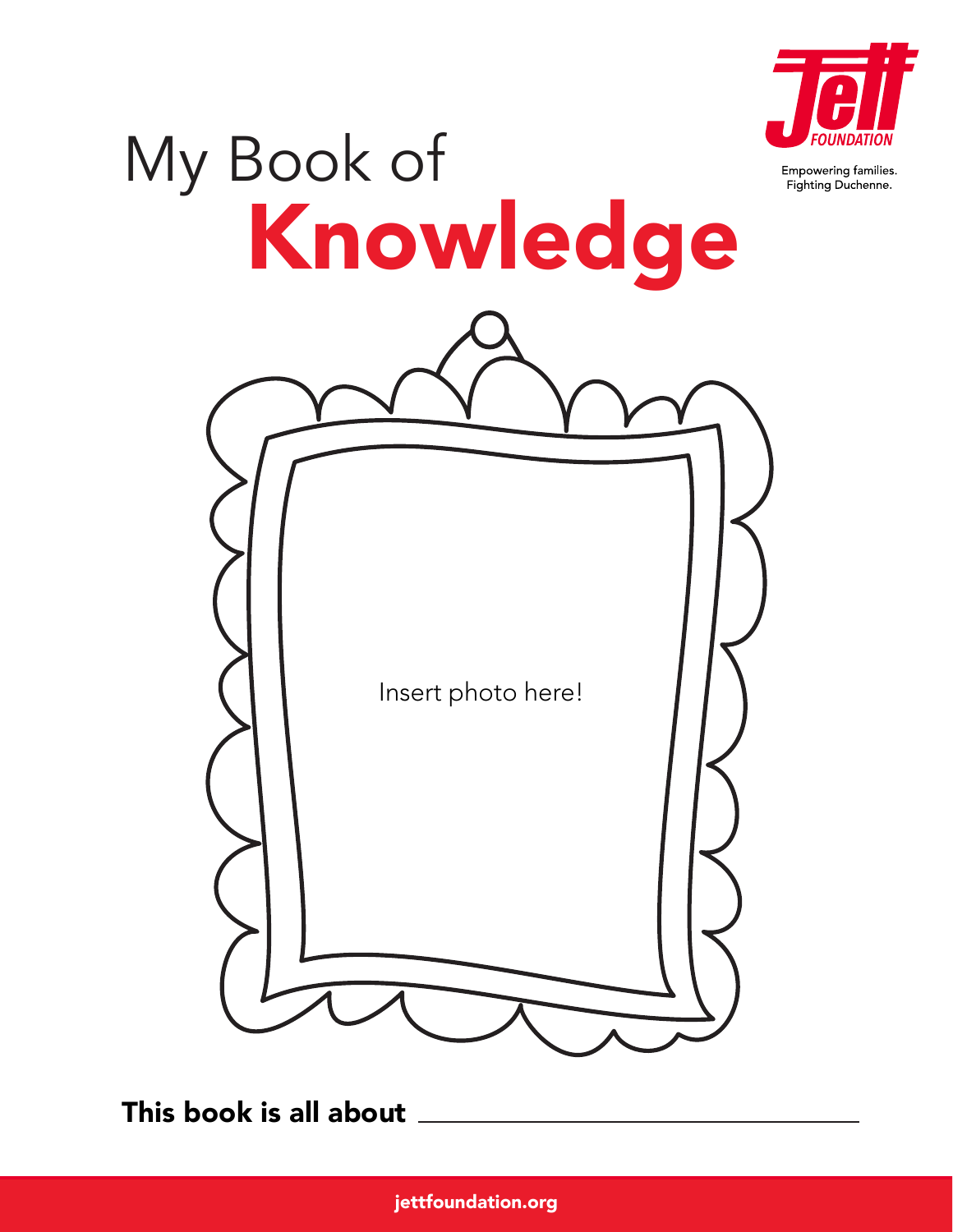## TABLE OF CONTENTS

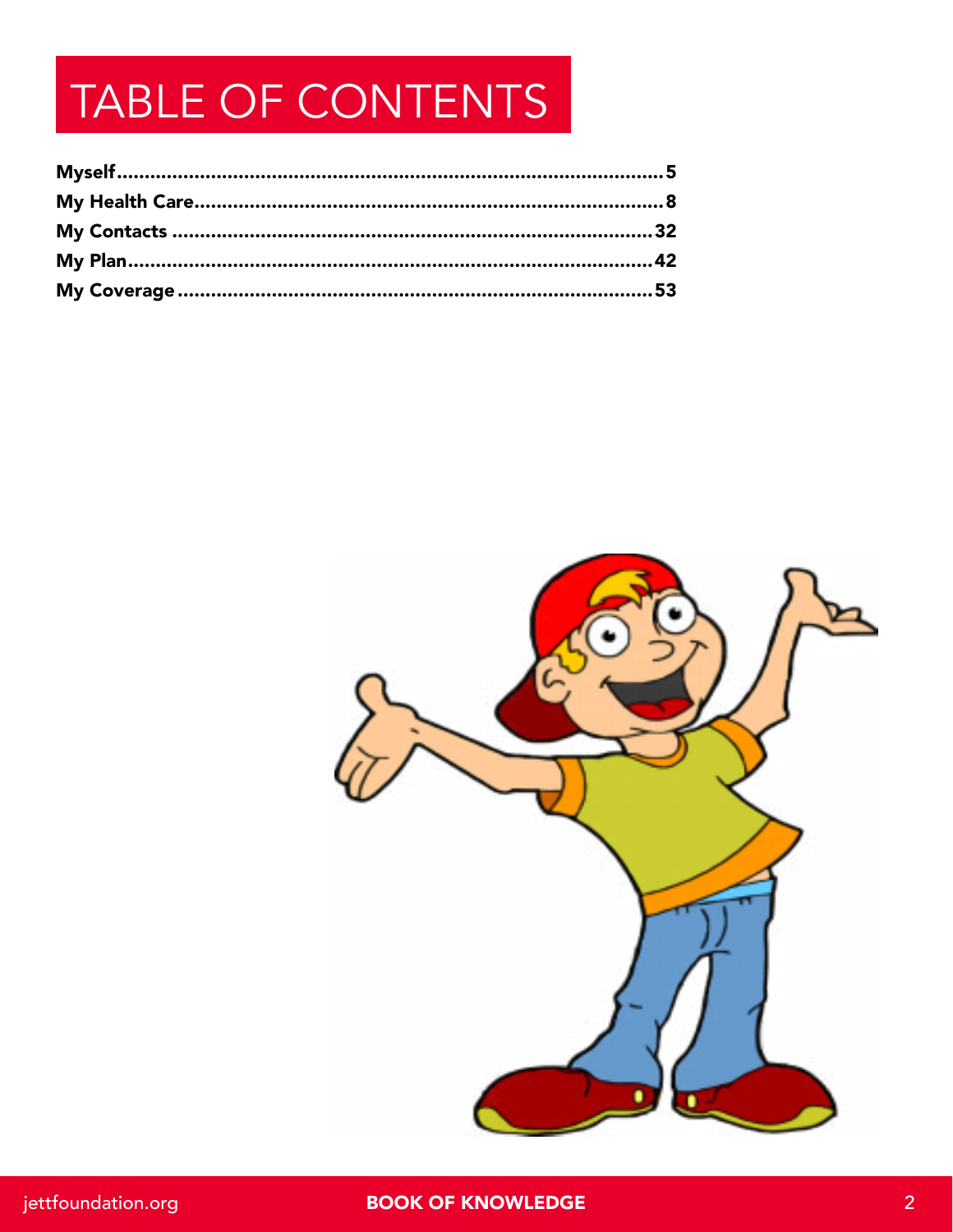## ABOUT YOUR CARE NOTEBOOK

#### What is a Care Notebook?

A Care Notebook is a great tool for families who have children with special health care needs. Using this Care Notebook will help keep track of any important information involved in your child's health care journey.

#### How can a Care Notebook help me?

Your child may have many different sources providing information and paperwork, this Notebook will help keep everything organized. Having one central place for this information will make it easier for you to find and share with others who are a part of your child's care team.

#### Why build my own Care Notebook?

Building this Care Notebook becomes very personal to your child and ideally should be customized to reflect your child's medical history and current information.

#### Fill and update your Care Notebook:

- Track changes in your child's medicines or treatments
- Add new information to the Care Notebook
- List telephone numbers for providers and contacts
- Prepare for appointments
- File information about your child's health history

#### Use your Care Notebook

- Keep your Care Notebook where it is easy to find. This helps you and anyone who needs information when you are not there.

- Share new information with your child's primary care physician, school nurse, daycare staff, and others caring for your child.

- Take the Care Notebook with you to appointments and hospital visits so that the information you may need is easily accessible.

- Include your child when working on the Care Notebook. Let them know that the Care Notebook contains information about them and their care.

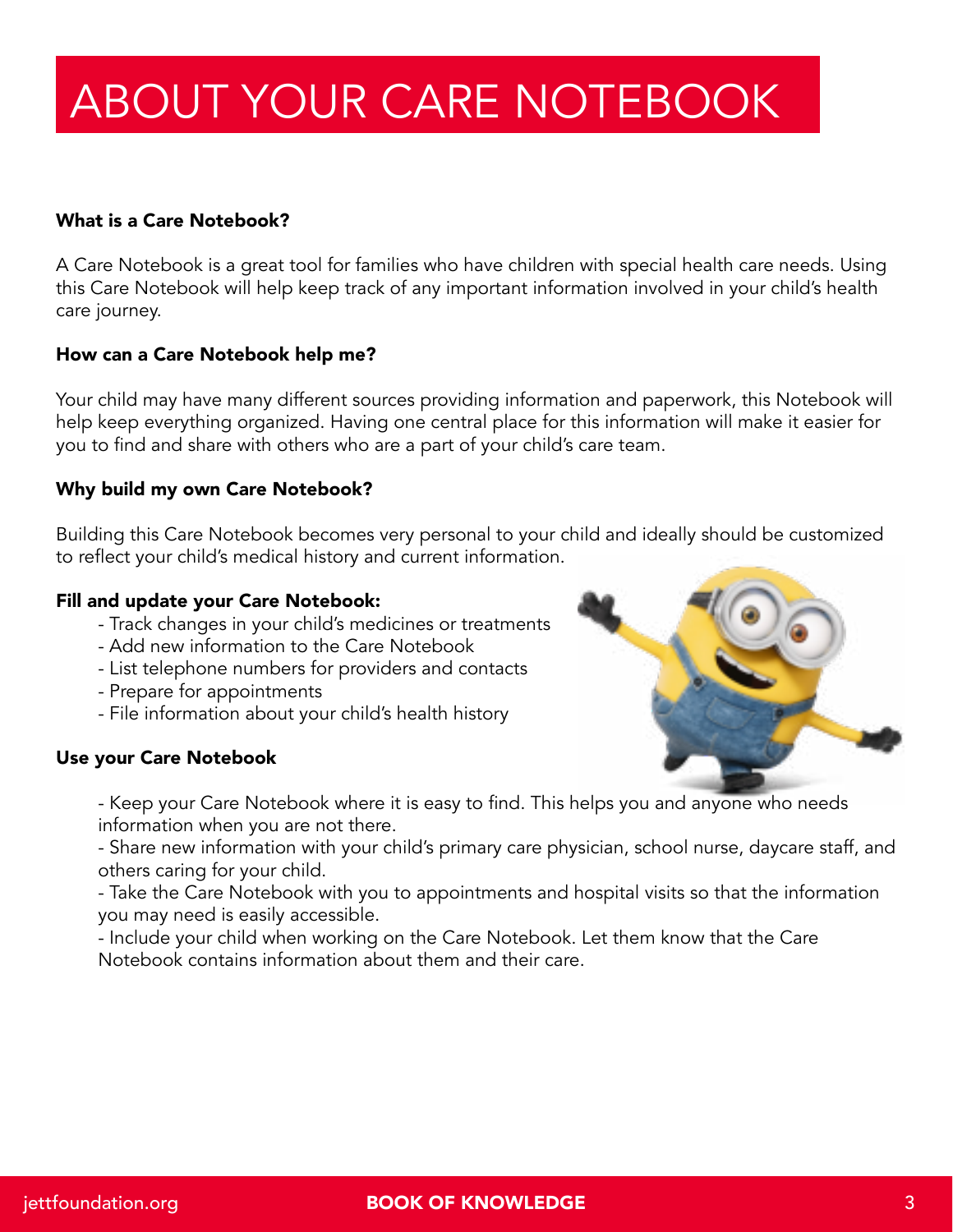### SETTING UP YOUR CARE NOTEBOOK

Follow these steps to get started using your Care Notebook:

#### Step 1: Gather the information you already have.

• Gather up any health information about your child you already have. This may include reports from recent doctor's visits, recent summary of hospital stays, this year's school plan, or test results.

#### Step 2: Check out the pages of the Care Notebook

• Which of these pages could help you keep track of information about your child's health or care?

#### Step 3: Decide which information is most important to keep in your child's Care Notebook

- Which information do you look up often?
- What information do caregivers for your child need?
- Consider storing other information in a space that is easily accessible in case it is needed in the future.

#### Step 4: Assemble your Care Notebook

• Everyone has a different way of organizing information. The KEY is to make it easy for you.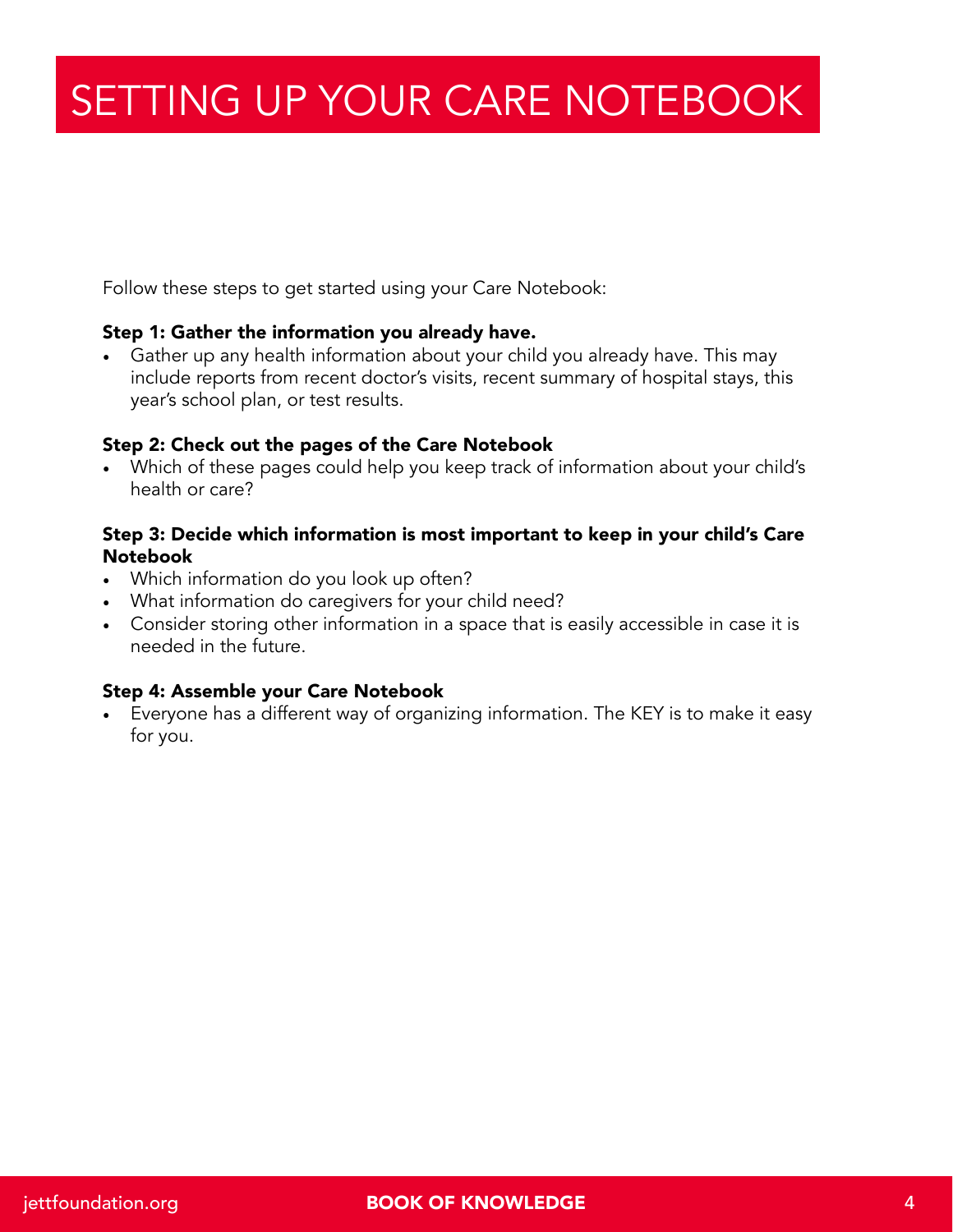Use this "Myself" section of your Care Notebook to create an identity profile for your child. This section includes a personal profile, family, friends and a calendar to schedule your child's appointments & activities.

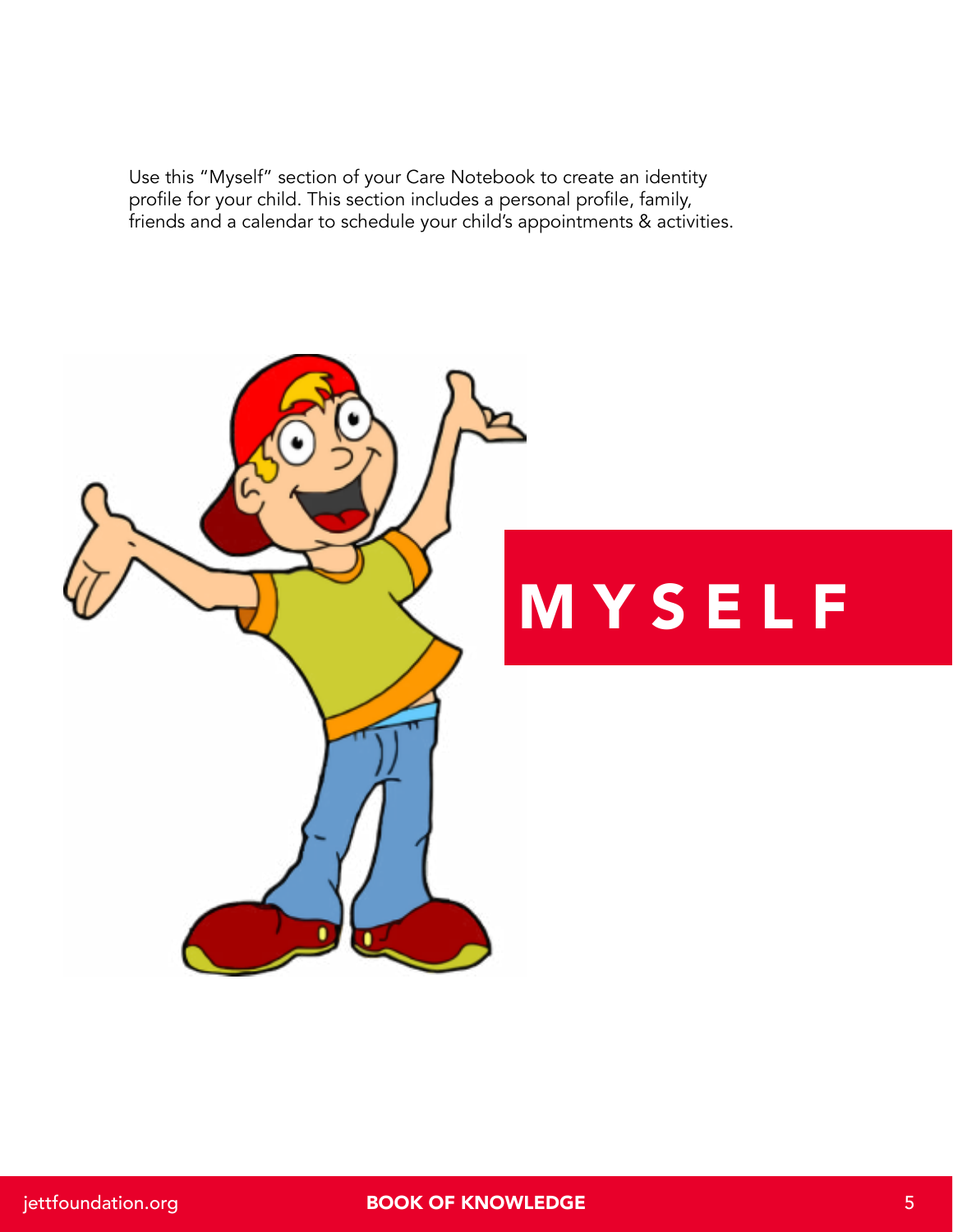| My name is:                       |                    |
|-----------------------------------|--------------------|
| My nickname is:                   |                    |
| My birthday is:                   | Insert photo here! |
| My favorite thing to do is:       |                    |
| My least favorite thing to do is: |                    |
|                                   |                    |
|                                   |                    |
| When I am happy I                 |                    |
|                                   |                    |
|                                   |                    |
|                                   |                    |
|                                   |                    |

#### Least Favorite foods and the state of the state of the state of the state of the state of the state of the state of the state of the state of the state of the state of the state of the state of the state of the state of th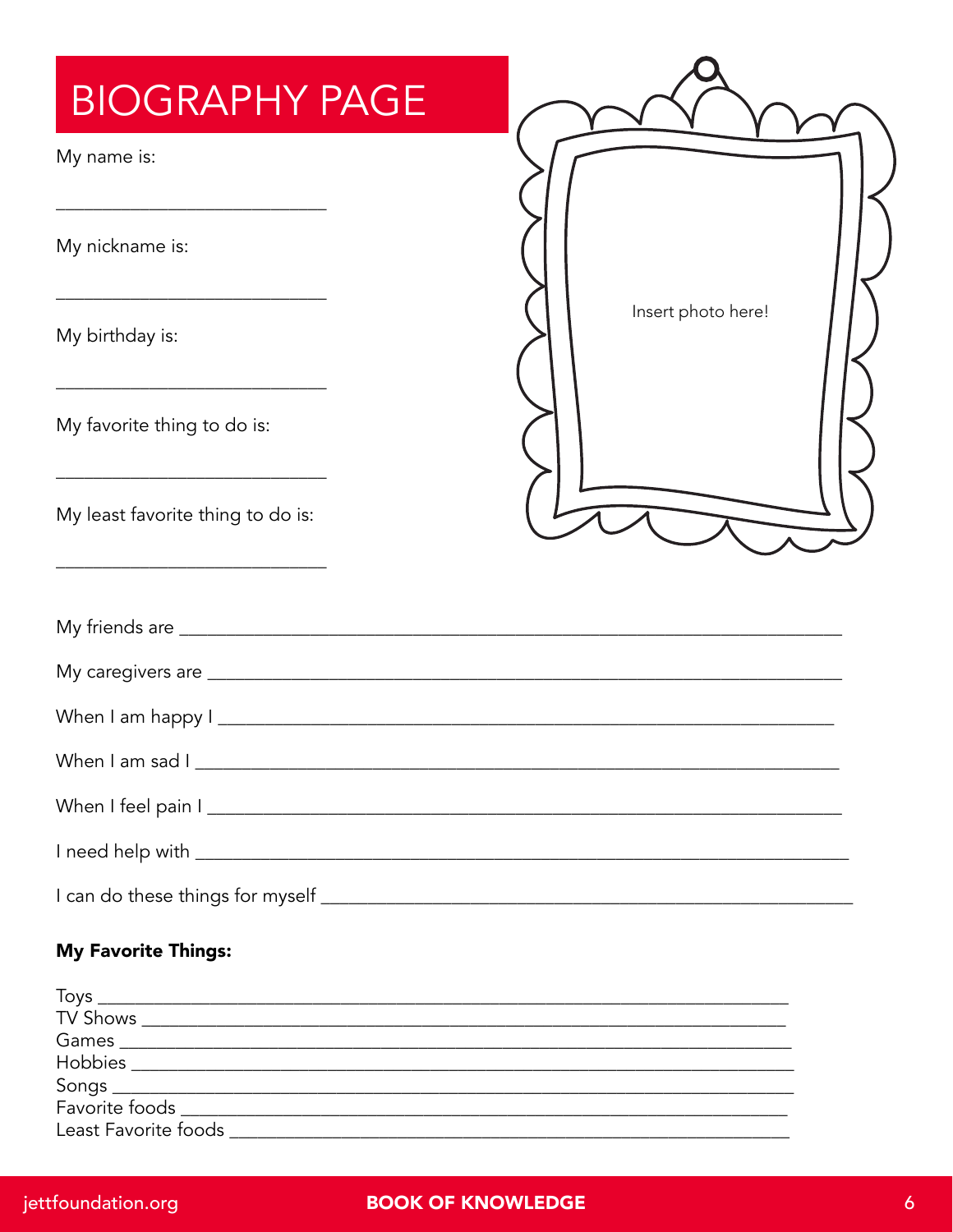## **FAMILY INFORMATION**

| Nickname: _________________________________       |  |  |
|---------------------------------------------------|--|--|
|                                                   |  |  |
| Social Security Number: _____________________     |  |  |
|                                                   |  |  |
| Blood Type: _____________                         |  |  |
|                                                   |  |  |
|                                                   |  |  |
|                                                   |  |  |
| Phone: ___________________________                |  |  |
| Alt Phone: __________________________             |  |  |
|                                                   |  |  |
|                                                   |  |  |
|                                                   |  |  |
| Daytime Phone: __________________________________ |  |  |
|                                                   |  |  |
|                                                   |  |  |
|                                                   |  |  |
|                                                   |  |  |
|                                                   |  |  |
|                                                   |  |  |
| -Other household members:                         |  |  |
|                                                   |  |  |
|                                                   |  |  |
|                                                   |  |  |
|                                                   |  |  |
|                                                   |  |  |
| Important Family information:                     |  |  |
|                                                   |  |  |
|                                                   |  |  |
|                                                   |  |  |
|                                                   |  |  |
|                                                   |  |  |
| Interpreter needed? Yes: ___ No: ____             |  |  |
|                                                   |  |  |
| <b>Emergency Contact</b>                          |  |  |
|                                                   |  |  |
|                                                   |  |  |
|                                                   |  |  |
|                                                   |  |  |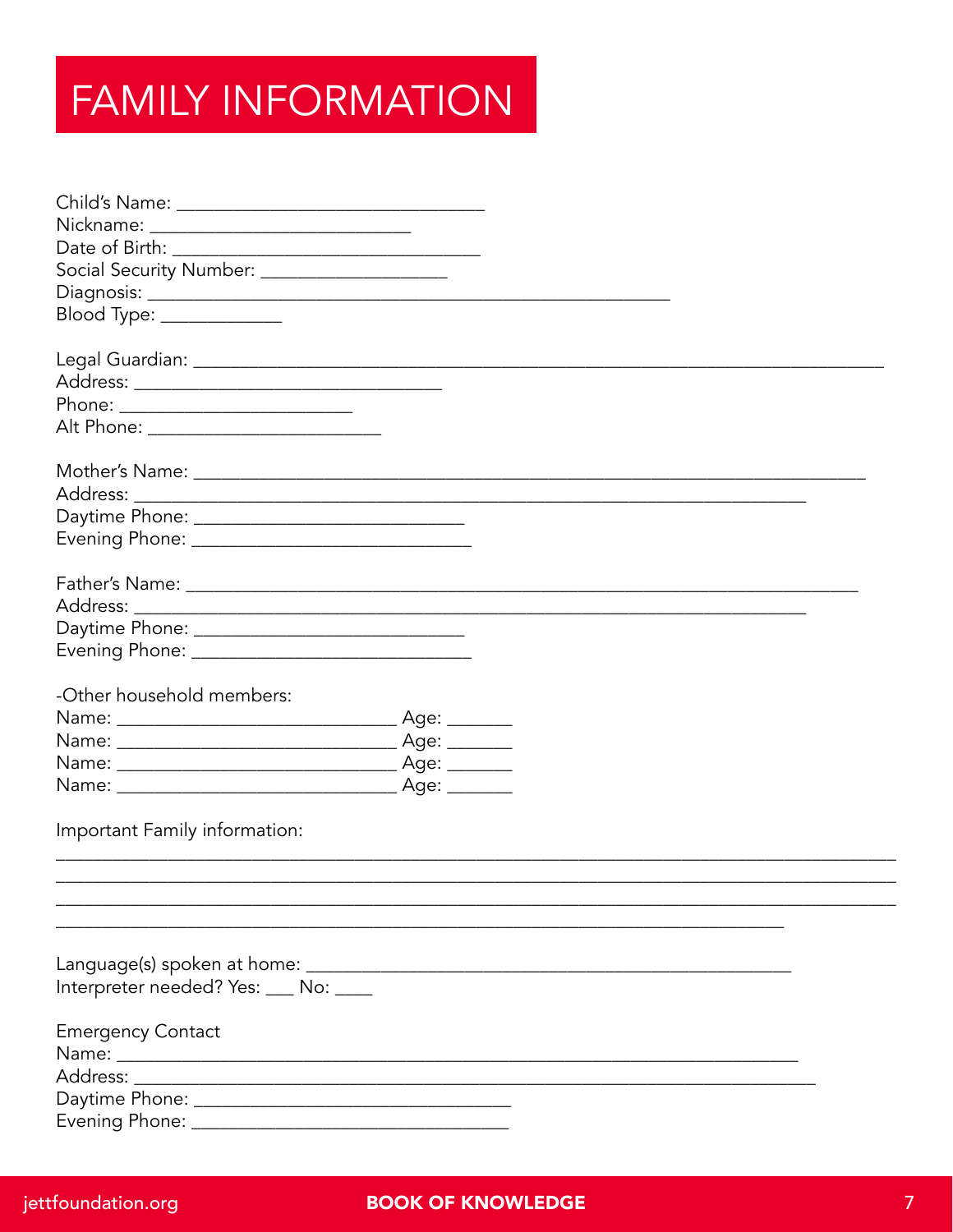## MY HEALTH CARE



The "My Health Care" section of your Care Notebook is to keep all information about your child's health care and health care needs. This section will be very helpful at appointments with doctors and specialists.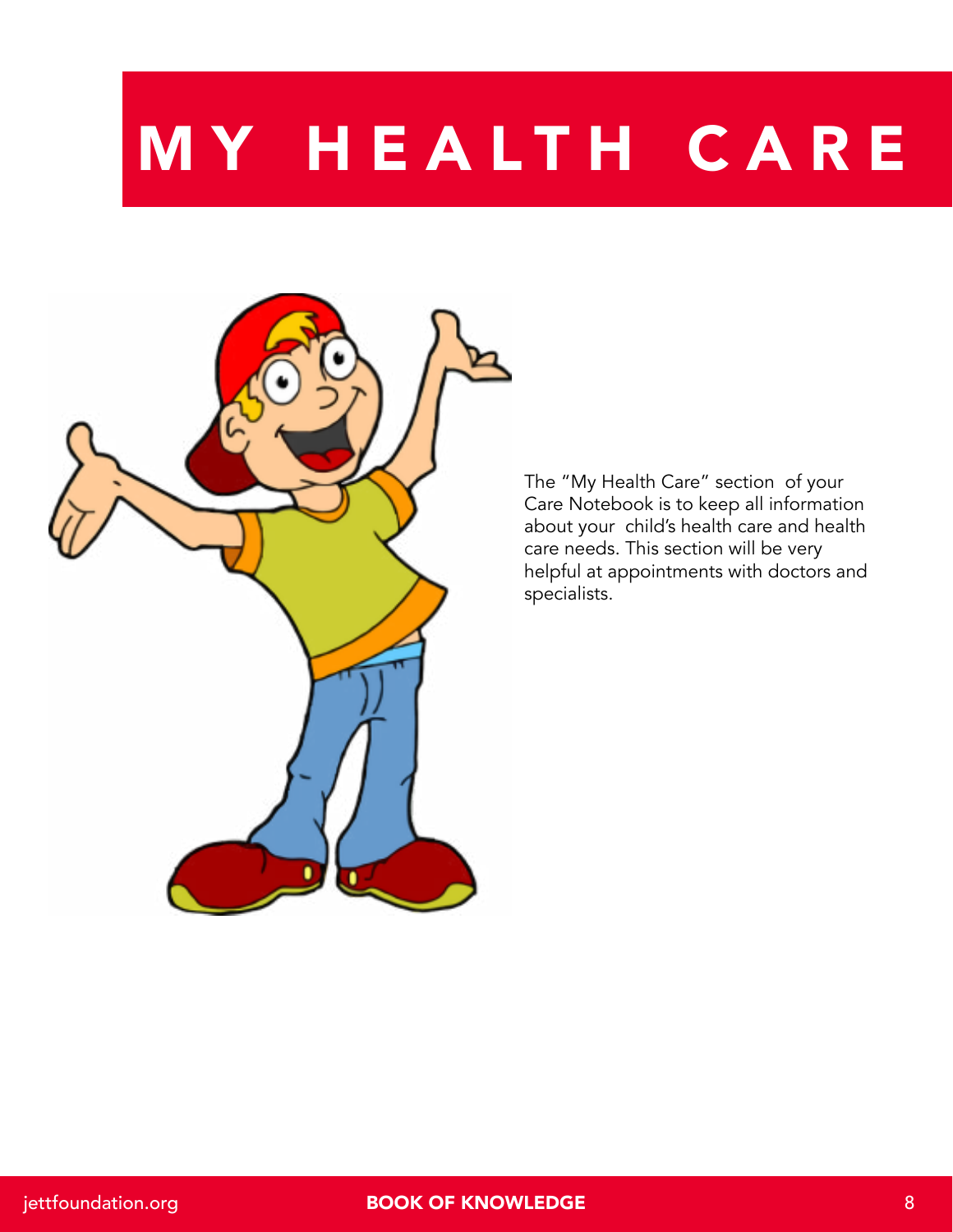|                  | Doctor's Name | Appointment Date | Appointment Time | Questions to ask at App |
|------------------|---------------|------------------|------------------|-------------------------|
| $\vert$ 1        |               |                  |                  |                         |
| $\overline{2}$   |               |                  |                  |                         |
| $\mathfrak{Z}$   |               |                  |                  |                         |
| $\overline{4}$   |               |                  |                  |                         |
| 5                |               |                  |                  |                         |
| $\boldsymbol{6}$ |               |                  |                  |                         |
| $\overline{7}$   |               |                  |                  |                         |
| $8\,$            |               |                  |                  |                         |
| 9                |               |                  |                  |                         |
| $10$             |               |                  |                  |                         |
| 11               |               |                  |                  |                         |
| 12               |               |                  |                  |                         |
| 13               |               |                  |                  |                         |
| 14               |               |                  |                  |                         |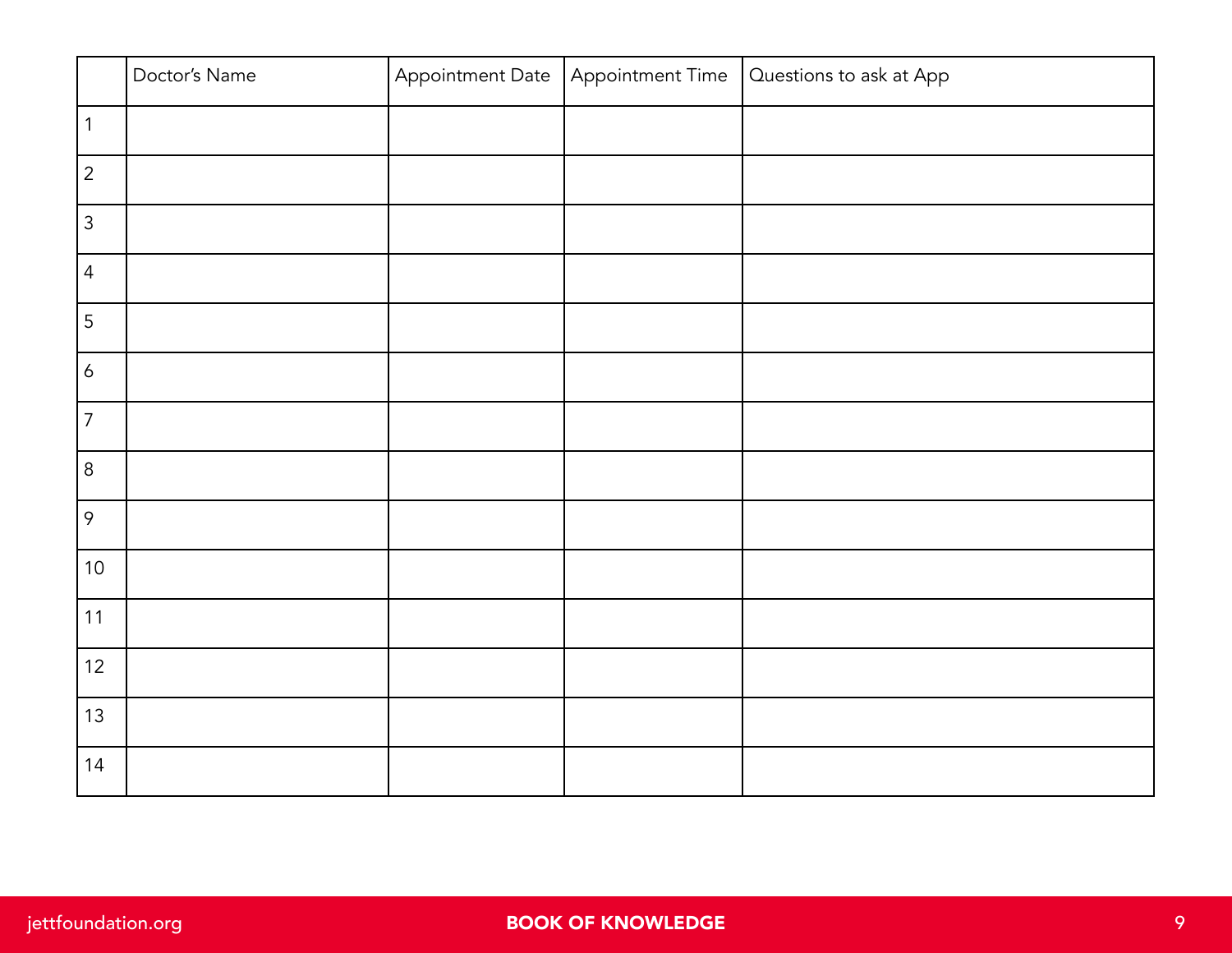|                  | Doctor's Name | Appointment Date | Appointment Time | Questions to ask at App |
|------------------|---------------|------------------|------------------|-------------------------|
| $\vert$ 1        |               |                  |                  |                         |
| $\overline{2}$   |               |                  |                  |                         |
| $\mathfrak{Z}$   |               |                  |                  |                         |
| $\overline{4}$   |               |                  |                  |                         |
| 5                |               |                  |                  |                         |
| $\boldsymbol{6}$ |               |                  |                  |                         |
| $\overline{7}$   |               |                  |                  |                         |
| $\,8\,$          |               |                  |                  |                         |
| 9                |               |                  |                  |                         |
| $10$             |               |                  |                  |                         |
| 11               |               |                  |                  |                         |
| 12               |               |                  |                  |                         |
| 13               |               |                  |                  |                         |
| 14               |               |                  |                  |                         |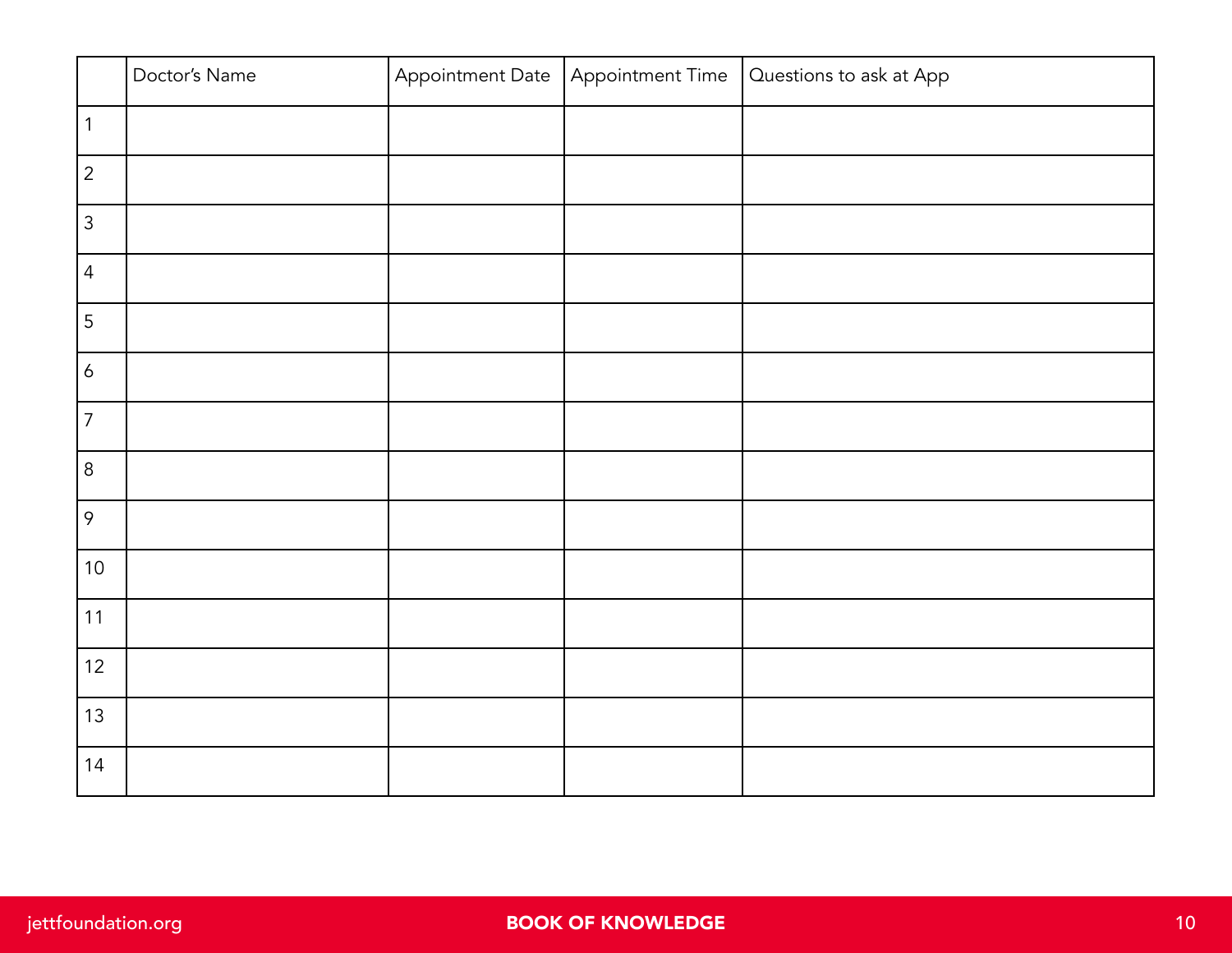## **DIAGNOSES**

Child's Name: \_\_\_\_\_\_\_\_\_\_\_\_\_\_\_\_\_\_\_\_\_\_\_\_\_\_\_\_\_\_

Date of birth: \_\_\_\_\_\_\_\_\_\_\_\_\_\_\_\_\_\_\_\_\_\_\_

| Diagnosis Given | Provider who gave the<br>diagnosis | Date Noted | Notes |
|-----------------|------------------------------------|------------|-------|
|                 |                                    |            |       |
|                 |                                    |            |       |
|                 |                                    |            |       |
|                 |                                    |            |       |
|                 |                                    |            |       |
|                 |                                    |            |       |
|                 |                                    |            |       |
|                 |                                    |            |       |
|                 |                                    |            |       |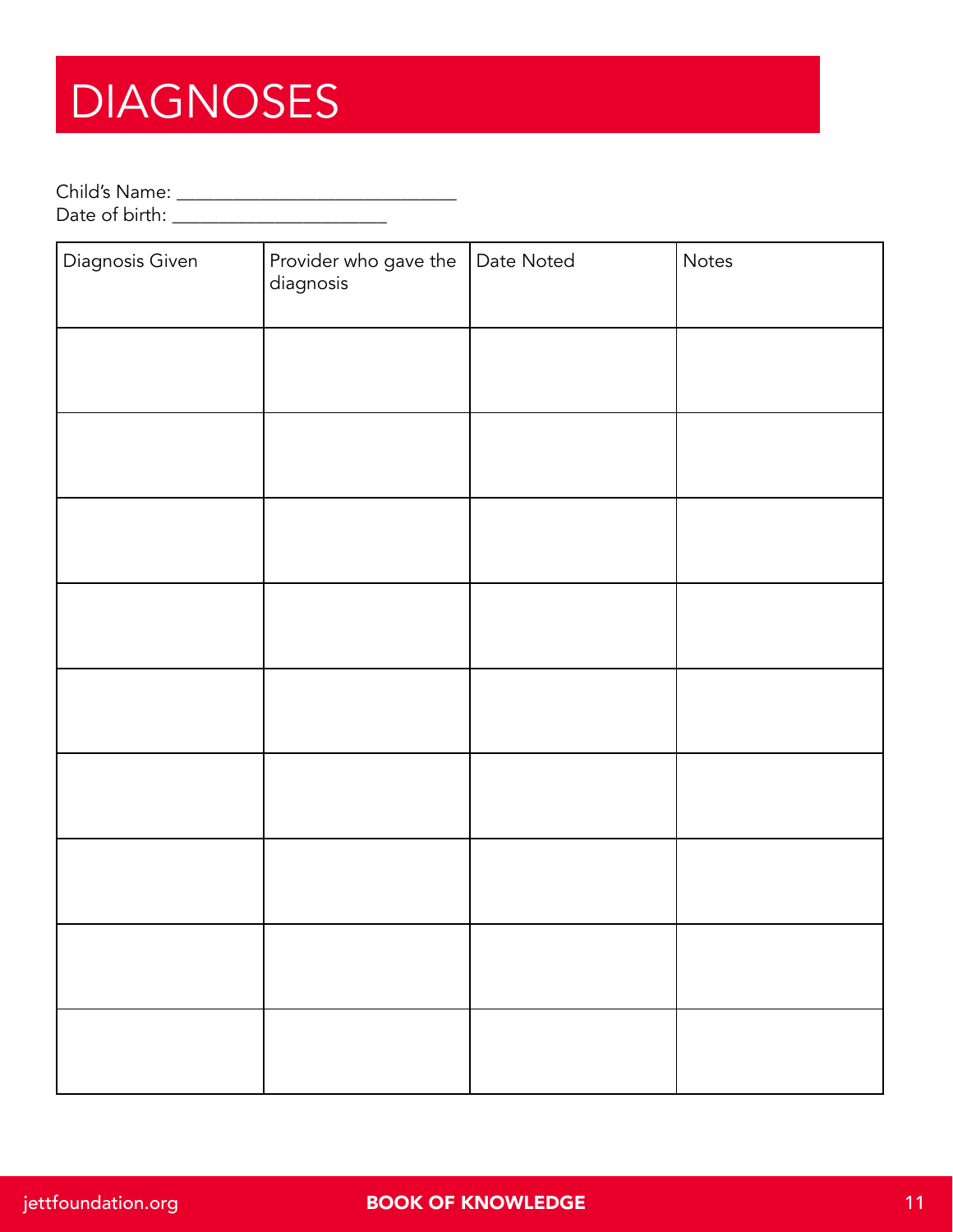## NUTRITION

| Describe foods and any nutritional formulas<br>your child takes: | Describe any feeding techniques,<br>precautions or equipment used for feedings: |
|------------------------------------------------------------------|---------------------------------------------------------------------------------|
|                                                                  |                                                                                 |
|                                                                  |                                                                                 |
|                                                                  |                                                                                 |
|                                                                  |                                                                                 |
|                                                                  |                                                                                 |
|                                                                  |                                                                                 |
| List any food allergies or restrictions:                         | Describe any special mealtime routines:                                         |
|                                                                  |                                                                                 |
|                                                                  |                                                                                 |
|                                                                  |                                                                                 |
|                                                                  |                                                                                 |
|                                                                  |                                                                                 |
|                                                                  |                                                                                 |
|                                                                  |                                                                                 |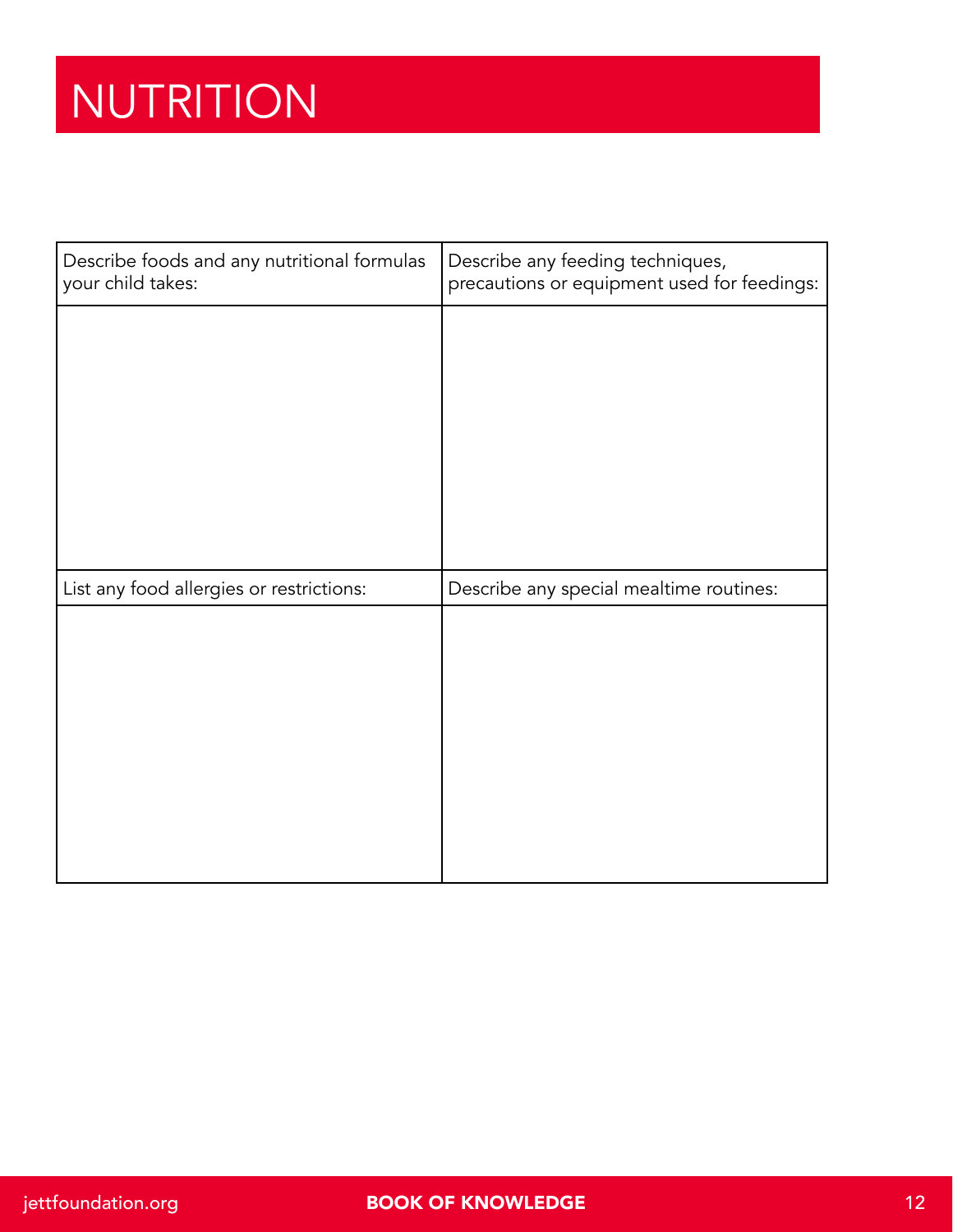## DIET TRACKING FORM



|              | Sunday | Monday | Tuesday | Wednesday | Thursday | Friday | Saturday |
|--------------|--------|--------|---------|-----------|----------|--------|----------|
|              |        |        |         |           |          |        |          |
| Tube Feeding |        |        |         |           |          |        |          |
|              |        |        |         |           |          |        |          |
| Breakfast    |        |        |         |           |          |        |          |
| Lunch        |        |        |         |           |          |        |          |
| Dinner       |        |        |         |           |          |        |          |
| Snacks       |        |        |         |           |          |        |          |
| Notes        |        |        |         |           |          |        |          |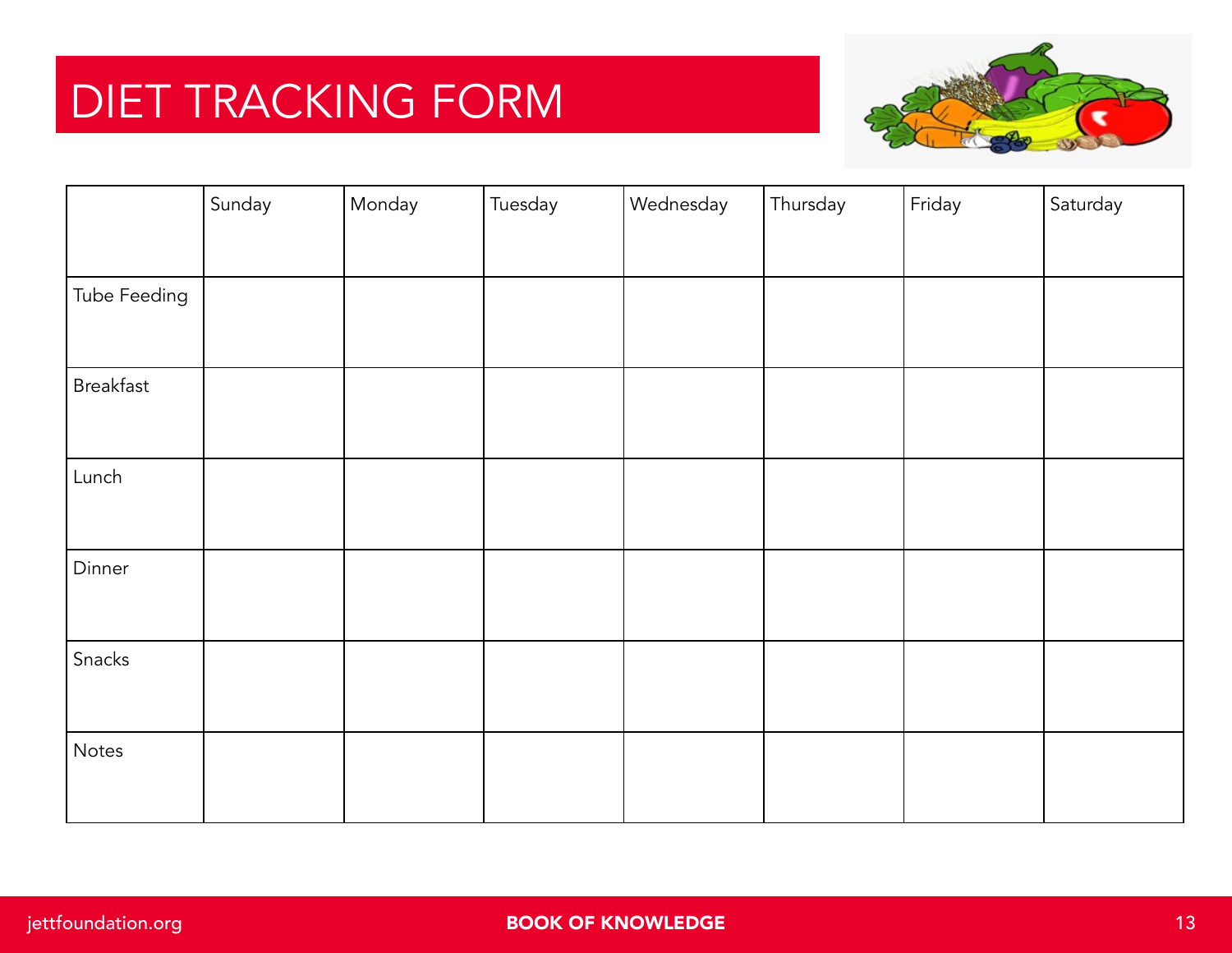## GROWTH TRACKING

| Date | Height | Weight | Head Circumference | Checked By |
|------|--------|--------|--------------------|------------|
|      |        |        |                    |            |
|      |        |        |                    |            |
|      |        |        |                    |            |
|      |        |        |                    |            |
|      |        |        |                    |            |
|      |        |        |                    |            |
|      |        |        |                    |            |
|      |        |        |                    |            |
|      |        |        |                    |            |
|      |        |        |                    |            |
|      |        |        |                    |            |
|      |        |        |                    |            |
|      |        |        |                    |            |
|      |        |        |                    |            |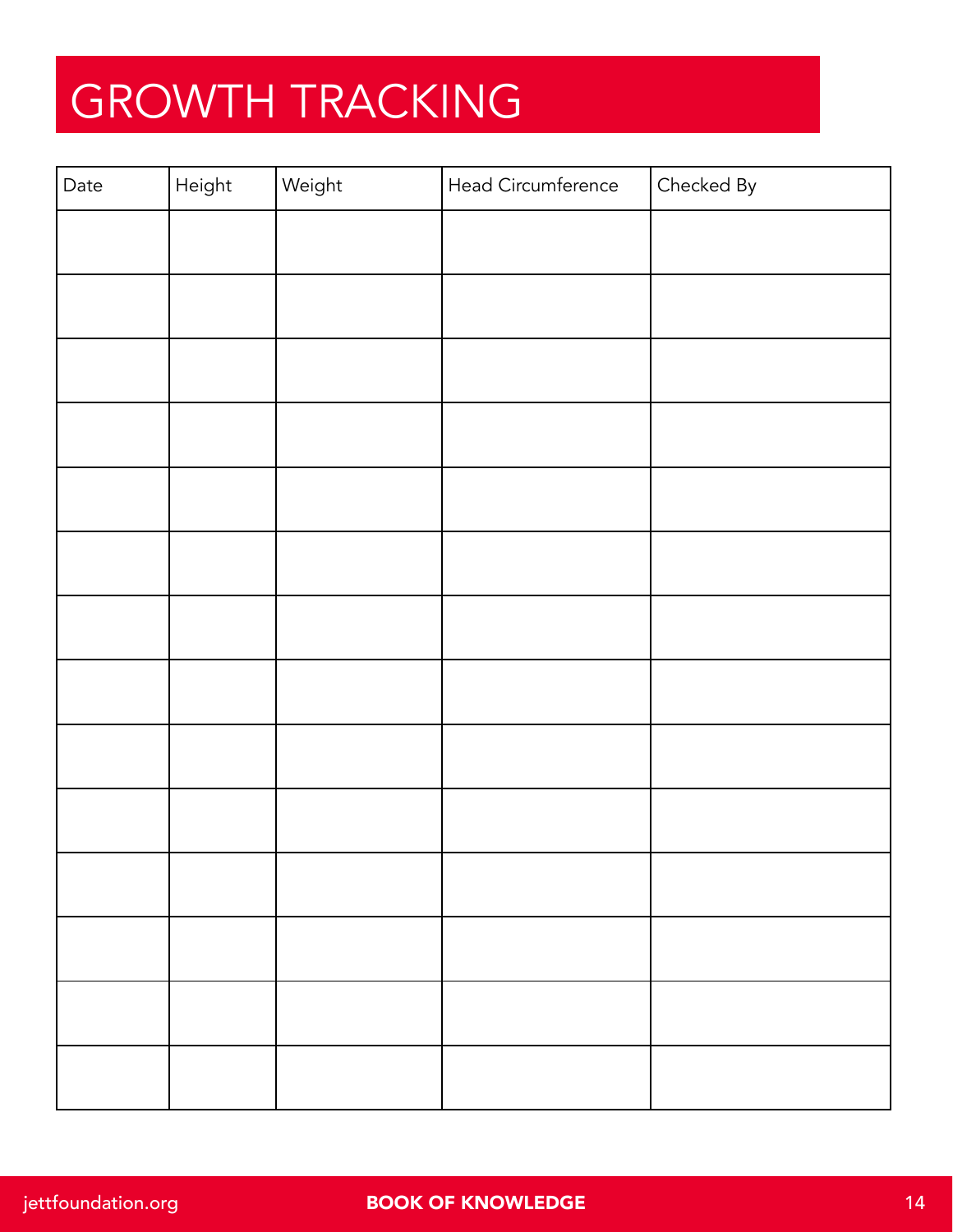## IMMUNIZATIONS

|                                  | Date | Physician | Date | Physician | Date | Physician | Date | Physician | Date | Physician |
|----------------------------------|------|-----------|------|-----------|------|-----------|------|-----------|------|-----------|
| Hepatitis B                      |      |           |      |           |      |           |      |           |      |           |
| Diphtheria-Tetanus               |      |           |      |           |      |           |      |           |      |           |
| Diphtheria-Pertussis-<br>Tetanus |      |           |      |           |      |           |      |           |      |           |
| Tetanus                          |      |           |      |           |      |           |      |           |      |           |
| Polio                            |      |           |      |           |      |           |      |           |      |           |
| Influenza Type B                 |      |           |      |           |      |           |      |           |      |           |
| Measles, Mumps &<br>Rubella      |      |           |      |           |      |           |      |           |      |           |
| Measles (rubeola)                |      |           |      |           |      |           |      |           |      |           |
| Mumps                            |      |           |      |           |      |           |      |           |      |           |
| Rubella (3 day measles)          |      |           |      |           |      |           |      |           |      |           |
| Varicella                        |      |           |      |           |      |           |      |           |      |           |
| Tuberculin Test                  |      |           |      |           |      |           |      |           |      |           |
| Lead Screening                   |      |           |      |           |      |           |      |           |      |           |
| other                            |      |           |      |           |      |           |      |           |      |           |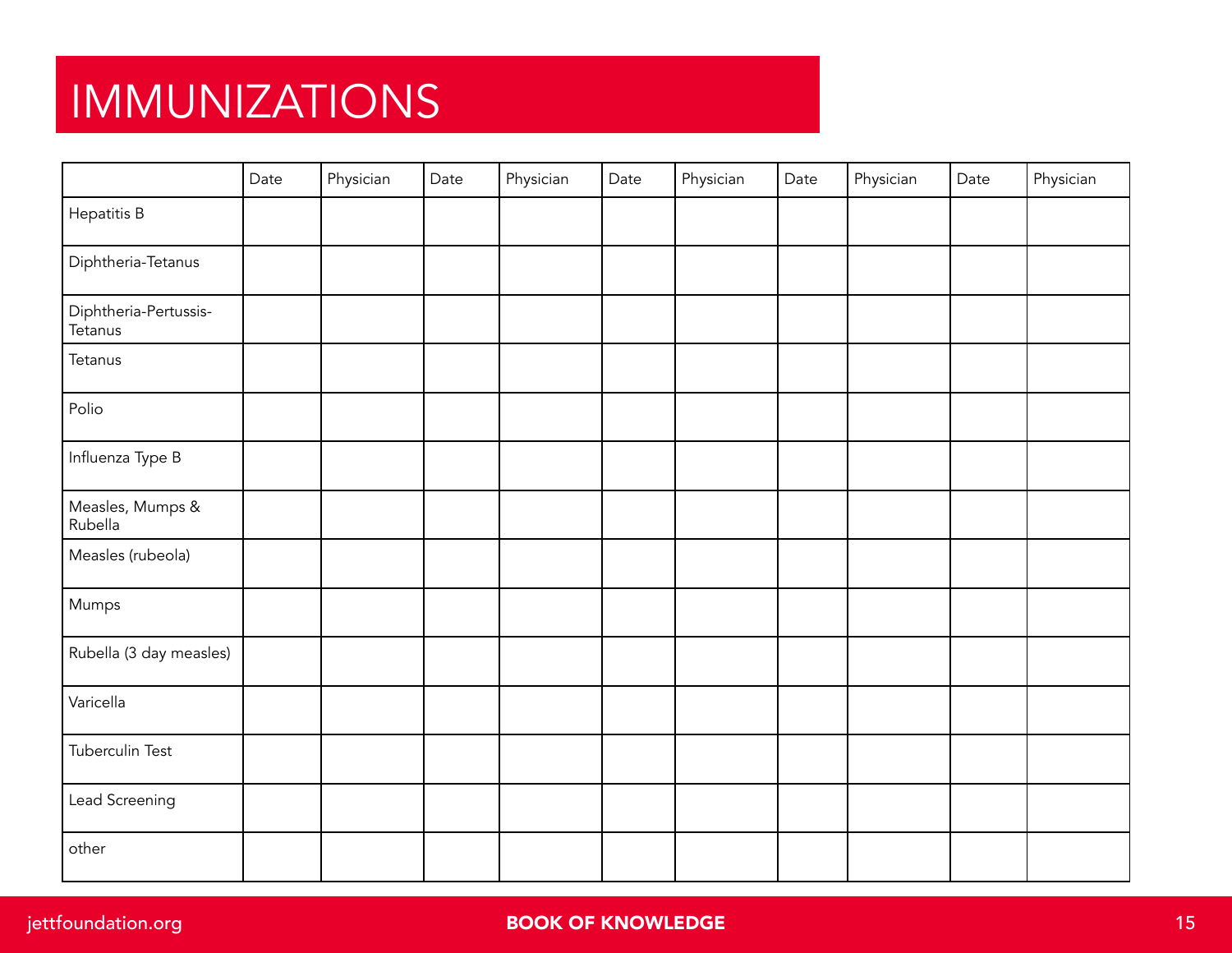## CATHETERIZATION SCHEDULE

#### Catheterization Information: \_\_\_\_\_\_\_\_\_\_\_\_\_\_\_\_\_\_\_\_\_\_\_\_\_\_\_\_\_ Month: \_\_\_\_\_\_\_\_\_\_\_\_\_\_\_\_\_\_\_\_\_\_\_

| Date | Time | Amount of Urine<br>Obtained | <b>Additional Comments</b> |
|------|------|-----------------------------|----------------------------|
|      |      |                             |                            |
|      |      |                             |                            |
|      |      |                             |                            |
|      |      |                             |                            |
|      |      |                             |                            |
|      |      |                             |                            |
|      |      |                             |                            |
|      |      |                             |                            |
|      |      |                             |                            |
|      |      |                             |                            |
|      |      |                             |                            |
|      |      |                             |                            |
|      |      |                             |                            |
|      |      |                             |                            |
|      |      |                             |                            |

| Additional Comments | Date | Time | Amount of Urine<br>Obtained | <b>Additional Comments</b> |
|---------------------|------|------|-----------------------------|----------------------------|
|                     |      |      |                             |                            |
|                     |      |      |                             |                            |
|                     |      |      |                             |                            |
|                     |      |      |                             |                            |
|                     |      |      |                             |                            |
|                     |      |      |                             |                            |
|                     |      |      |                             |                            |
|                     |      |      |                             |                            |
|                     |      |      |                             |                            |
|                     |      |      |                             |                            |
|                     |      |      |                             |                            |
|                     |      |      |                             |                            |
|                     |      |      |                             |                            |
|                     |      |      |                             |                            |
|                     |      |      |                             |                            |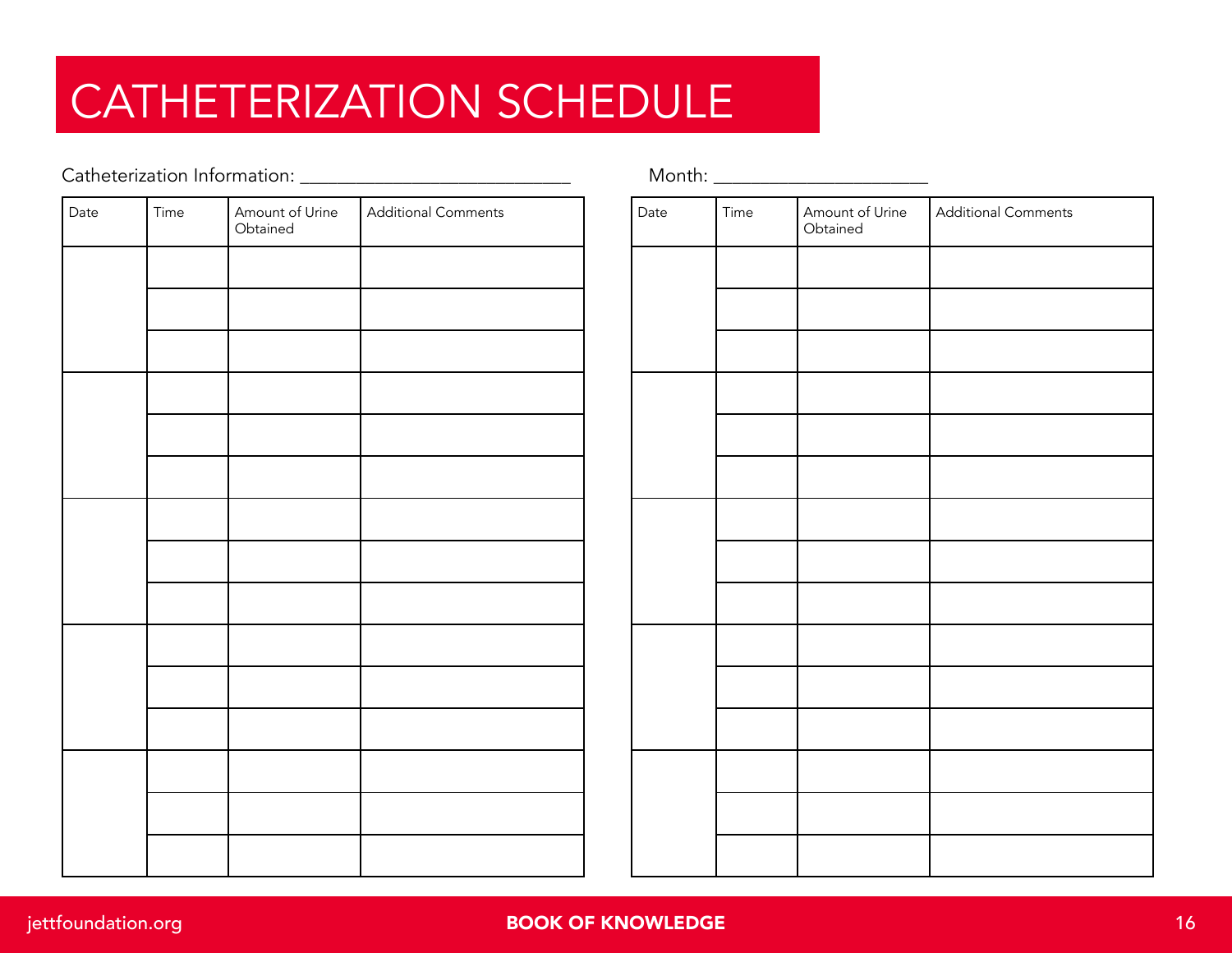| Date | Time | Amount of Urine<br>Obtained | <b>Additional Comments</b> |
|------|------|-----------------------------|----------------------------|
|      |      |                             |                            |
|      |      |                             |                            |
|      |      |                             |                            |
|      |      |                             |                            |
|      |      |                             |                            |
|      |      |                             |                            |
|      |      |                             |                            |
|      |      |                             |                            |
|      |      |                             |                            |
|      |      |                             |                            |
|      |      |                             |                            |
|      |      |                             |                            |
|      |      |                             |                            |
|      |      |                             |                            |
|      |      |                             |                            |

| Additional Comments | Date | Time | Amount of Urine<br>Obtained | Additional Comments |
|---------------------|------|------|-----------------------------|---------------------|
|                     |      |      |                             |                     |
|                     |      |      |                             |                     |
|                     |      |      |                             |                     |
|                     |      |      |                             |                     |
|                     |      |      |                             |                     |
|                     |      |      |                             |                     |
|                     |      |      |                             |                     |
|                     |      |      |                             |                     |
|                     |      |      |                             |                     |
|                     |      |      |                             |                     |
|                     |      |      |                             |                     |
|                     |      |      |                             |                     |
|                     |      |      |                             |                     |
|                     |      |      |                             |                     |
|                     |      |      |                             |                     |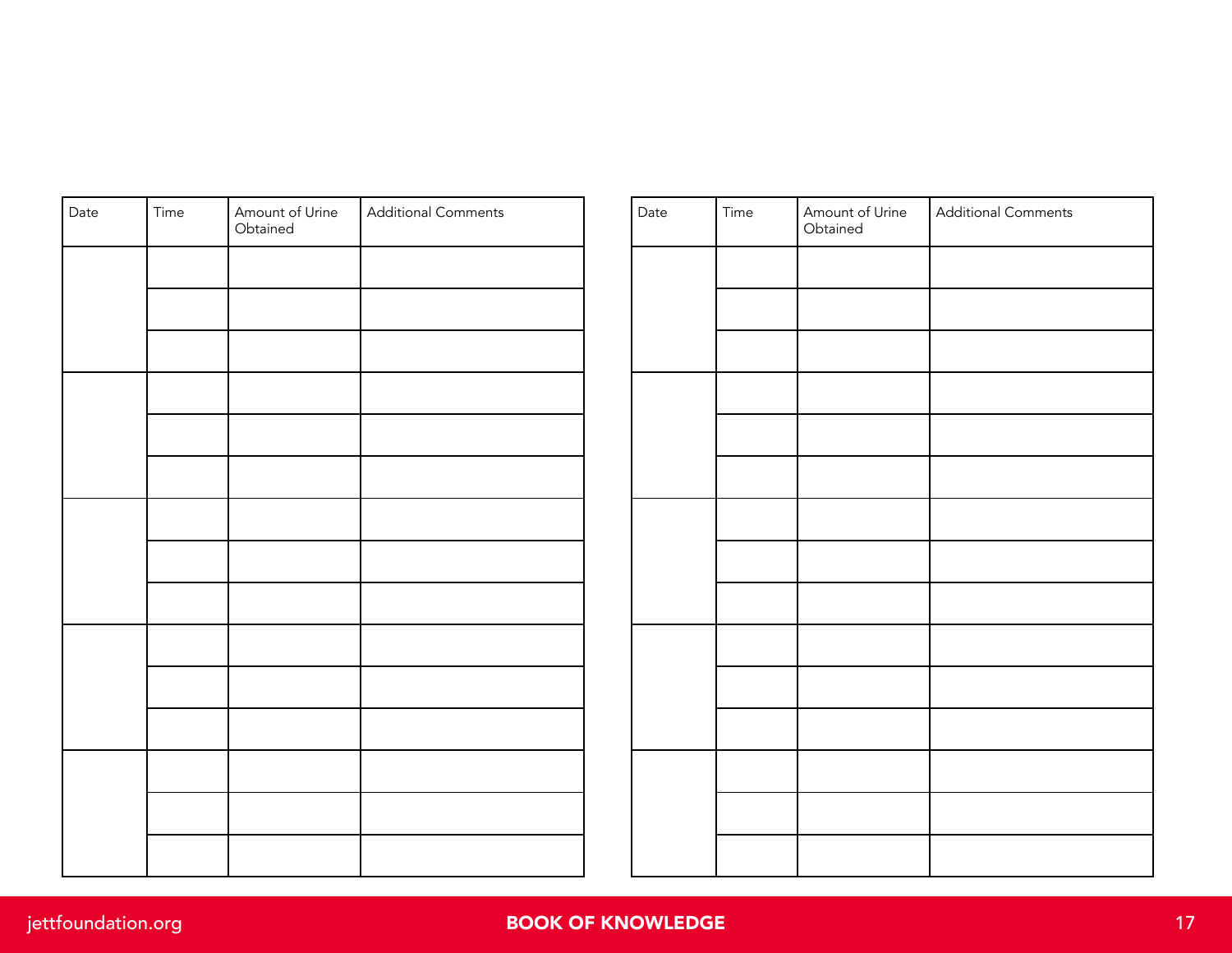#### NEBULIZER TREATMENTS AND VEST TREATMENTS

| Signature: | Initials: |
|------------|-----------|
| Signature: | Initials: |
| Signature: | Initials: |
| Signature: | Initials: |

| Date | Time | Neb<br>Given | O2sat pre | O <sub>2</sub> stat<br>post | Vest<br>Given | O2sat pre | $O2$ sat<br>post | Comments | $\quad \  \, \text{Initials} \quad \  \,$ |
|------|------|--------------|-----------|-----------------------------|---------------|-----------|------------------|----------|-------------------------------------------|
|      |      |              |           |                             |               |           |                  |          |                                           |
|      |      |              |           |                             |               |           |                  |          |                                           |
|      |      |              |           |                             |               |           |                  |          |                                           |
|      |      |              |           |                             |               |           |                  |          |                                           |
|      |      |              |           |                             |               |           |                  |          |                                           |
|      |      |              |           |                             |               |           |                  |          |                                           |
|      |      |              |           |                             |               |           |                  |          |                                           |
|      |      |              |           |                             |               |           |                  |          |                                           |
|      |      |              |           |                             |               |           |                  |          |                                           |
|      |      |              |           |                             |               |           |                  |          |                                           |
|      |      |              |           |                             |               |           |                  |          |                                           |
|      |      |              |           |                             |               |           |                  |          |                                           |
|      |      |              |           |                             |               |           |                  |          |                                           |
|      |      |              |           |                             |               |           |                  |          |                                           |
|      |      |              |           |                             |               |           |                  |          |                                           |
|      |      |              |           |                             |               |           |                  |          |                                           |
|      |      |              |           |                             |               |           |                  |          |                                           |
|      |      |              |           |                             |               |           |                  |          |                                           |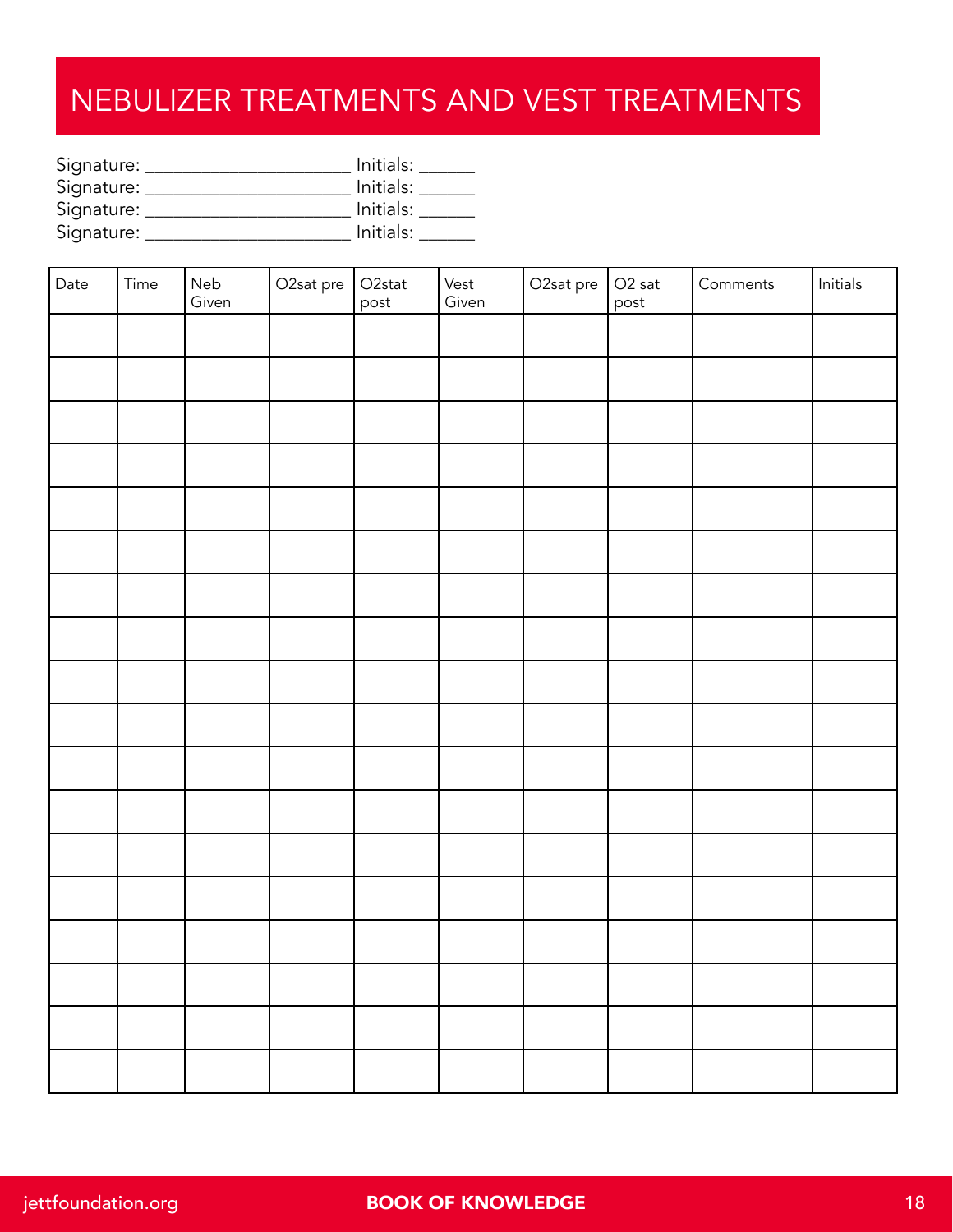#### NEBULIZER TREATMENTS AND VEST TREATMENTS

| Signature: | Initials: |
|------------|-----------|
| Signature: | Initials: |
| Signature: | Initials: |
| Signature: | Initials: |

| Date | Time | Neb<br>Given | O2sat pre | O <sub>2</sub> stat<br>post | Vest<br>Given | O2sat pre | $O2$ sat<br>post | Comments | $\quad \  \, \text{Initials} \quad \  \,$ |
|------|------|--------------|-----------|-----------------------------|---------------|-----------|------------------|----------|-------------------------------------------|
|      |      |              |           |                             |               |           |                  |          |                                           |
|      |      |              |           |                             |               |           |                  |          |                                           |
|      |      |              |           |                             |               |           |                  |          |                                           |
|      |      |              |           |                             |               |           |                  |          |                                           |
|      |      |              |           |                             |               |           |                  |          |                                           |
|      |      |              |           |                             |               |           |                  |          |                                           |
|      |      |              |           |                             |               |           |                  |          |                                           |
|      |      |              |           |                             |               |           |                  |          |                                           |
|      |      |              |           |                             |               |           |                  |          |                                           |
|      |      |              |           |                             |               |           |                  |          |                                           |
|      |      |              |           |                             |               |           |                  |          |                                           |
|      |      |              |           |                             |               |           |                  |          |                                           |
|      |      |              |           |                             |               |           |                  |          |                                           |
|      |      |              |           |                             |               |           |                  |          |                                           |
|      |      |              |           |                             |               |           |                  |          |                                           |
|      |      |              |           |                             |               |           |                  |          |                                           |
|      |      |              |           |                             |               |           |                  |          |                                           |
|      |      |              |           |                             |               |           |                  |          |                                           |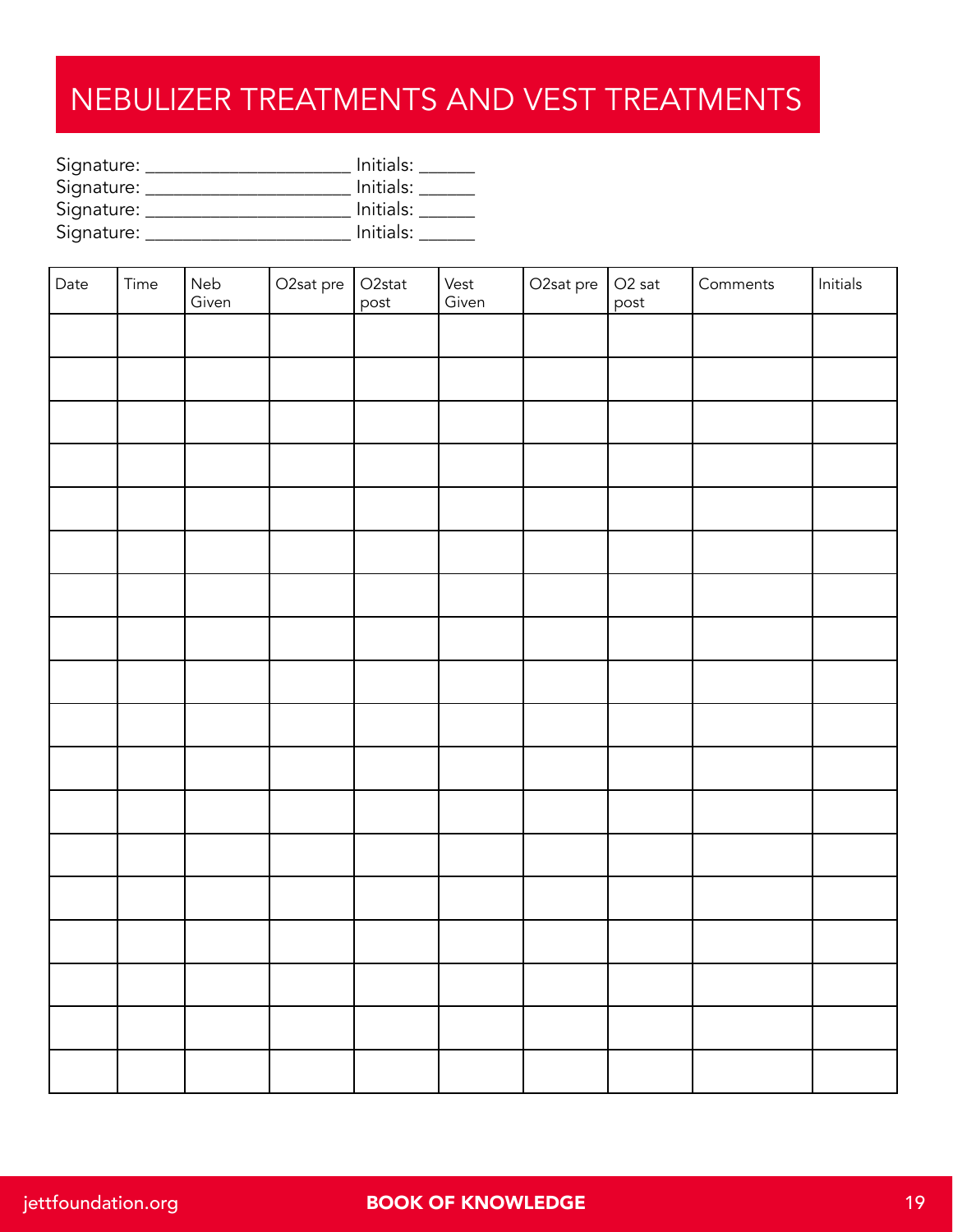

| Allergy | Type of Reaction | Date |
|---------|------------------|------|
|         |                  |      |
|         |                  |      |
|         |                  |      |
|         |                  |      |
|         |                  |      |
|         |                  |      |
|         |                  |      |
|         |                  |      |
|         |                  |      |
|         |                  |      |
|         |                  |      |
|         |                  |      |
|         |                  |      |
|         |                  |      |
|         |                  |      |
|         |                  |      |
|         |                  |      |
|         |                  |      |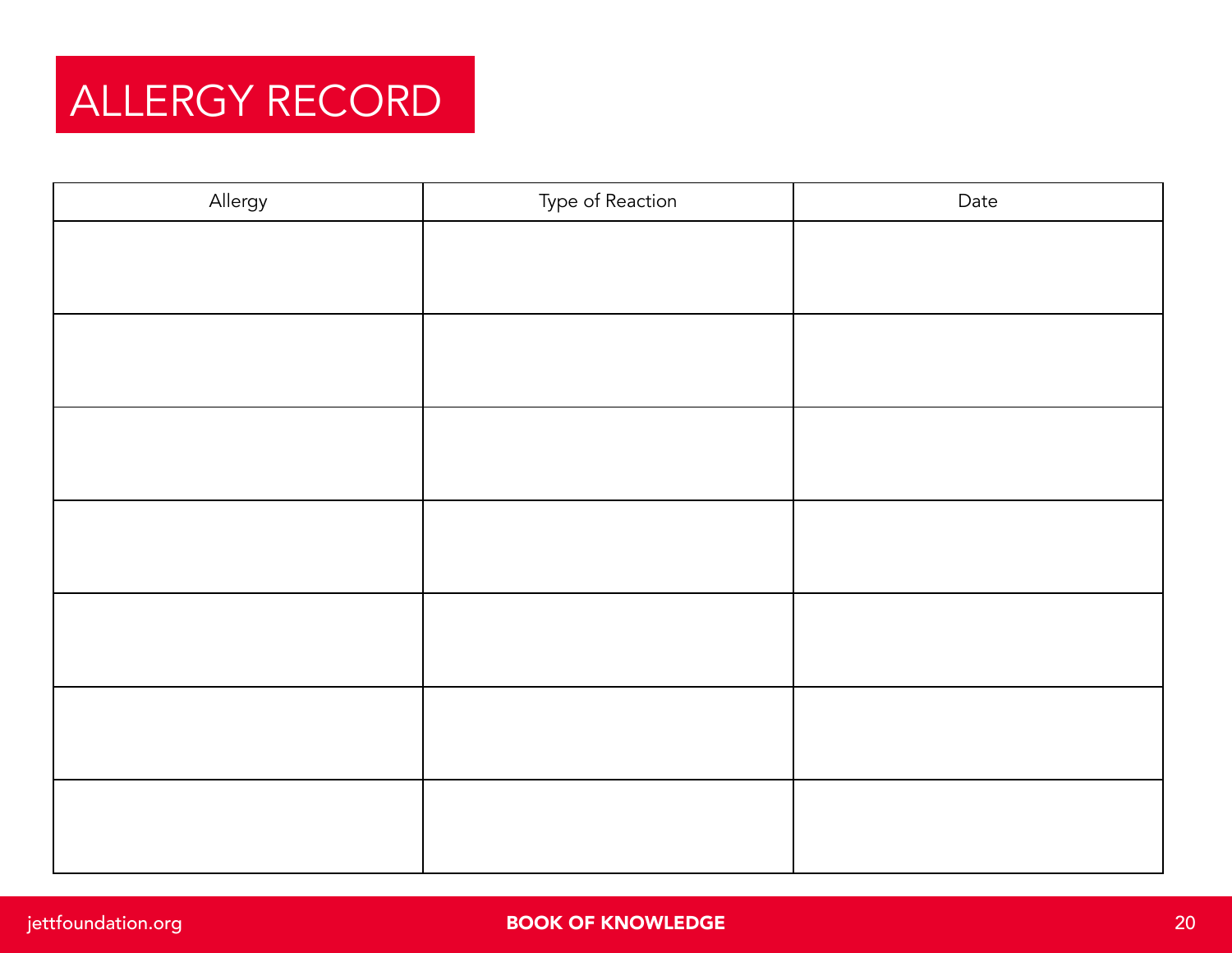## **MEDICATIONS**

| Name of Medication Prescription | Pharmacy | Strength | Reason of<br>Medication | Dosage/<br>Frequency | Route<br>(How taken) | State Date | End Date | Reason for ending<br>Medication |
|---------------------------------|----------|----------|-------------------------|----------------------|----------------------|------------|----------|---------------------------------|
|                                 |          |          |                         |                      |                      |            |          |                                 |
|                                 |          |          |                         |                      |                      |            |          |                                 |
|                                 |          |          |                         |                      |                      |            |          |                                 |
|                                 |          |          |                         |                      |                      |            |          |                                 |
|                                 |          |          |                         |                      |                      |            |          |                                 |
|                                 |          |          |                         |                      |                      |            |          |                                 |
|                                 |          |          |                         |                      |                      |            |          |                                 |
|                                 |          |          |                         |                      |                      |            |          |                                 |
|                                 |          |          |                         |                      |                      |            |          |                                 |
|                                 |          |          |                         |                      |                      |            |          |                                 |
|                                 |          |          |                         |                      |                      |            |          |                                 |
|                                 |          |          |                         |                      |                      |            |          |                                 |
|                                 |          |          |                         |                      |                      |            |          |                                 |
|                                 |          |          |                         |                      |                      |            |          |                                 |
|                                 |          |          |                         |                      |                      |            |          |                                 |
|                                 |          |          |                         |                      |                      |            |          |                                 |
|                                 |          |          |                         |                      |                      |            |          |                                 |

Pharmacy:

Address:

Pharmacist:

Phone Number: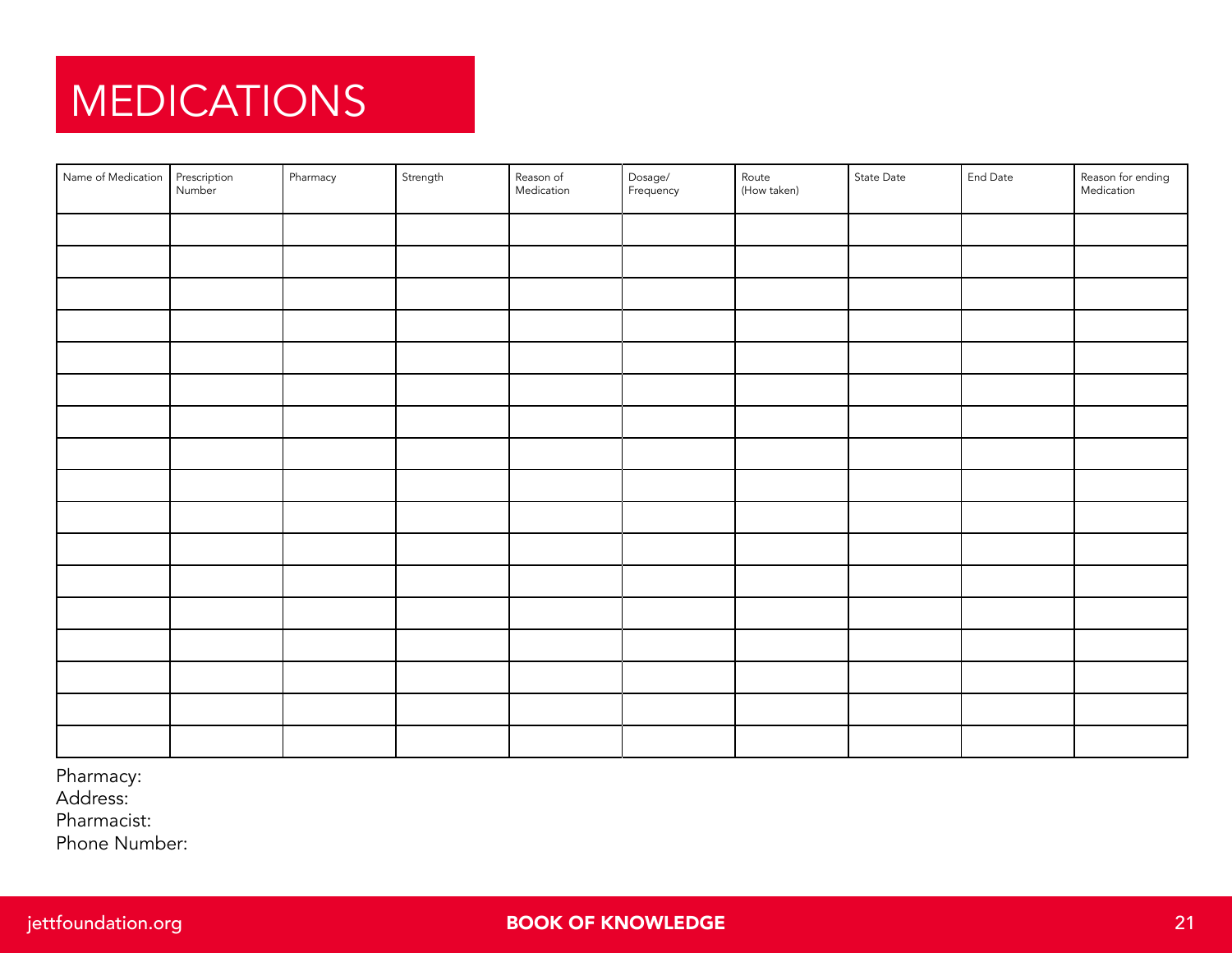## RESPIRATORY CARE

| Describe the care or treatments you child<br>needs: | Describe any special techniques:              |
|-----------------------------------------------------|-----------------------------------------------|
|                                                     |                                               |
|                                                     |                                               |
|                                                     |                                               |
|                                                     |                                               |
|                                                     |                                               |
|                                                     |                                               |
| Describe any precautions you use when               | Describe any special routines your child has: |
| giving care:                                        |                                               |
|                                                     |                                               |
|                                                     |                                               |
|                                                     |                                               |
|                                                     |                                               |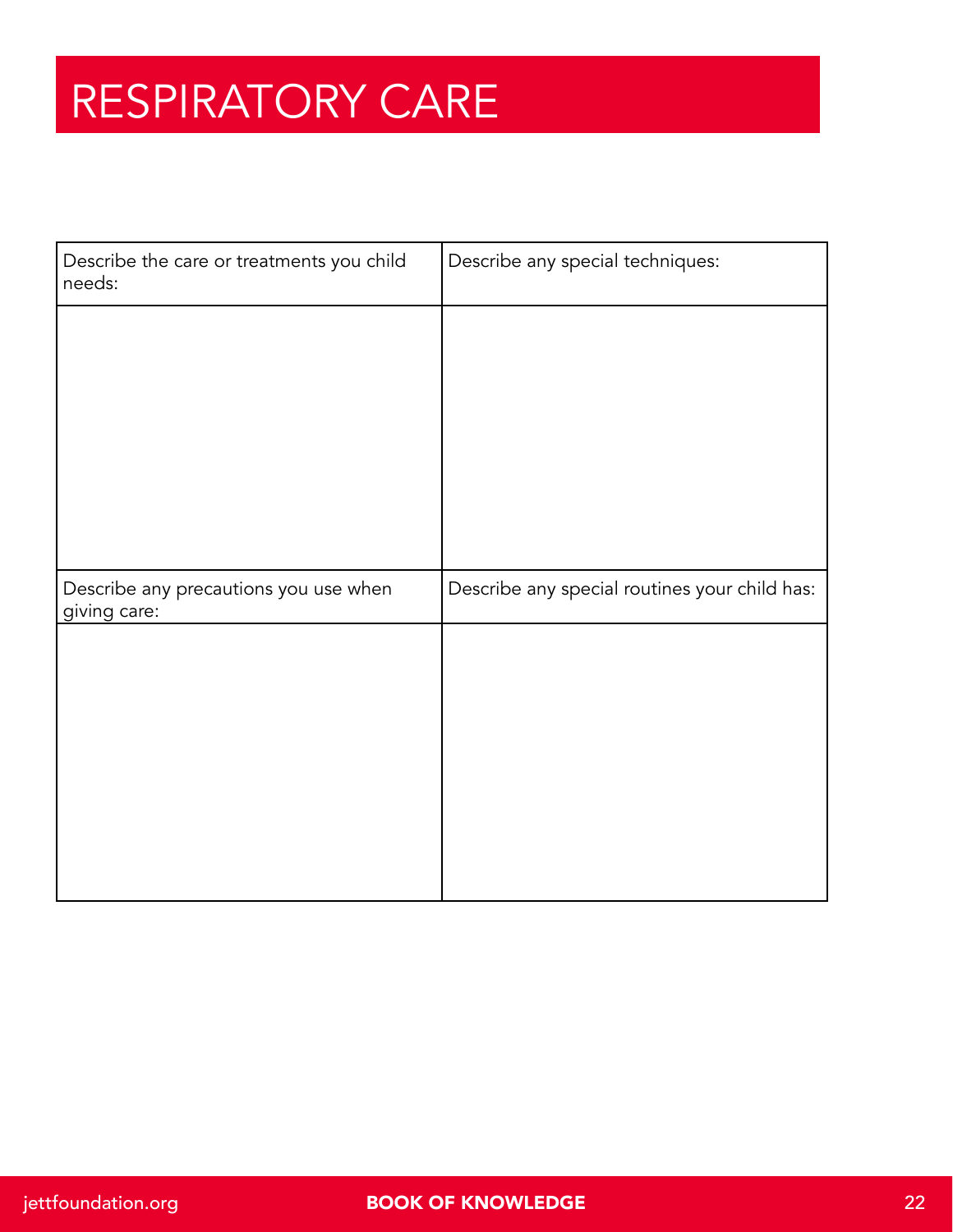## LAB WORK/TEST

| Date | Test | Result | Comments |
|------|------|--------|----------|
|      |      |        |          |
|      |      |        |          |
|      |      |        |          |
|      |      |        |          |
|      |      |        |          |
|      |      |        |          |
|      |      |        |          |
|      |      |        |          |
|      |      |        |          |
|      |      |        |          |
|      |      |        |          |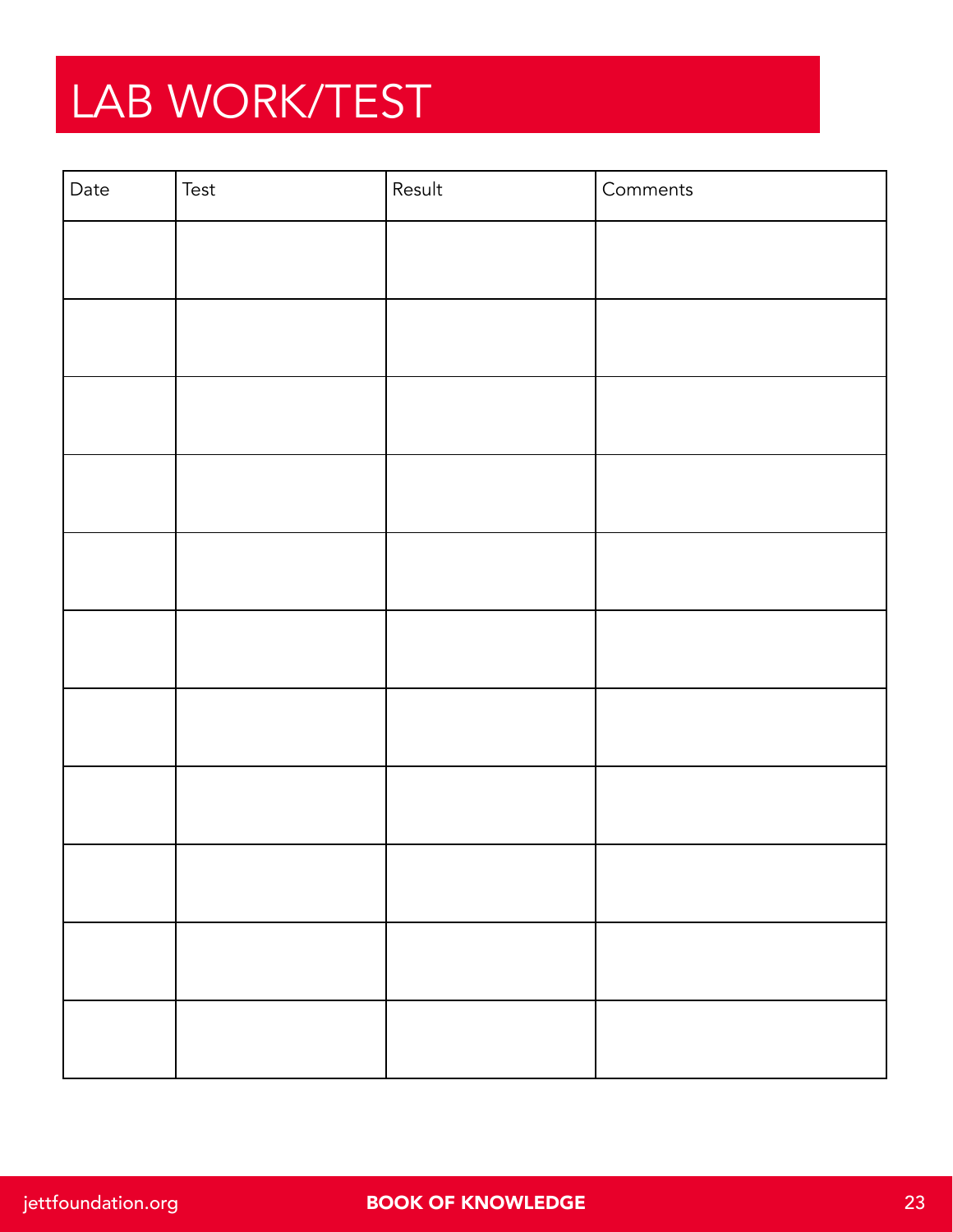## SURGERIES OR PROCEDURES

| Type of Surgery/Procedure | Surgeon/Physician/Hospital | Dates |
|---------------------------|----------------------------|-------|
|                           |                            |       |
|                           |                            |       |
|                           |                            |       |
|                           |                            |       |
|                           |                            |       |
|                           |                            |       |
|                           |                            |       |
|                           |                            |       |
|                           |                            |       |
|                           |                            |       |
|                           |                            |       |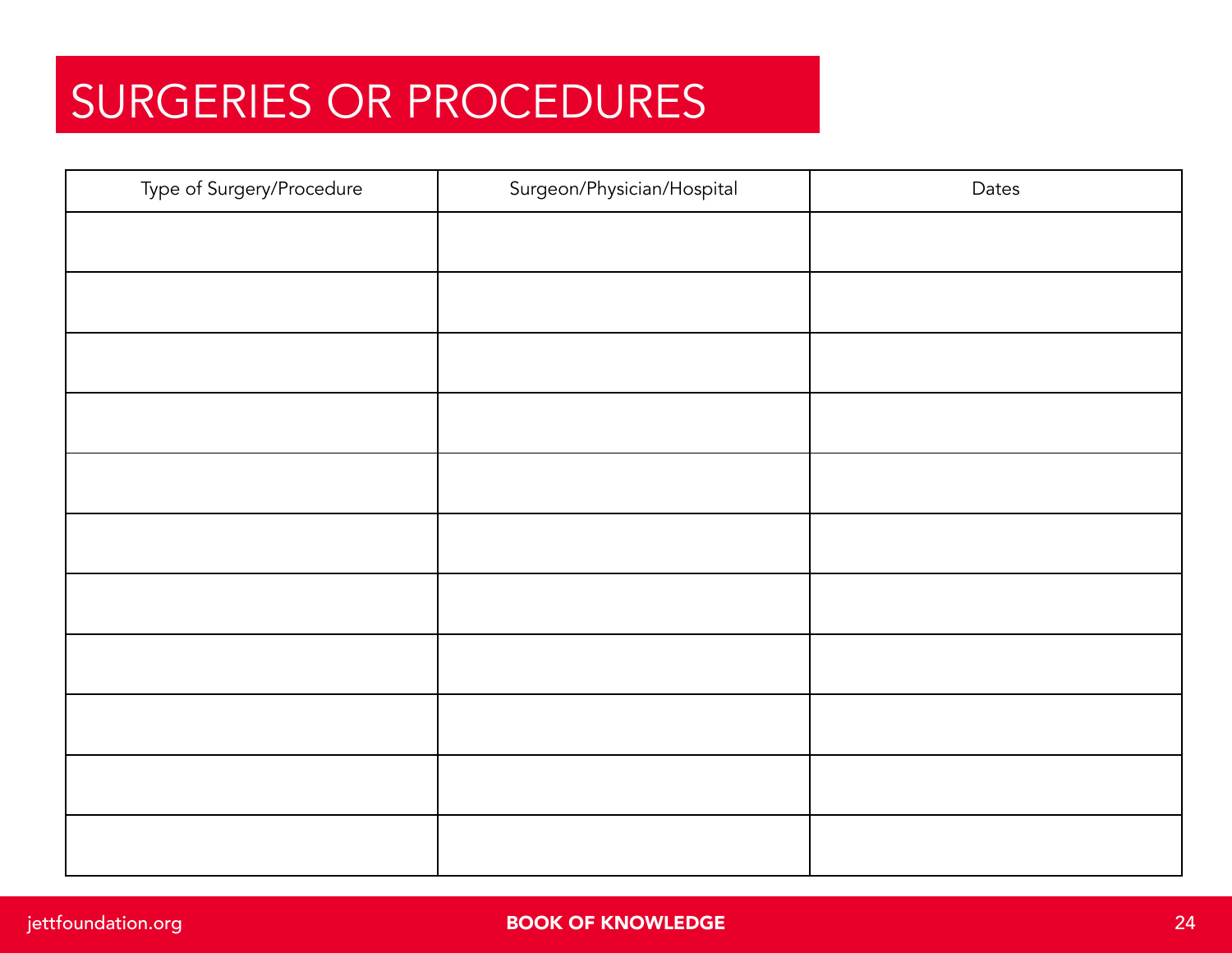#### HOSPITAL ADMISSIONS (FOR ANY REASONS OTHER THAN SURGERY)

| Reason | Surgeon/Physician/Hospital | Dates |
|--------|----------------------------|-------|
|        |                            |       |
|        |                            |       |
|        |                            |       |
|        |                            |       |
|        |                            |       |
|        |                            |       |
|        |                            |       |
|        |                            |       |
|        |                            |       |
|        |                            |       |
|        |                            |       |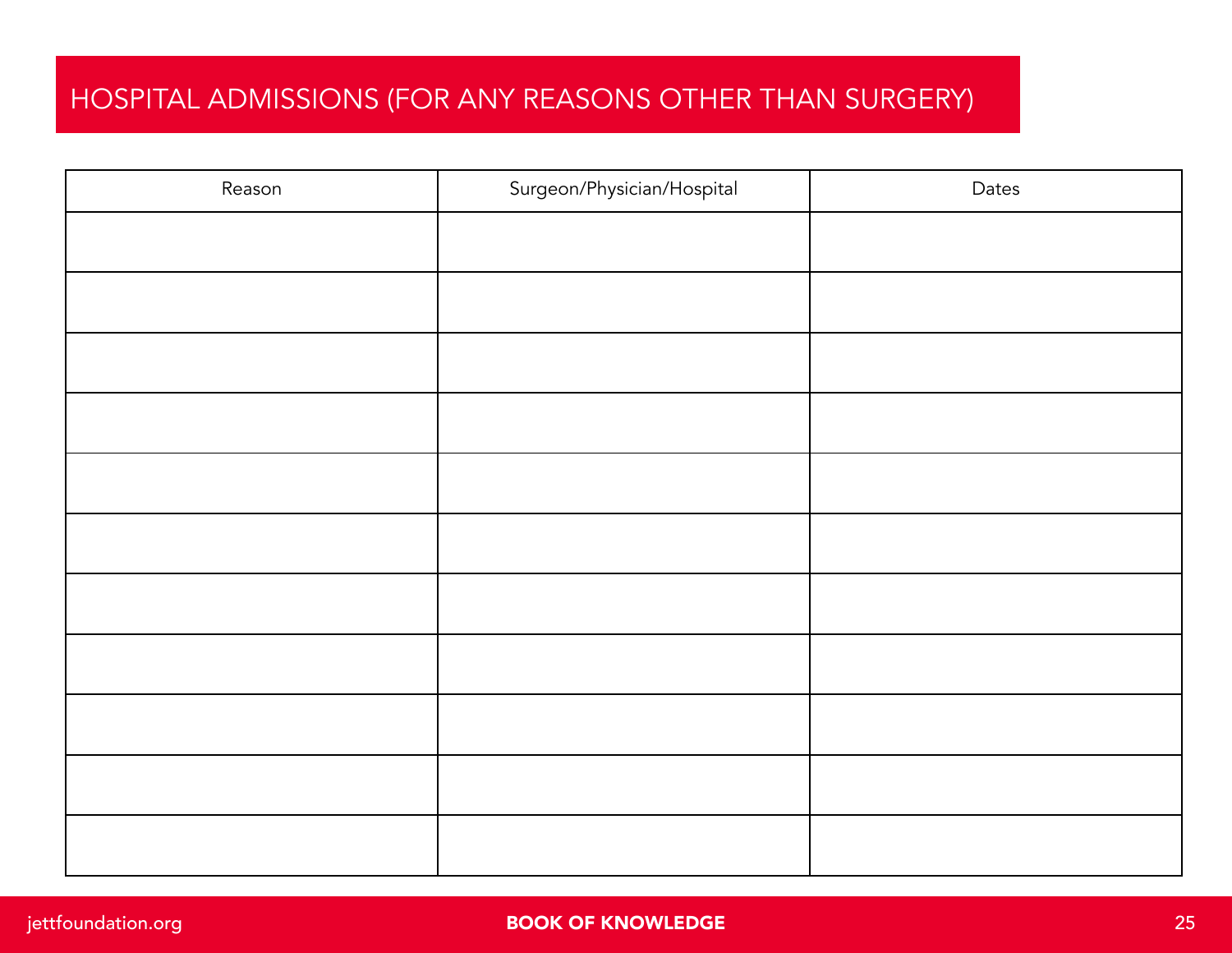## SEIZURE OR BEHAVIOR

| Date | Time | Duration of seizure or<br>behavior | Description of Seizure (extremities involved, intensity,<br>etc) or Behavior you are concerned about |
|------|------|------------------------------------|------------------------------------------------------------------------------------------------------|
|      |      |                                    |                                                                                                      |
|      |      |                                    |                                                                                                      |
|      |      |                                    |                                                                                                      |
|      |      |                                    |                                                                                                      |
|      |      |                                    |                                                                                                      |
|      |      |                                    |                                                                                                      |
|      |      |                                    |                                                                                                      |
|      |      |                                    |                                                                                                      |
|      |      |                                    |                                                                                                      |
|      |      |                                    |                                                                                                      |
|      |      |                                    |                                                                                                      |
|      |      |                                    |                                                                                                      |
|      |      |                                    |                                                                                                      |
|      |      |                                    |                                                                                                      |
|      |      |                                    |                                                                                                      |
|      |      |                                    |                                                                                                      |
|      |      |                                    |                                                                                                      |
|      |      |                                    |                                                                                                      |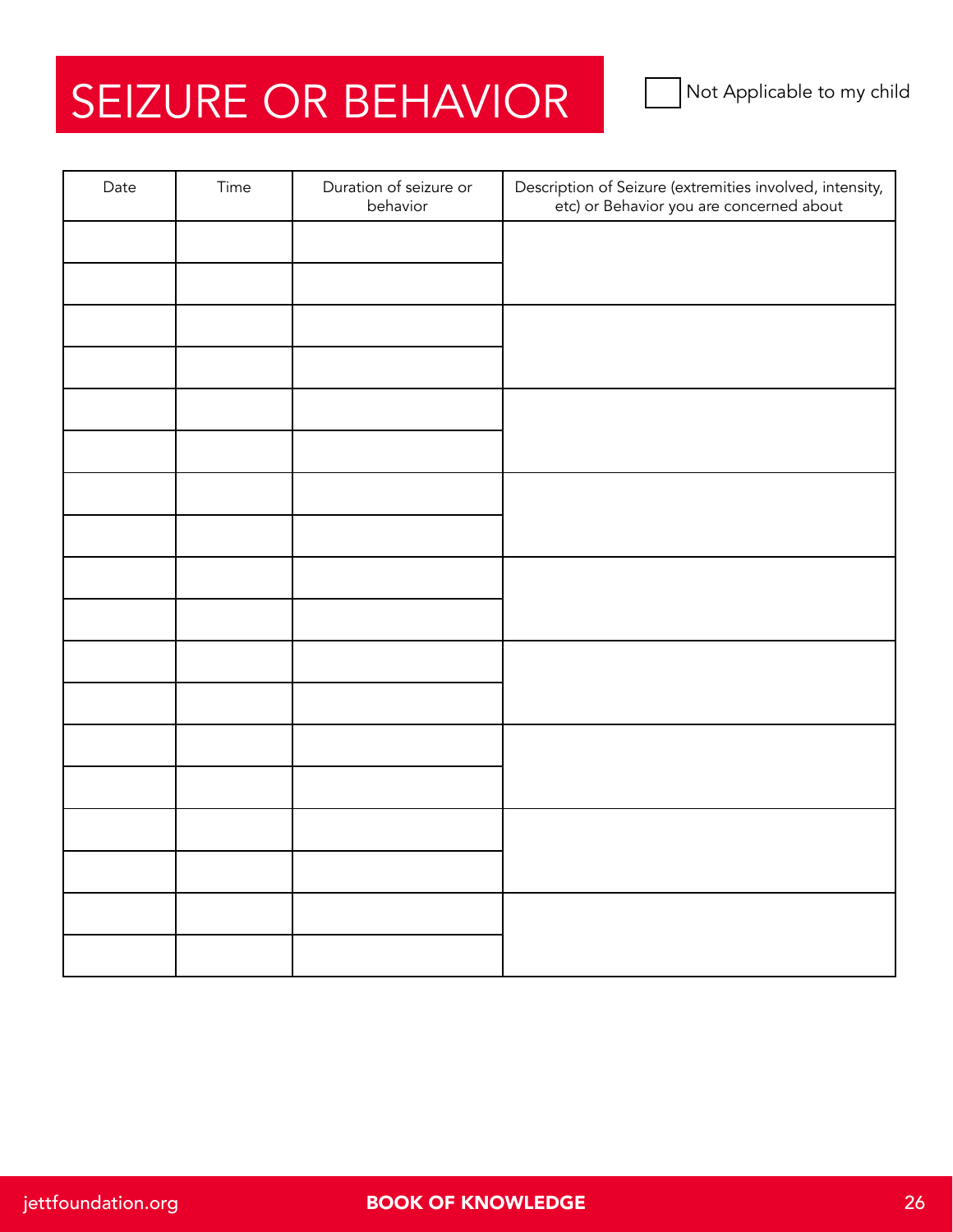## SEIZURE OR BEHAVIOR

| Date | Time | Duration of seizure or<br>behavior | Description of Seizure (extremities involved, intensity,<br>etc) or Behavior you are concerned about |
|------|------|------------------------------------|------------------------------------------------------------------------------------------------------|
|      |      |                                    |                                                                                                      |
|      |      |                                    |                                                                                                      |
|      |      |                                    |                                                                                                      |
|      |      |                                    |                                                                                                      |
|      |      |                                    |                                                                                                      |
|      |      |                                    |                                                                                                      |
|      |      |                                    |                                                                                                      |
|      |      |                                    |                                                                                                      |
|      |      |                                    |                                                                                                      |
|      |      |                                    |                                                                                                      |
|      |      |                                    |                                                                                                      |
|      |      |                                    |                                                                                                      |
|      |      |                                    |                                                                                                      |
|      |      |                                    |                                                                                                      |
|      |      |                                    |                                                                                                      |
|      |      |                                    |                                                                                                      |
|      |      |                                    |                                                                                                      |
|      |      |                                    |                                                                                                      |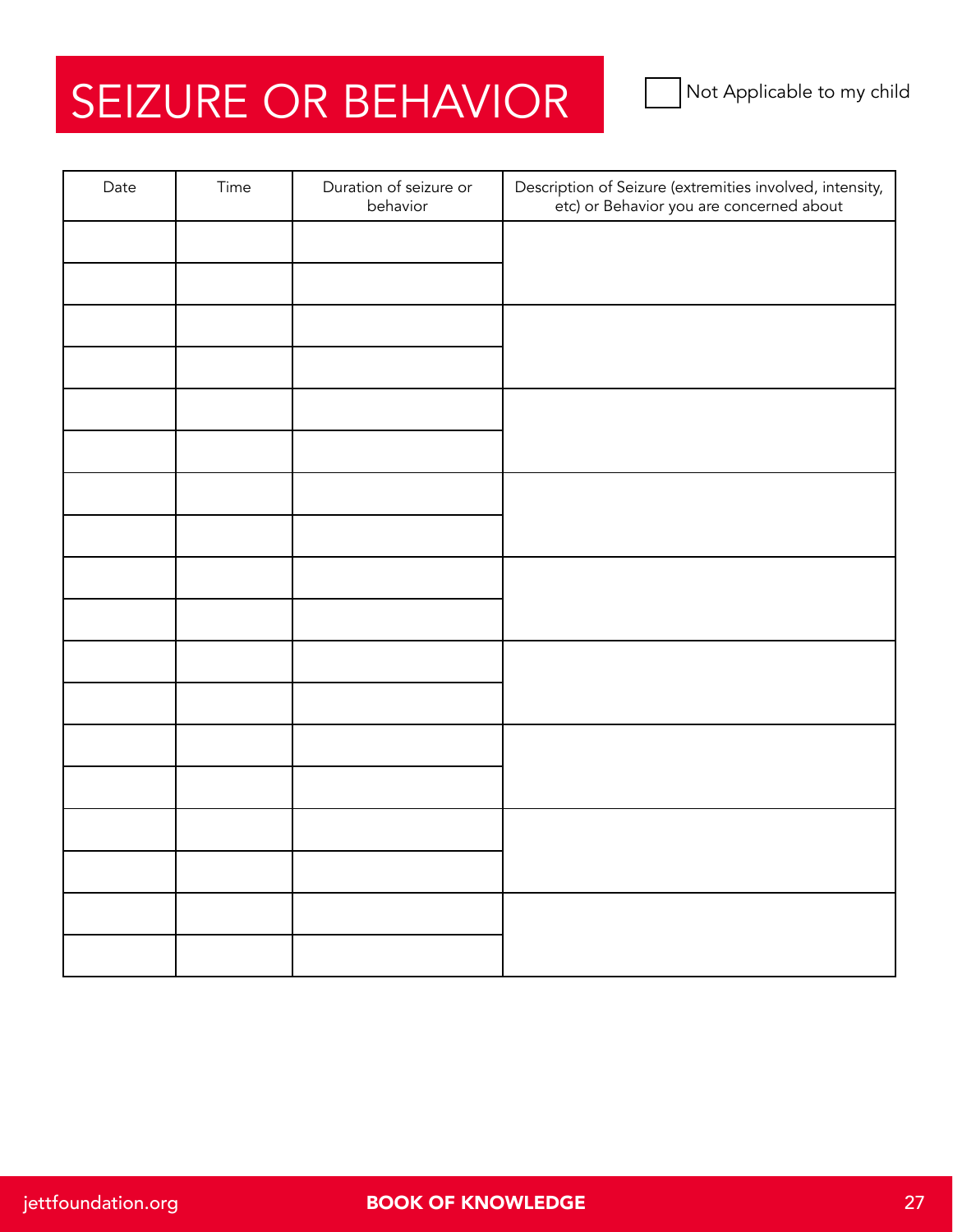#### DENTAL RECORD

Dentist's Name: \_\_\_\_\_\_\_\_\_\_\_\_\_\_\_\_\_\_\_\_\_\_\_\_\_\_\_\_\_\_\_\_\_\_\_\_\_\_ Address: \_\_\_\_\_\_\_\_\_\_\_\_\_\_\_\_\_\_\_\_\_\_\_\_\_\_\_\_\_\_\_\_\_\_\_\_\_\_\_\_\_\_\_\_ Telephone: \_\_\_\_\_\_\_\_\_\_\_\_\_\_\_\_\_\_\_\_\_\_\_\_\_\_\_\_\_\_\_\_\_\_\_\_\_\_\_\_\_\_

All children should have routine dental care. Such care may be even more important when your child has a special care need. He or she may need to be followed by a dentist with special skills. Consults with your family dentist or your child's medical specialist to determine if he or she requires specialized dental services.

Before your child is examined, the dentist should have information regarding your child's medical condition and current care. Any precautions recommended by your child's medical specialist should be discussed with the dentist. It is also essential that you provide the dentist with a list of current medications received by your child.

You may wish to use the space below to keep track of your child's dental appointments.

| Date | Time | Appointment Information |
|------|------|-------------------------|
|      |      |                         |
|      |      |                         |
|      |      |                         |
|      |      |                         |
|      |      |                         |
|      |      |                         |
|      |      |                         |
|      |      |                         |
|      |      |                         |
|      |      |                         |
|      |      |                         |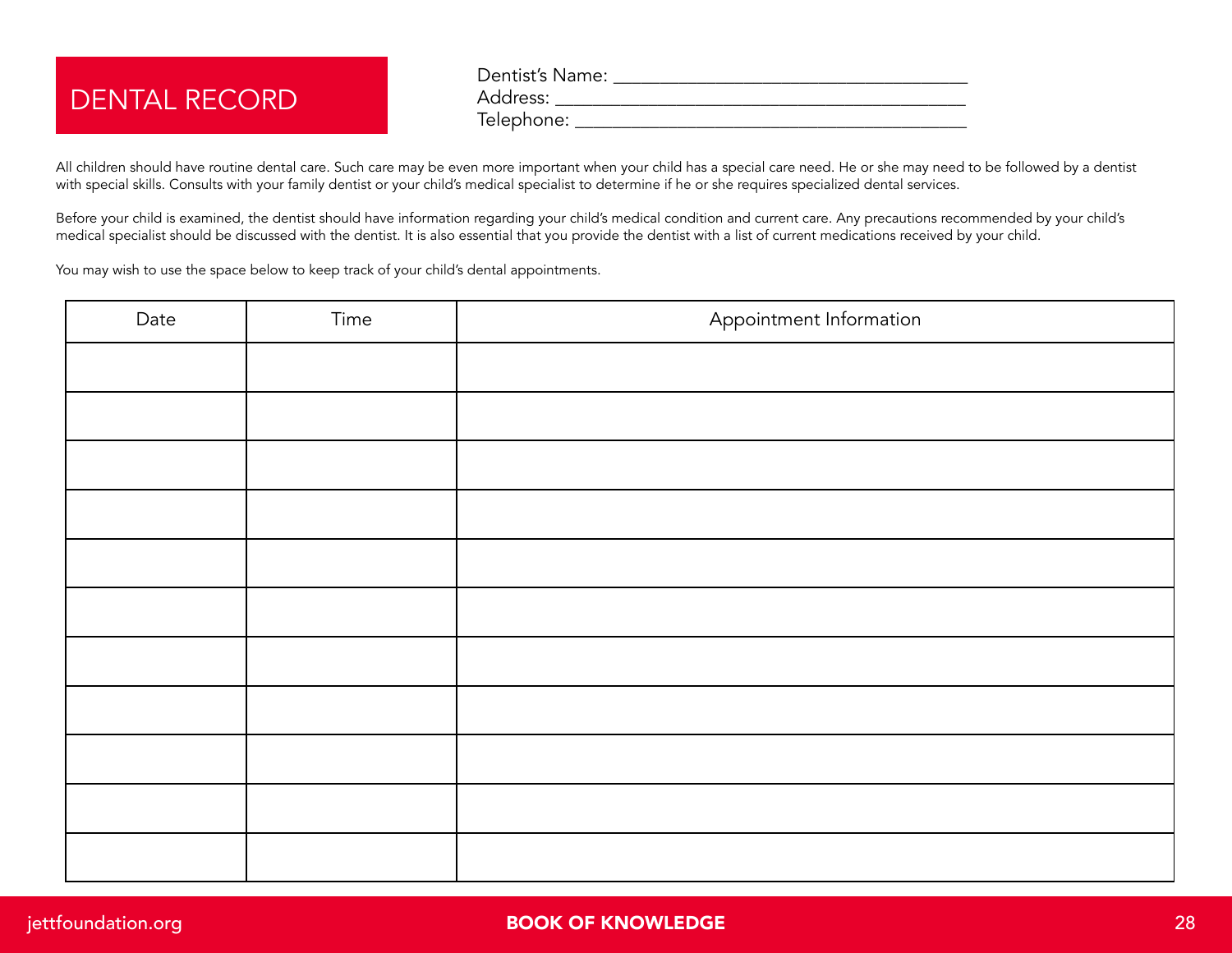## EVENT DIARY

Use this sheet to keep track of important events that are related to your child's health. Examples: behaviors, seizures, oxygen requirements, frequency of suctioning, and vomiting.

| Date | Activity/Information |
|------|----------------------|
|      |                      |
|      |                      |
|      |                      |
|      |                      |
|      |                      |
|      |                      |
|      |                      |
|      |                      |
|      |                      |
|      |                      |
|      |                      |
|      |                      |
|      |                      |
|      |                      |
|      |                      |
|      |                      |
|      |                      |
|      |                      |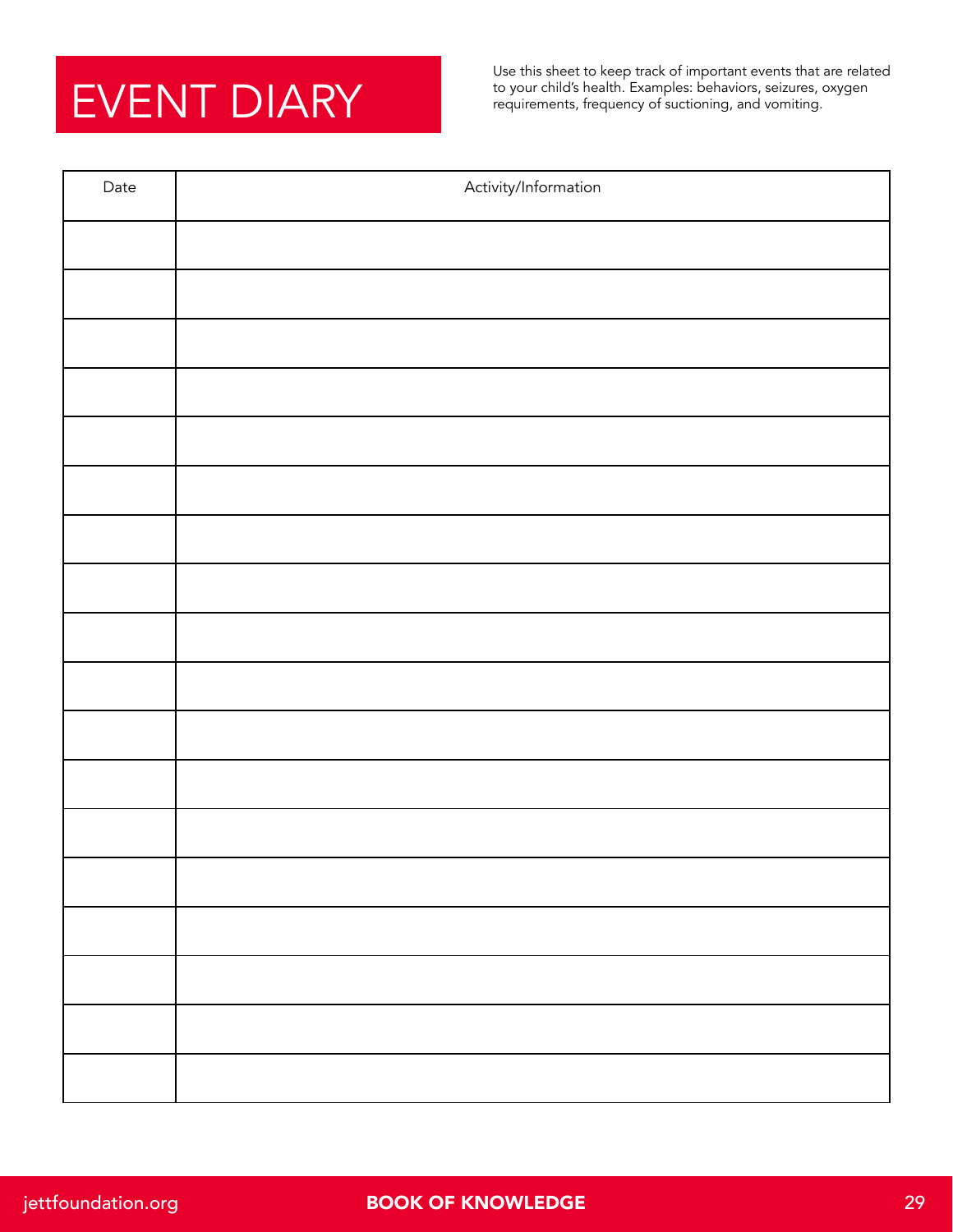#### MONTHLY MEDICAL SUPPLIES

| Vender Name: |  |
|--------------|--|
| Phone:       |  |
| Fax:         |  |

| <b>Product Description</b> | Product Code | Quantity | Received | <b>Back Order</b> | Comments |
|----------------------------|--------------|----------|----------|-------------------|----------|
|                            |              |          |          |                   |          |
|                            |              |          |          |                   |          |
|                            |              |          |          |                   |          |
|                            |              |          |          |                   |          |
|                            |              |          |          |                   |          |
|                            |              |          |          |                   |          |
|                            |              |          |          |                   |          |
|                            |              |          |          |                   |          |
|                            |              |          |          |                   |          |
|                            |              |          |          |                   |          |
|                            |              |          |          |                   |          |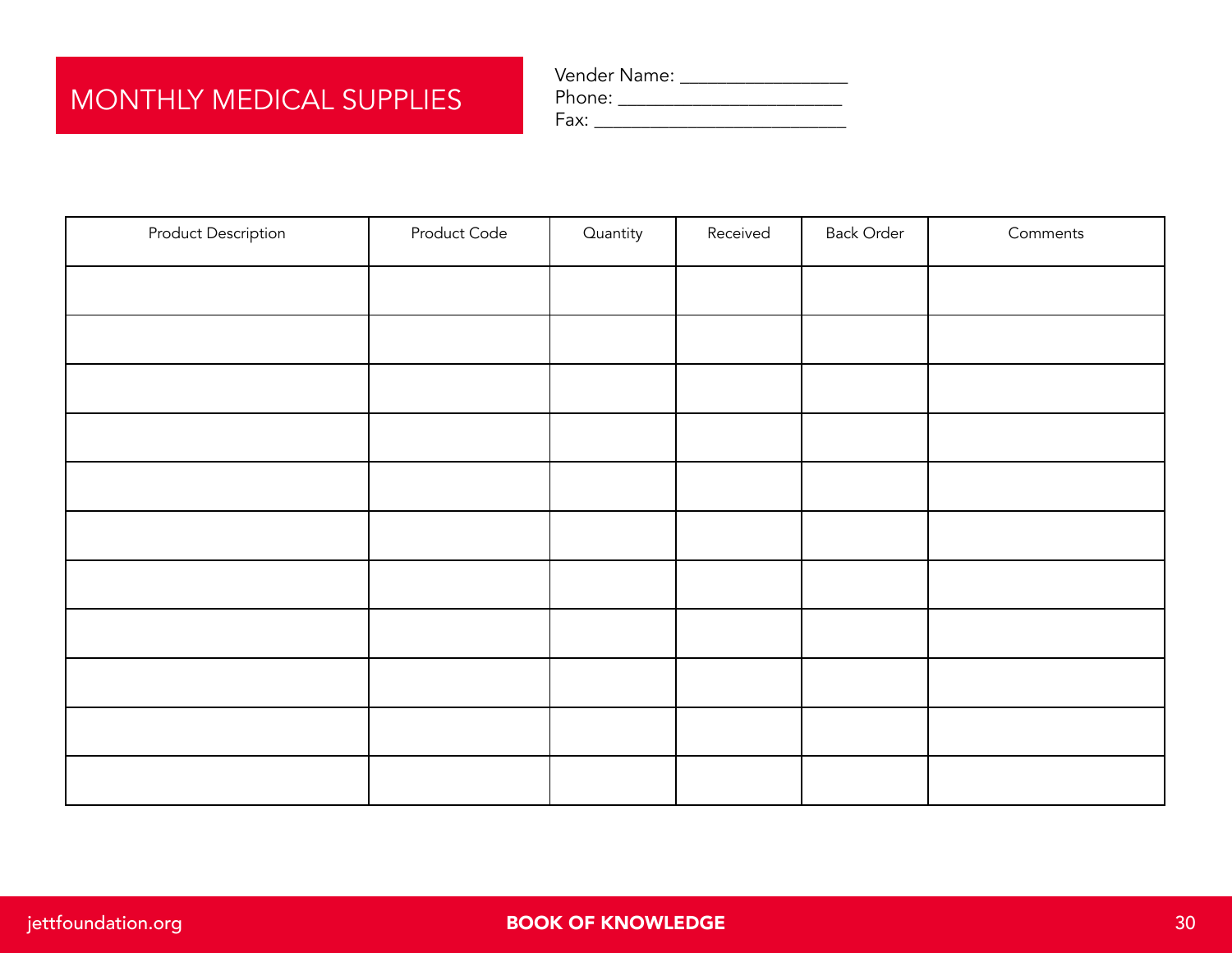#### NOTES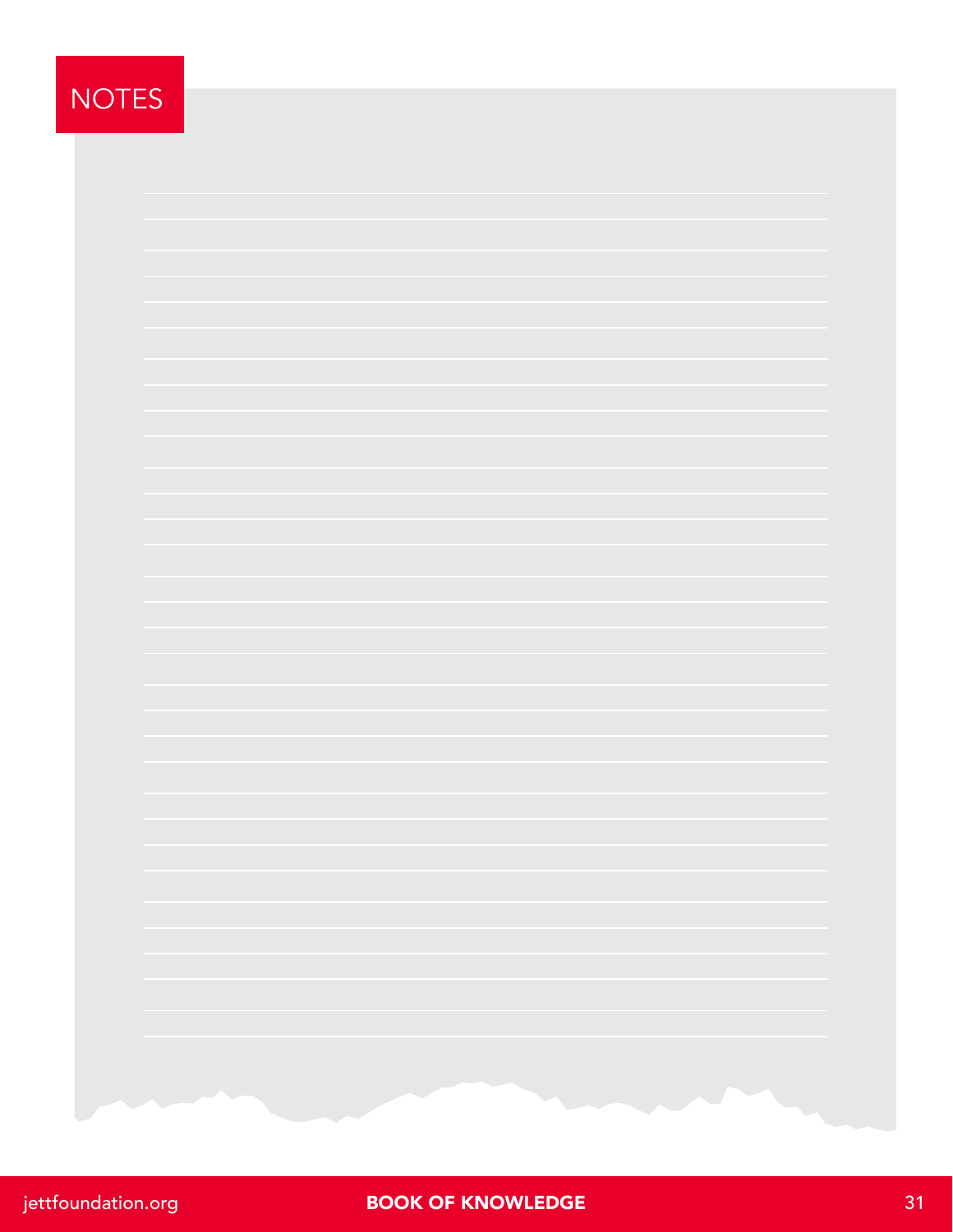# MY CONTACTS



Use the "My Contacts" section tor your Care Notebook for the people who provide services and give care to your child.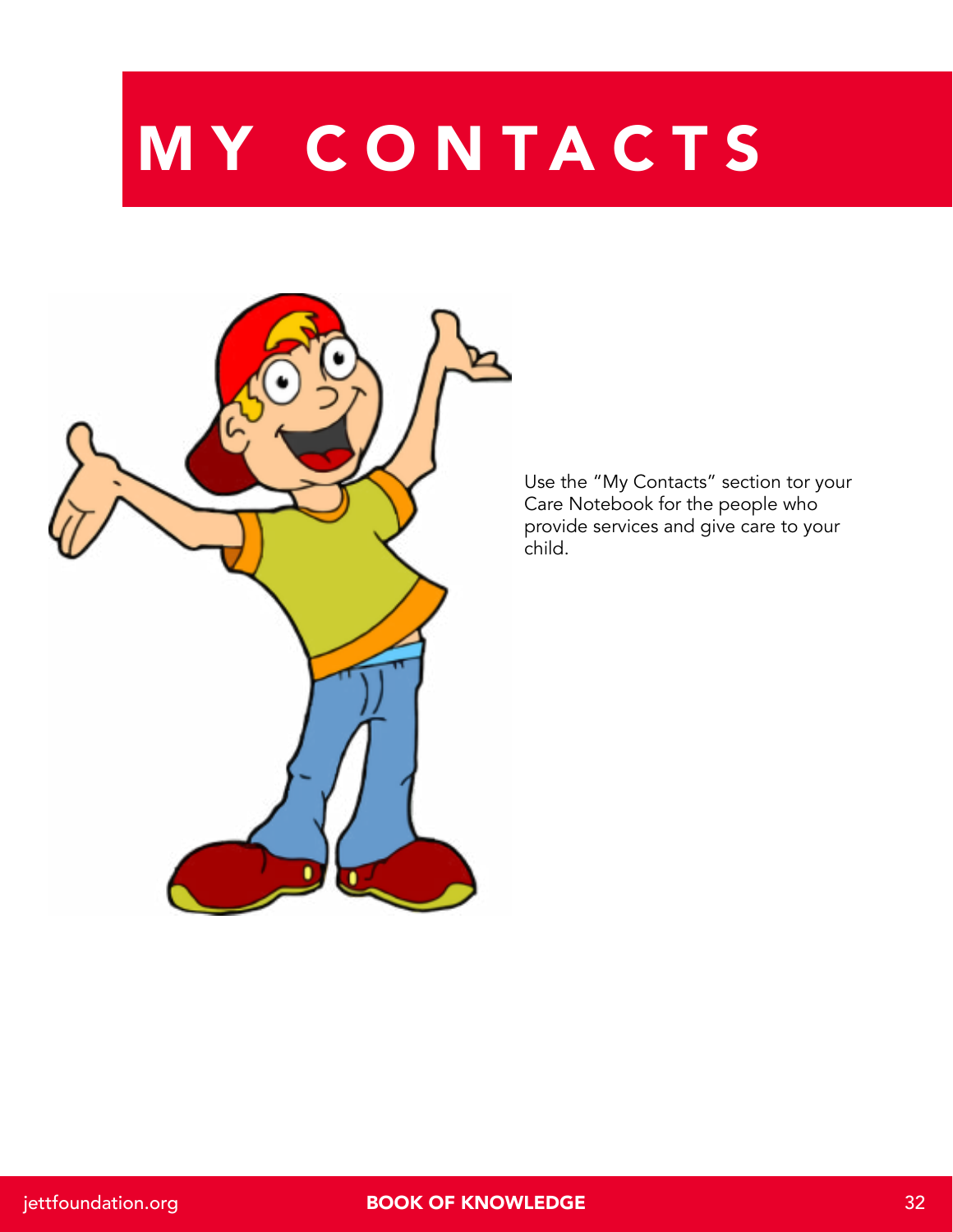#### HEALTH CARE PROVIDERS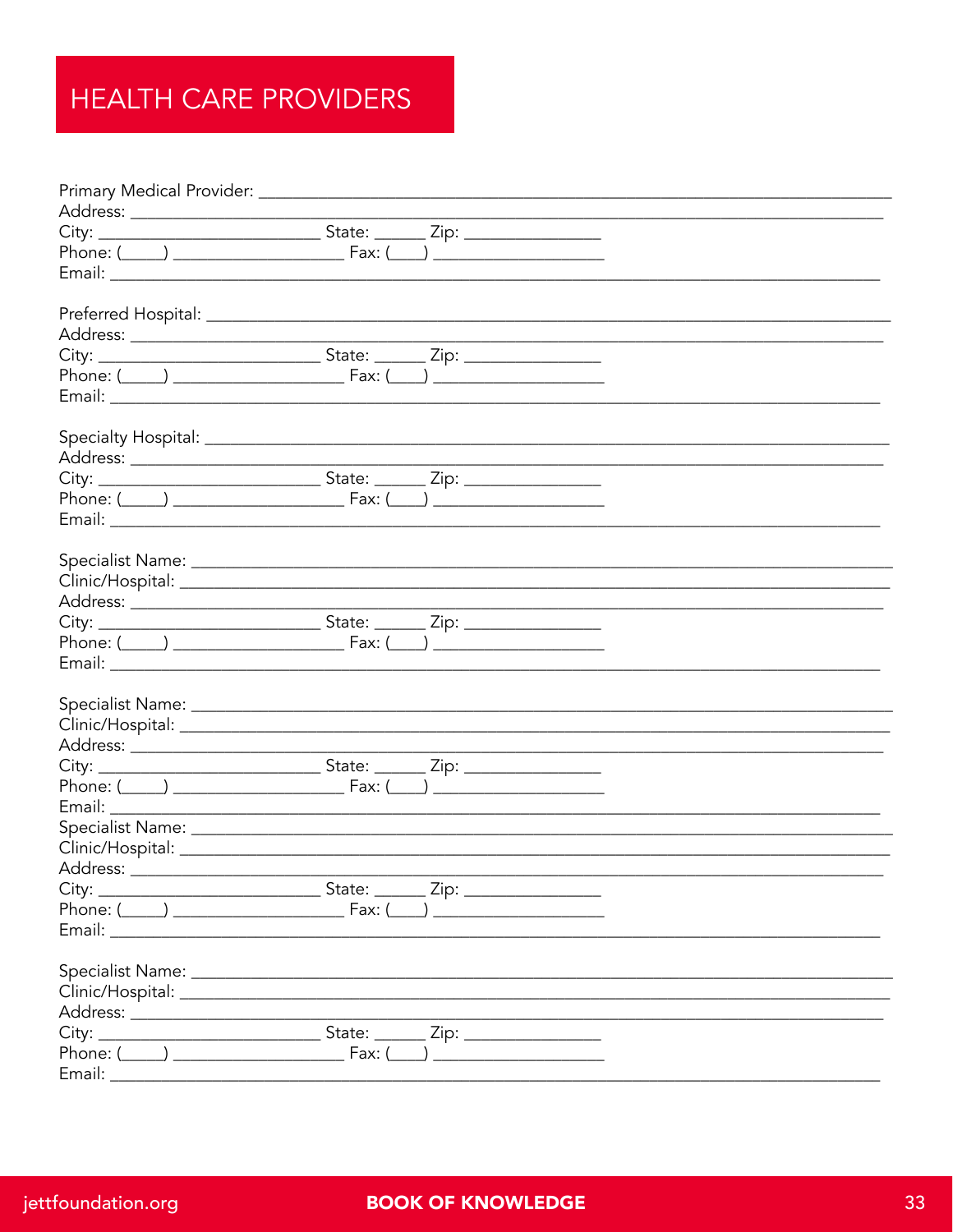| Phone: $(\_\_\_\_\_\_\_\_\_$ Fax: $(\_\_\_\_\_\_\_$ |  |  |
|-----------------------------------------------------|--|--|
|                                                     |  |  |
|                                                     |  |  |
|                                                     |  |  |
|                                                     |  |  |
|                                                     |  |  |
|                                                     |  |  |
|                                                     |  |  |
|                                                     |  |  |
|                                                     |  |  |
|                                                     |  |  |
|                                                     |  |  |
|                                                     |  |  |
|                                                     |  |  |
|                                                     |  |  |
|                                                     |  |  |
|                                                     |  |  |
|                                                     |  |  |
|                                                     |  |  |
|                                                     |  |  |
|                                                     |  |  |
|                                                     |  |  |
|                                                     |  |  |
|                                                     |  |  |
|                                                     |  |  |
|                                                     |  |  |
|                                                     |  |  |
|                                                     |  |  |
|                                                     |  |  |
|                                                     |  |  |
|                                                     |  |  |
|                                                     |  |  |
|                                                     |  |  |
|                                                     |  |  |
|                                                     |  |  |
|                                                     |  |  |
|                                                     |  |  |
|                                                     |  |  |
|                                                     |  |  |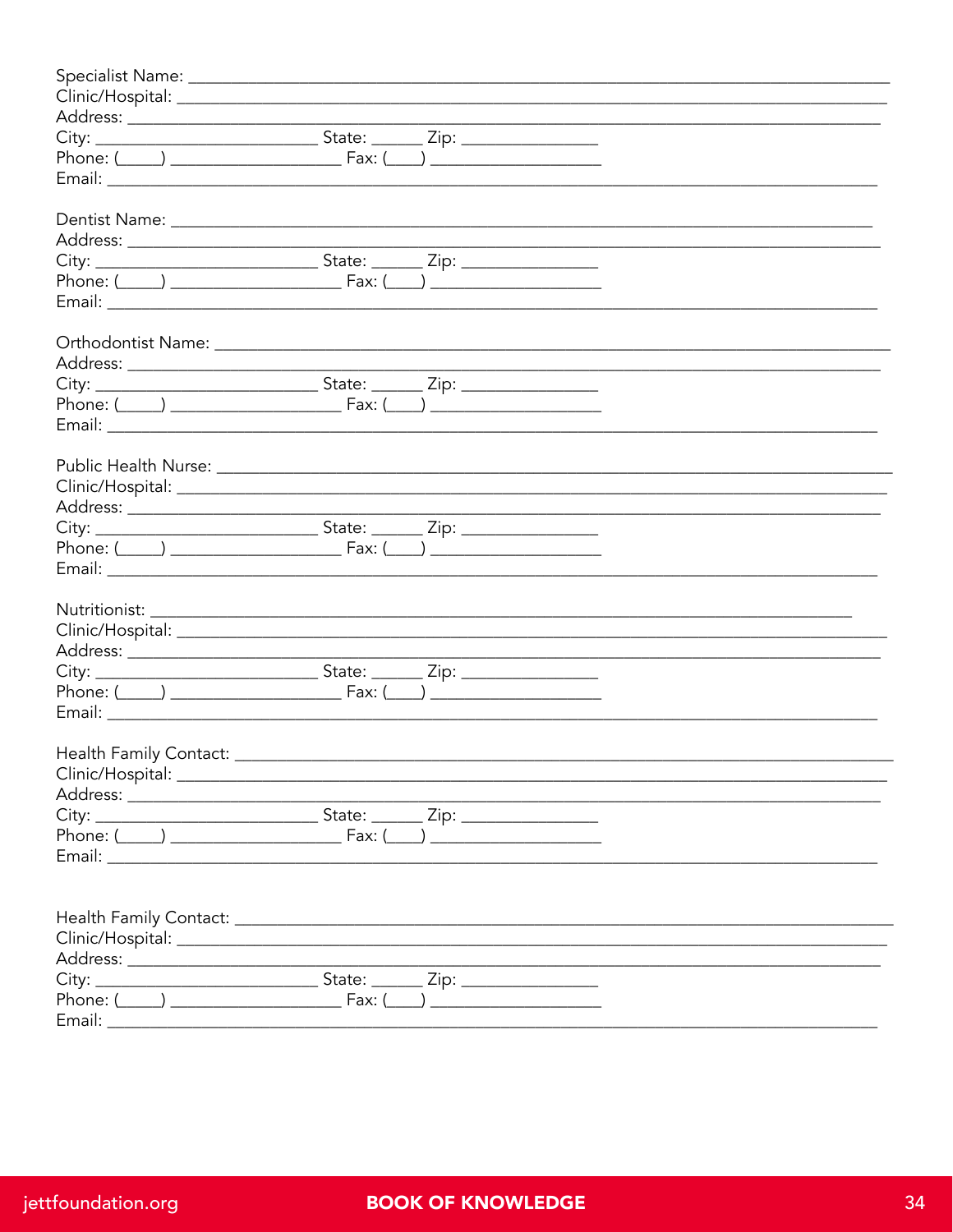| Contact Person: 2008 and 2008 and 2008 and 2008 and 2008 and 2008 and 2008 and 2008 and 2008 and 2008 and 2008 |  |                                                                                                                       |  |
|----------------------------------------------------------------------------------------------------------------|--|-----------------------------------------------------------------------------------------------------------------------|--|
|                                                                                                                |  |                                                                                                                       |  |
|                                                                                                                |  |                                                                                                                       |  |
|                                                                                                                |  |                                                                                                                       |  |
|                                                                                                                |  |                                                                                                                       |  |
|                                                                                                                |  |                                                                                                                       |  |
|                                                                                                                |  |                                                                                                                       |  |
|                                                                                                                |  |                                                                                                                       |  |
|                                                                                                                |  |                                                                                                                       |  |
|                                                                                                                |  |                                                                                                                       |  |
|                                                                                                                |  |                                                                                                                       |  |
|                                                                                                                |  |                                                                                                                       |  |
|                                                                                                                |  |                                                                                                                       |  |
|                                                                                                                |  |                                                                                                                       |  |
|                                                                                                                |  |                                                                                                                       |  |
|                                                                                                                |  |                                                                                                                       |  |
|                                                                                                                |  |                                                                                                                       |  |
|                                                                                                                |  |                                                                                                                       |  |
|                                                                                                                |  |                                                                                                                       |  |
|                                                                                                                |  | <u> 1989 - Johann Stoff, deutscher Stoff, der Stoff, der Stoff, der Stoff, der Stoff, der Stoff, der Stoff, der S</u> |  |
|                                                                                                                |  |                                                                                                                       |  |
| Phone: $(\_\_\_\_$                                                                                             |  |                                                                                                                       |  |
|                                                                                                                |  |                                                                                                                       |  |
| Email:                                                                                                         |  |                                                                                                                       |  |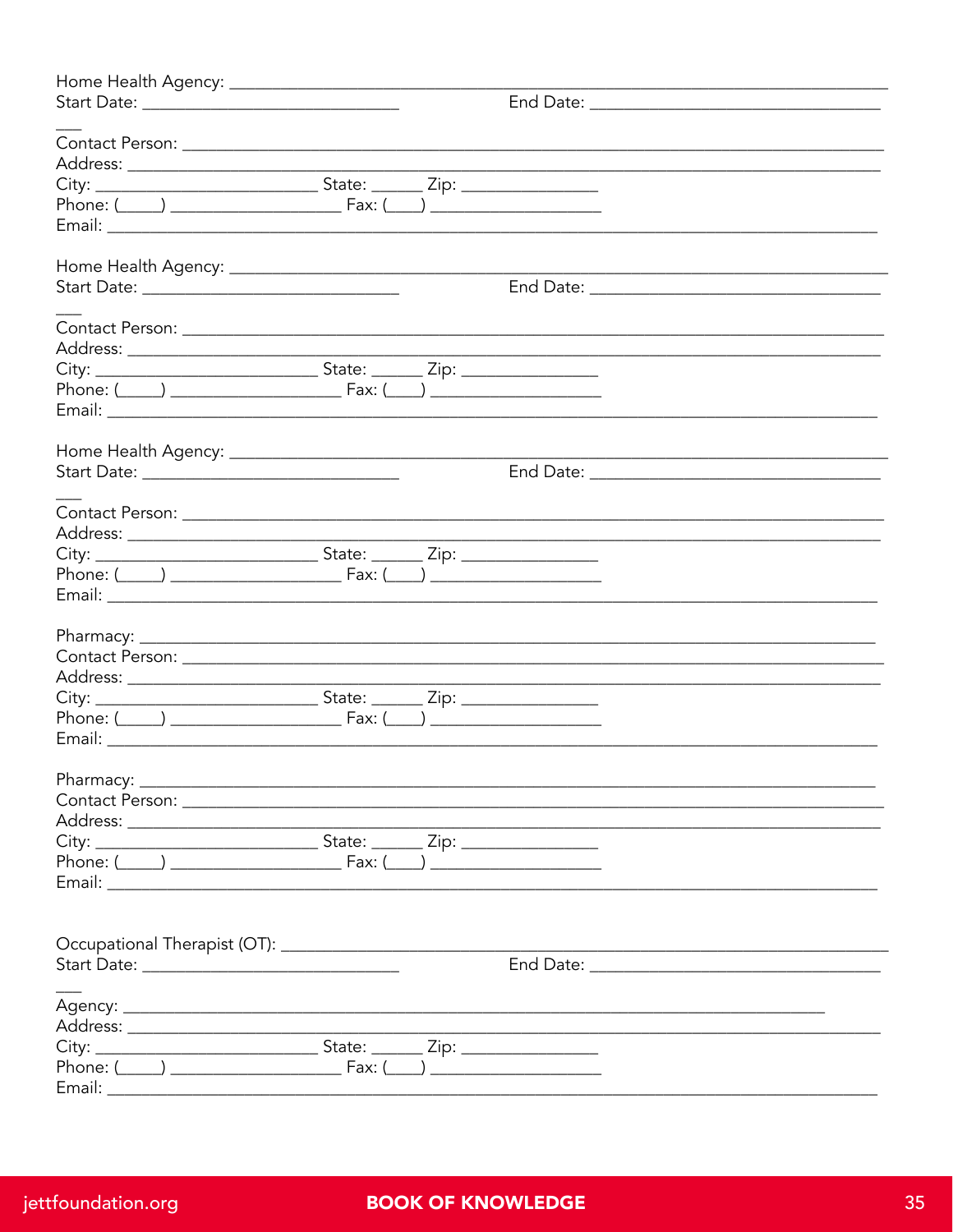| Phone: $( )$ Eax: $( )$                                                                                                                                                                                                        |  |                                                   |  |
|--------------------------------------------------------------------------------------------------------------------------------------------------------------------------------------------------------------------------------|--|---------------------------------------------------|--|
|                                                                                                                                                                                                                                |  |                                                   |  |
|                                                                                                                                                                                                                                |  |                                                   |  |
|                                                                                                                                                                                                                                |  | End Date: <u>________________________________</u> |  |
|                                                                                                                                                                                                                                |  |                                                   |  |
|                                                                                                                                                                                                                                |  |                                                   |  |
|                                                                                                                                                                                                                                |  |                                                   |  |
|                                                                                                                                                                                                                                |  |                                                   |  |
| Email: Email: Email: Email: Email: Email: Email: Email: Email: Email: Email: Email: Email: Email: Email: Email: Email: Email: Email: Email: Email: Email: Email: Email: Email: Email: Email: Email: Email: Email: Email: Email |  |                                                   |  |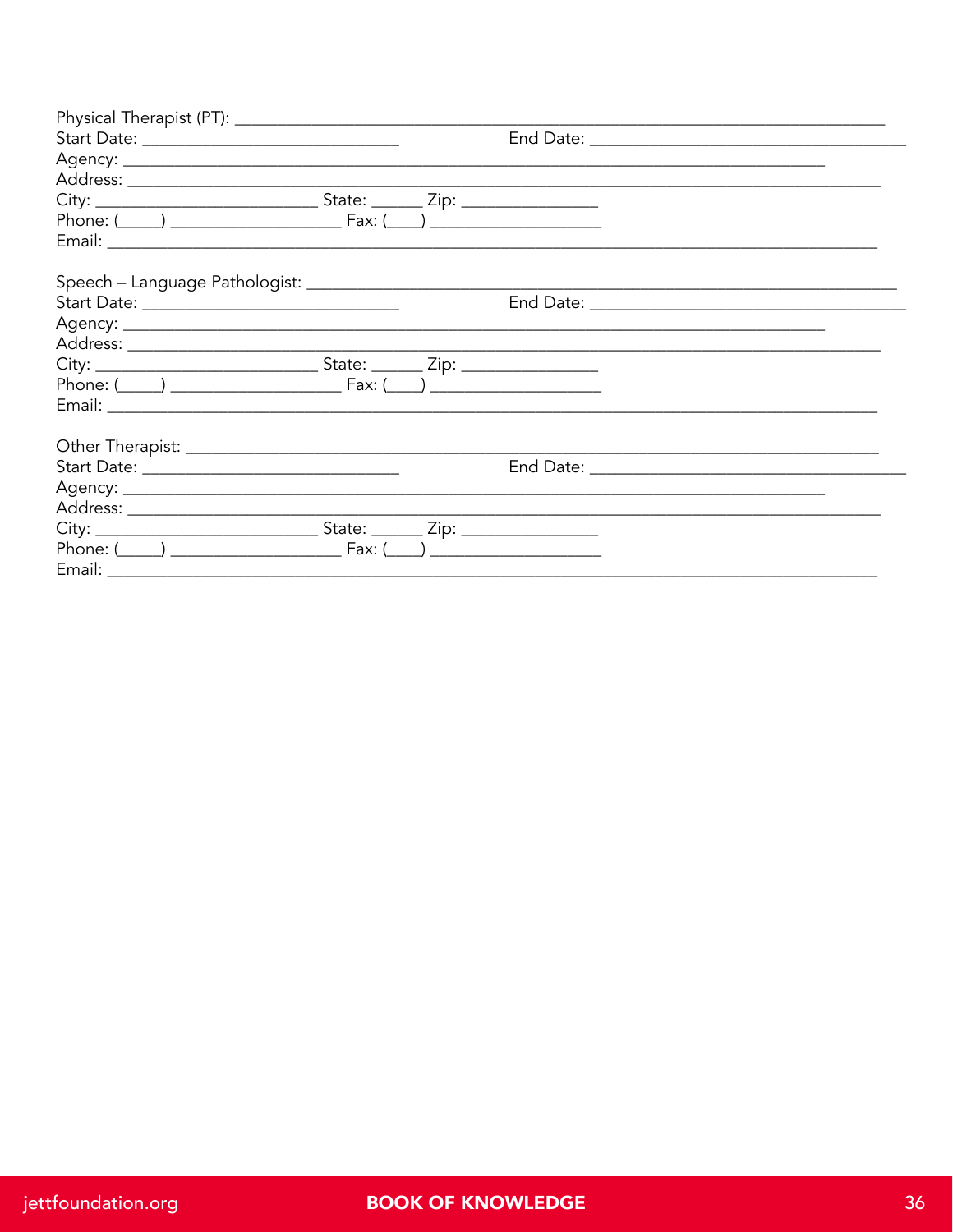#### FAMILY SUPPORT RESOURCES

|        | Phone: $(\_\_\_\_$                                |  |  |
|--------|---------------------------------------------------|--|--|
|        |                                                   |  |  |
|        |                                                   |  |  |
|        |                                                   |  |  |
|        |                                                   |  |  |
|        |                                                   |  |  |
|        |                                                   |  |  |
|        |                                                   |  |  |
|        |                                                   |  |  |
|        |                                                   |  |  |
|        |                                                   |  |  |
|        |                                                   |  |  |
|        |                                                   |  |  |
|        |                                                   |  |  |
|        |                                                   |  |  |
|        |                                                   |  |  |
|        |                                                   |  |  |
|        |                                                   |  |  |
|        |                                                   |  |  |
|        | Phone: $(\_\_\_\_\_\_\_\_\_$ Fax: $(\_\_\_\_\_\_$ |  |  |
|        |                                                   |  |  |
|        |                                                   |  |  |
|        |                                                   |  |  |
|        |                                                   |  |  |
|        |                                                   |  |  |
|        |                                                   |  |  |
|        |                                                   |  |  |
|        |                                                   |  |  |
|        |                                                   |  |  |
|        |                                                   |  |  |
|        |                                                   |  |  |
|        |                                                   |  |  |
|        |                                                   |  |  |
| Email: |                                                   |  |  |
|        |                                                   |  |  |
|        |                                                   |  |  |
|        |                                                   |  |  |
|        |                                                   |  |  |
|        |                                                   |  |  |
|        |                                                   |  |  |
|        |                                                   |  |  |
| Fmail: |                                                   |  |  |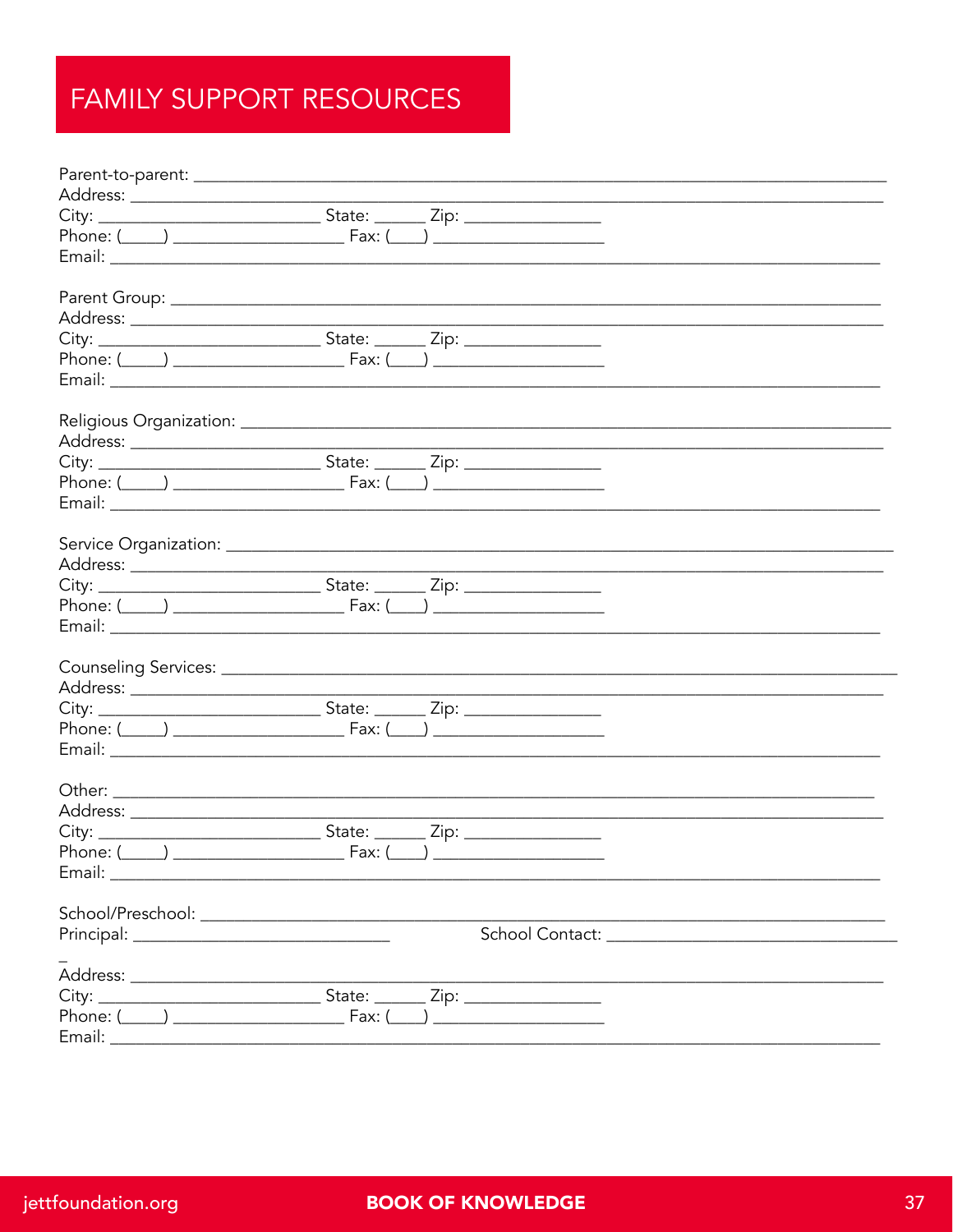|        | Phone: $( )$ Eax: $( )$ |  |  |
|--------|-------------------------|--|--|
|        |                         |  |  |
|        |                         |  |  |
|        |                         |  |  |
|        |                         |  |  |
|        |                         |  |  |
|        |                         |  |  |
| Phone: | Fax:                    |  |  |
|        |                         |  |  |
|        |                         |  |  |
|        |                         |  |  |
|        |                         |  |  |
|        |                         |  |  |
|        |                         |  |  |
|        |                         |  |  |
|        |                         |  |  |
|        |                         |  |  |
|        |                         |  |  |
|        |                         |  |  |
|        |                         |  |  |
|        |                         |  |  |
|        |                         |  |  |
|        |                         |  |  |
|        |                         |  |  |
| Fmail: |                         |  |  |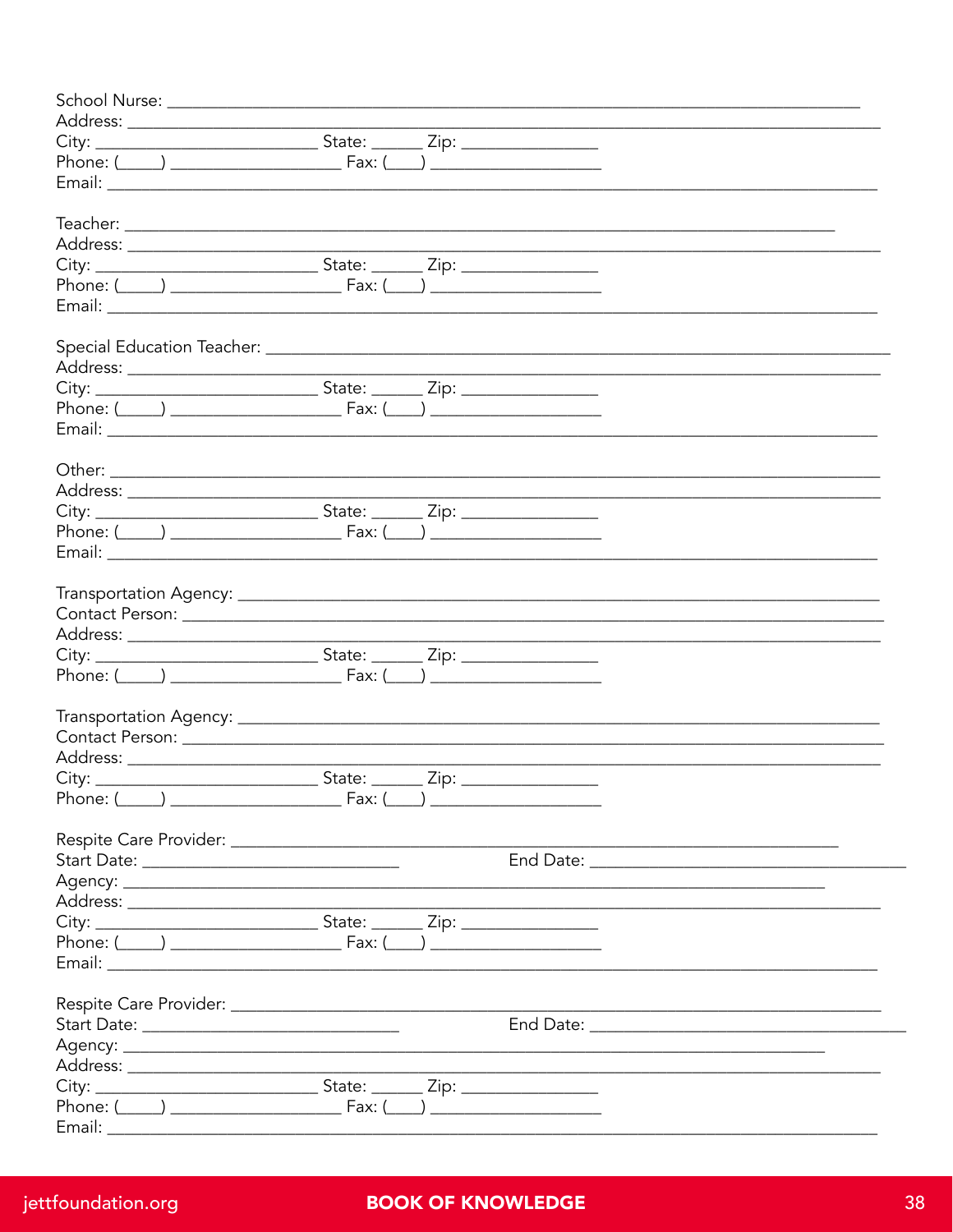#### SCHOOL CONTACTS

|                                   | School District:                                                                                                |  |
|-----------------------------------|-----------------------------------------------------------------------------------------------------------------|--|
|                                   |                                                                                                                 |  |
|                                   | Phone: $( )$ Fax: $( )$                                                                                         |  |
|                                   |                                                                                                                 |  |
|                                   |                                                                                                                 |  |
|                                   |                                                                                                                 |  |
|                                   |                                                                                                                 |  |
|                                   |                                                                                                                 |  |
|                                   |                                                                                                                 |  |
|                                   |                                                                                                                 |  |
|                                   |                                                                                                                 |  |
|                                   |                                                                                                                 |  |
|                                   |                                                                                                                 |  |
|                                   |                                                                                                                 |  |
|                                   | $Phone: ( )$ $Fax: ( )$                                                                                         |  |
|                                   | Principal/ Administrator: National Administrator of the Administrator of the Administrator of the Administrator |  |
|                                   |                                                                                                                 |  |
|                                   |                                                                                                                 |  |
| Classroom                         |                                                                                                                 |  |
|                                   |                                                                                                                 |  |
|                                   |                                                                                                                 |  |
|                                   |                                                                                                                 |  |
| Resource                          |                                                                                                                 |  |
|                                   |                                                                                                                 |  |
|                                   |                                                                                                                 |  |
|                                   |                                                                                                                 |  |
|                                   |                                                                                                                 |  |
|                                   |                                                                                                                 |  |
|                                   |                                                                                                                 |  |
| Special Education Director/       |                                                                                                                 |  |
|                                   |                                                                                                                 |  |
|                                   |                                                                                                                 |  |
| $Phone'$ $\qquad$ $Fax'$ $\qquad$ |                                                                                                                 |  |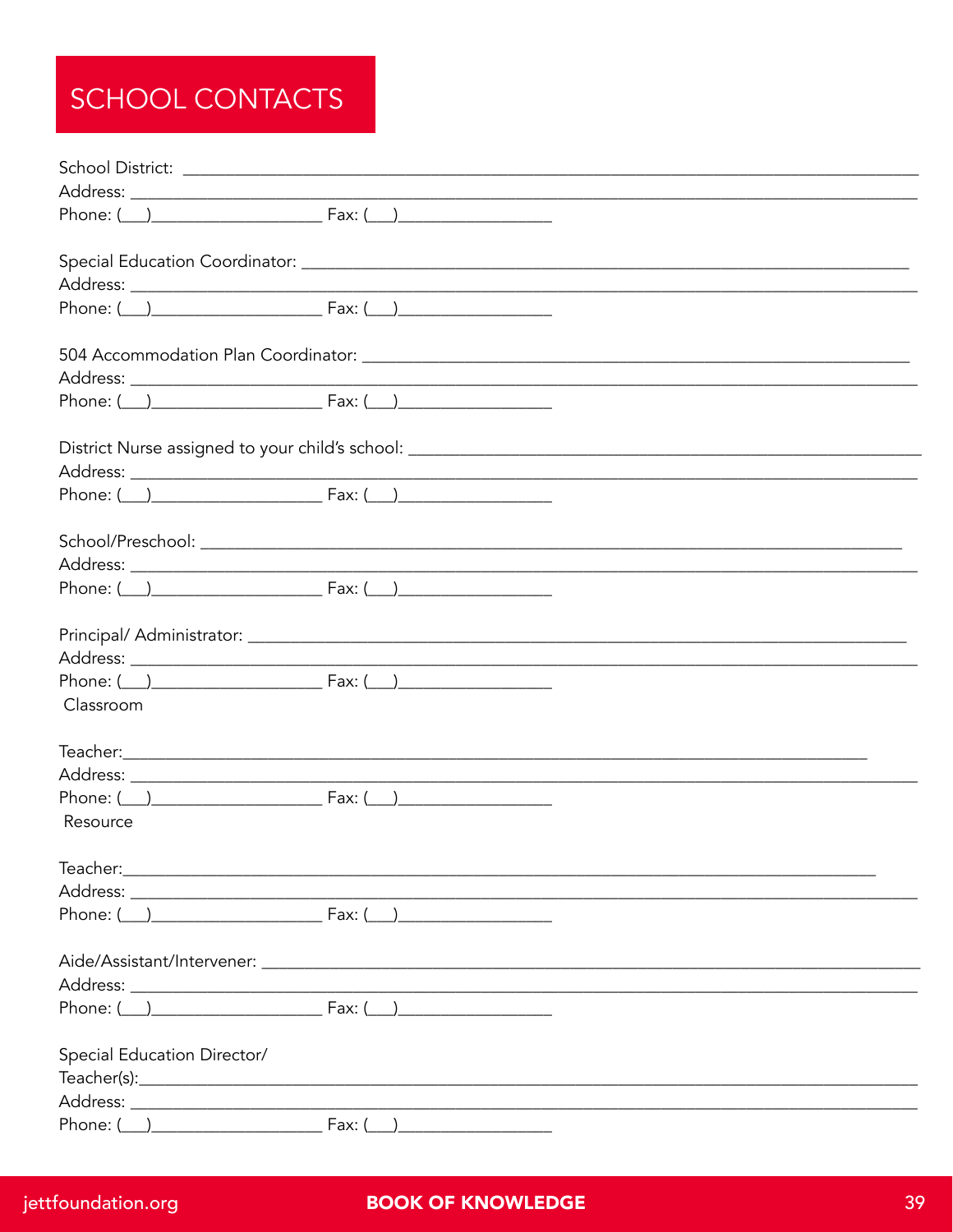#### **EMERGENCY CONTACTS**

|                   |  | Name: Name: Name: Name: Name: Name: Name: Name: Name: Name: Name: Name: Name: Name: Name: Name: Name: Name: Name: Name: Name: Name: Name: Name: Name: Name: Name: Name: Name: Name: Name: Name: Name: Name: Name: Name: Name: |  |
|-------------------|--|-------------------------------------------------------------------------------------------------------------------------------------------------------------------------------------------------------------------------------|--|
|                   |  |                                                                                                                                                                                                                               |  |
|                   |  |                                                                                                                                                                                                                               |  |
|                   |  |                                                                                                                                                                                                                               |  |
|                   |  |                                                                                                                                                                                                                               |  |
|                   |  |                                                                                                                                                                                                                               |  |
|                   |  |                                                                                                                                                                                                                               |  |
|                   |  |                                                                                                                                                                                                                               |  |
|                   |  |                                                                                                                                                                                                                               |  |
|                   |  |                                                                                                                                                                                                                               |  |
|                   |  |                                                                                                                                                                                                                               |  |
|                   |  |                                                                                                                                                                                                                               |  |
|                   |  |                                                                                                                                                                                                                               |  |
|                   |  |                                                                                                                                                                                                                               |  |
|                   |  |                                                                                                                                                                                                                               |  |
|                   |  |                                                                                                                                                                                                                               |  |
|                   |  |                                                                                                                                                                                                                               |  |
|                   |  |                                                                                                                                                                                                                               |  |
|                   |  |                                                                                                                                                                                                                               |  |
| City: State: Zip: |  | Phone:                                                                                                                                                                                                                        |  |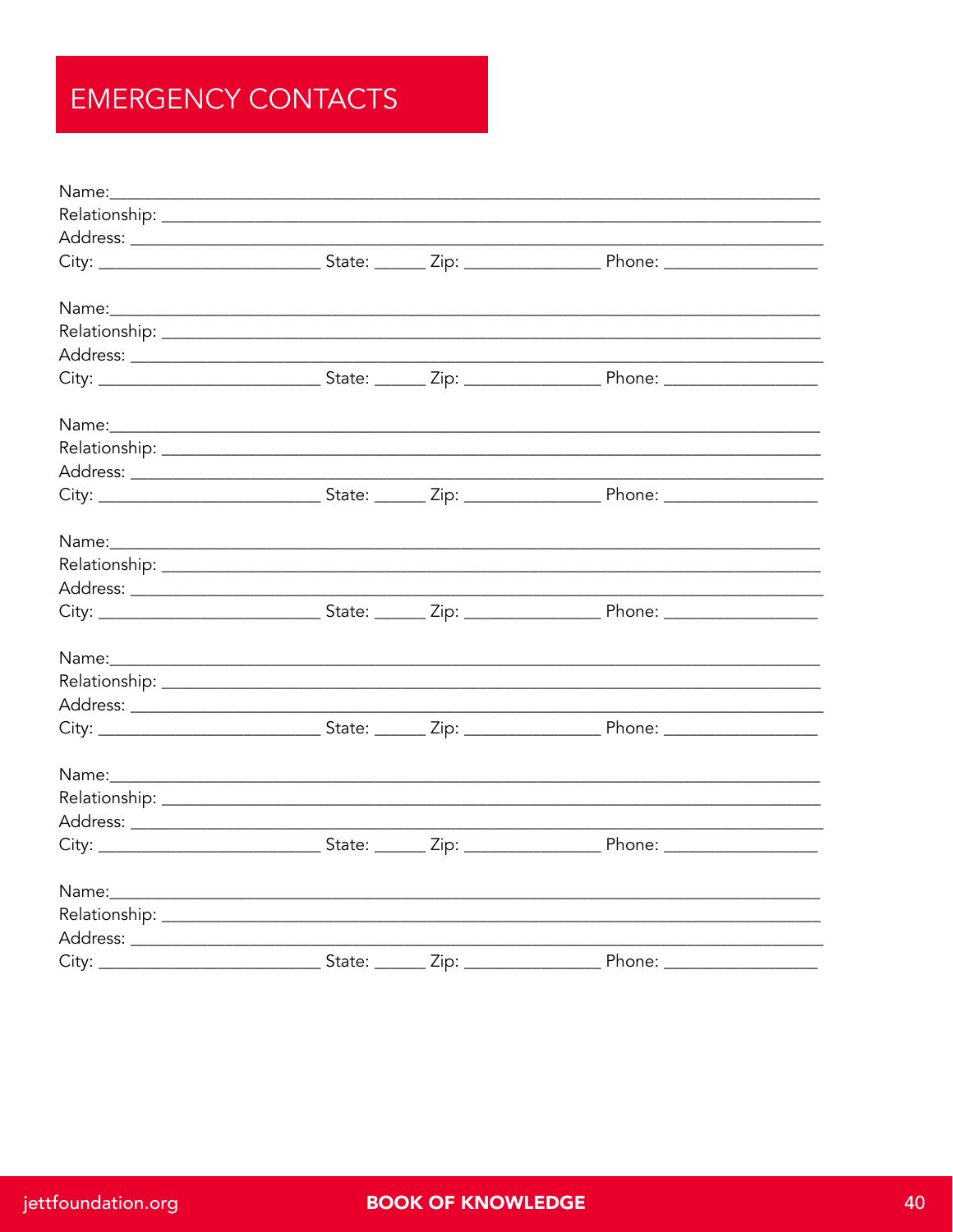#### PERSONAL CONTACTS

| Name: | <u> 1989 - John Stoff, deutscher Stoff, der Stoff, der Stoff, der Stoff, der Stoff, der Stoff, der Stoff, der Sto</u> |      |               |        |  |
|-------|-----------------------------------------------------------------------------------------------------------------------|------|---------------|--------|--|
|       |                                                                                                                       |      |               |        |  |
|       |                                                                                                                       |      |               |        |  |
|       |                                                                                                                       |      |               |        |  |
| Name: |                                                                                                                       |      |               |        |  |
|       |                                                                                                                       |      |               |        |  |
|       |                                                                                                                       |      | Email:_______ |        |  |
| City: | State:                                                                                                                | Zip: |               | Phone: |  |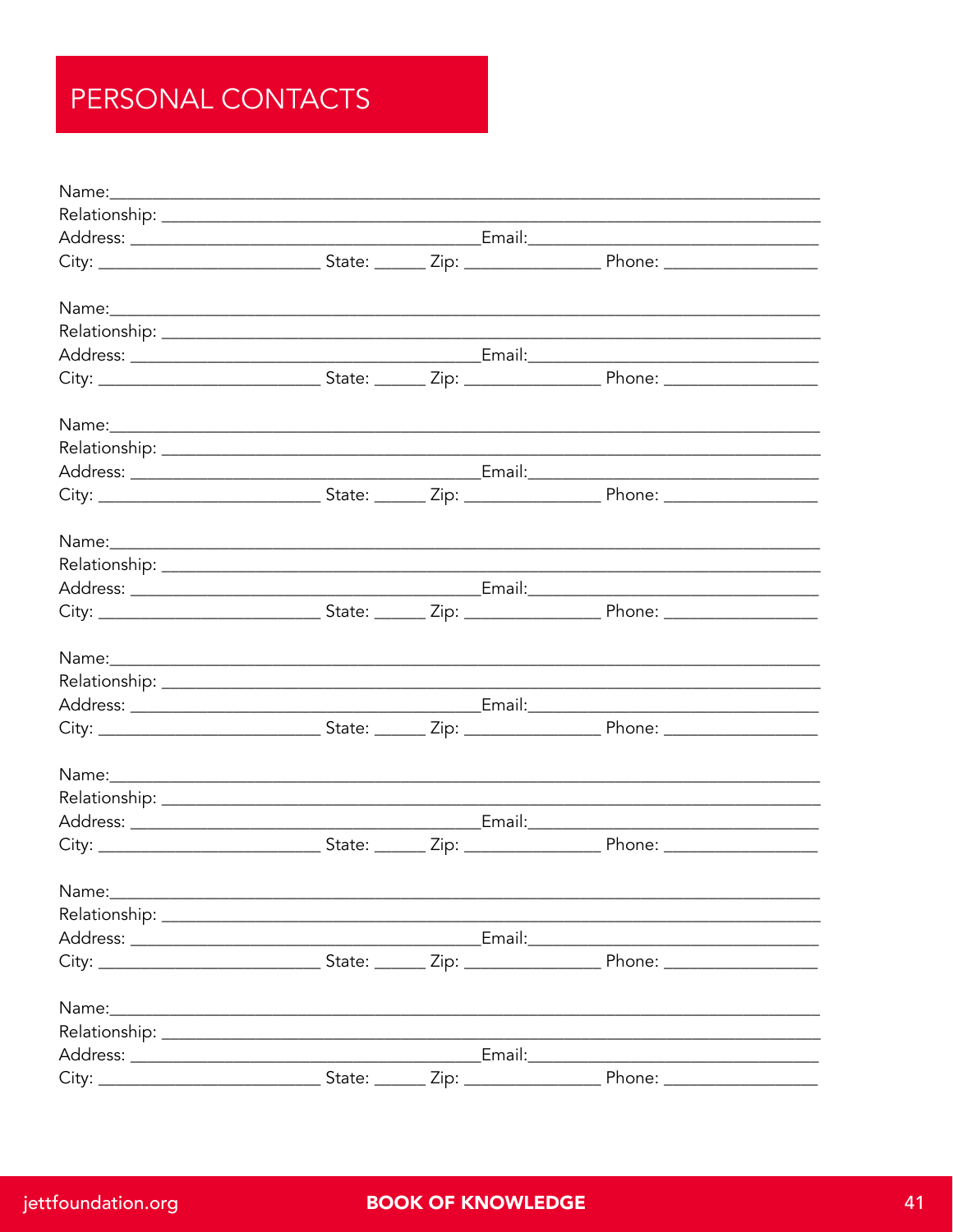**MY PLAN** 



The "My Plan" section of your Care Notebook is where you can lay out what is happening in your child's life and what you would like to see happen in the future. This includes daily care, mealtime routines, therapies, recreation, and more.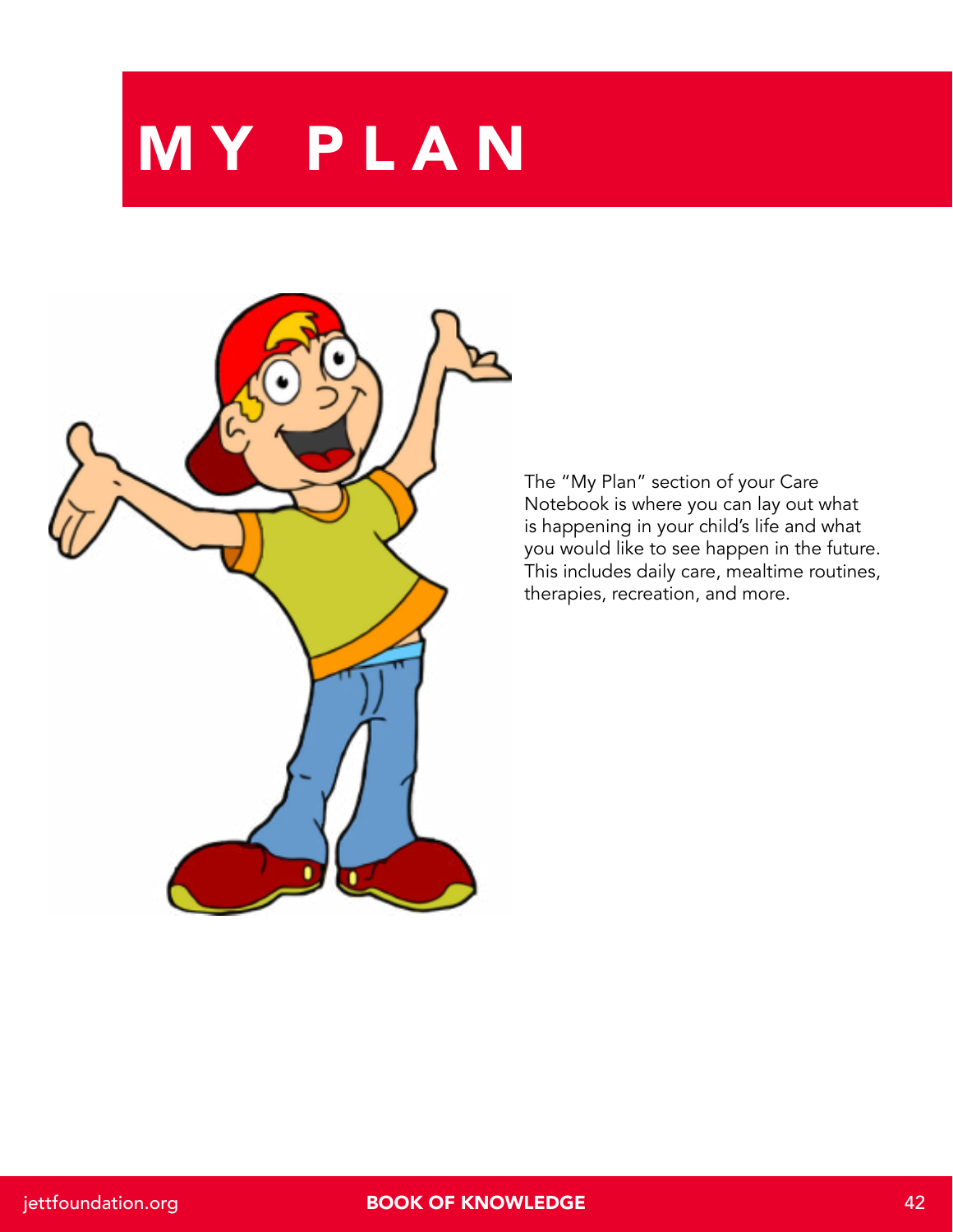#### CARE SCHEDULE

| <b>Time</b> | <b>Care</b> |
|-------------|-------------|
| Morning     |             |
|             |             |
|             |             |
|             |             |
|             |             |
|             |             |
|             |             |
|             |             |
|             |             |
|             |             |
|             |             |
|             |             |
| Afternoon   |             |
|             |             |
|             |             |
|             |             |
|             |             |
|             |             |
|             |             |
|             |             |
|             |             |
|             |             |
|             |             |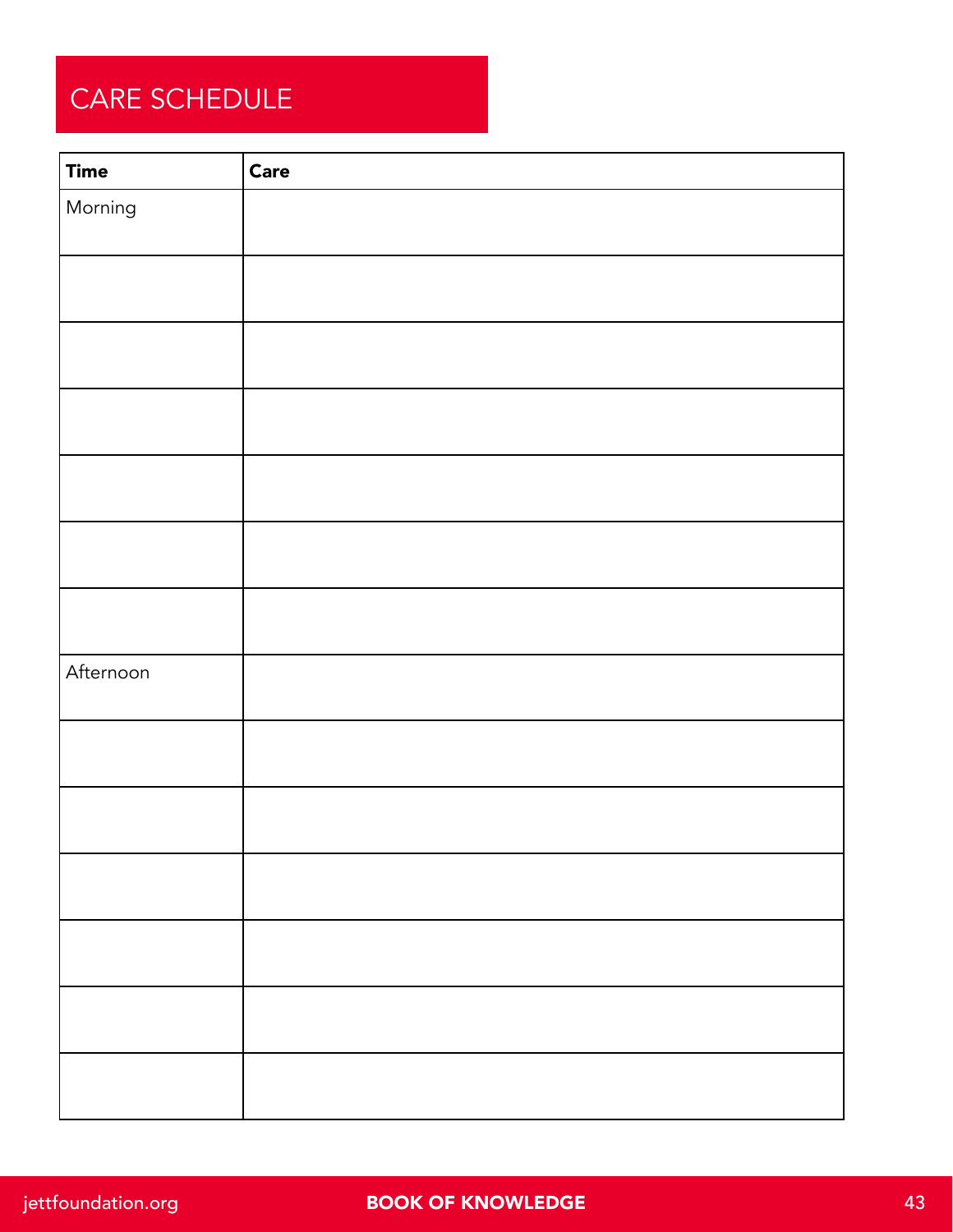#### CARE SCHEDULE

| <b>Time</b> | Care |
|-------------|------|
| Evening     |      |
|             |      |
|             |      |
|             |      |
|             |      |
|             |      |
|             |      |
|             |      |
|             |      |
|             |      |
|             |      |
|             |      |
| Night       |      |
|             |      |
|             |      |
|             |      |
|             |      |
|             |      |
|             |      |
|             |      |
|             |      |
|             |      |
|             |      |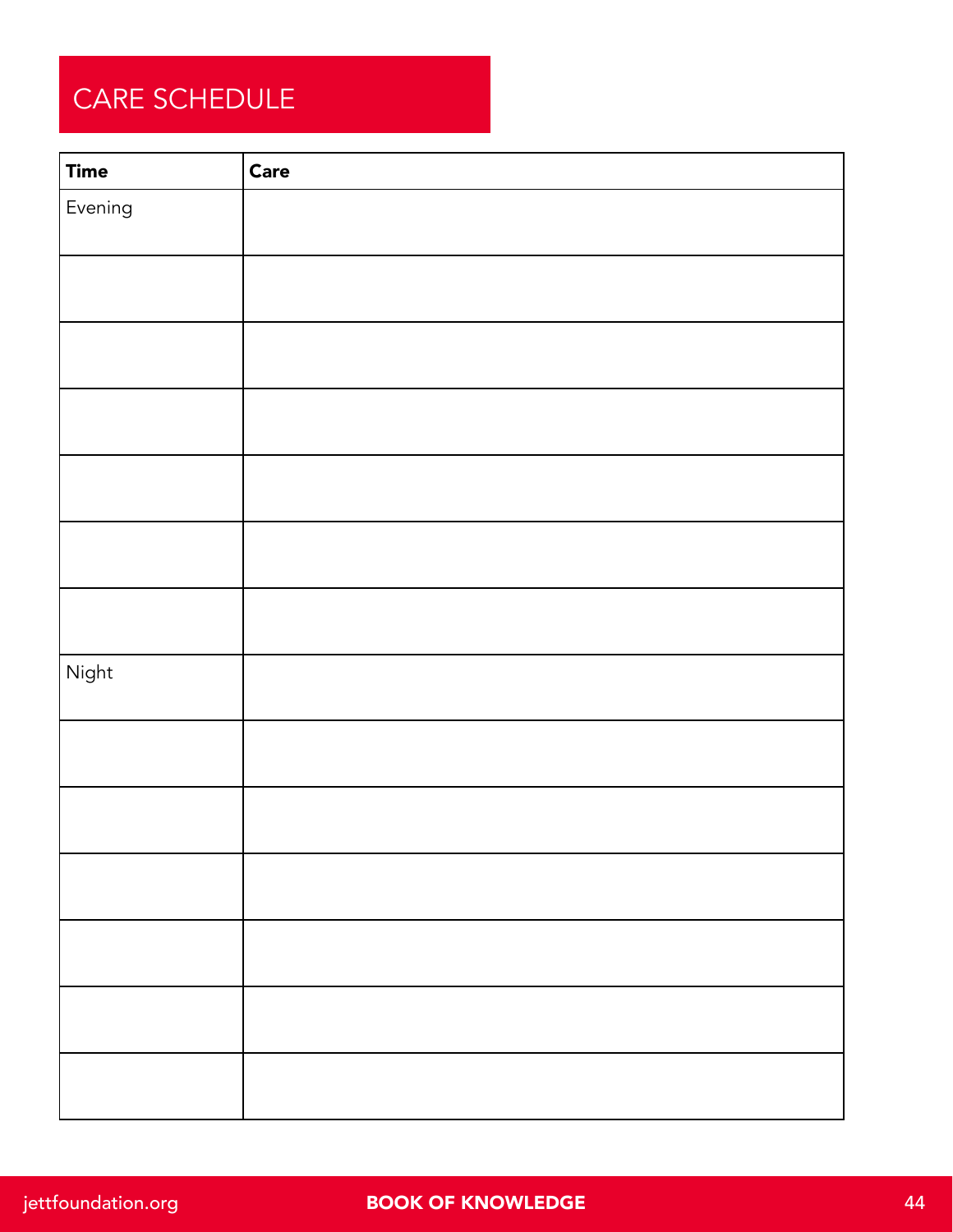#### **MEALTIME ROUTINE**

| Food Allergies: | Foods to Avoid: |
|-----------------|-----------------|
|                 |                 |
|                 |                 |
|                 |                 |
|                 |                 |
|                 |                 |
|                 |                 |
|                 |                 |
| Favorite Foods: | Food Dislikes:  |
|                 |                 |
|                 |                 |
|                 |                 |
|                 |                 |
|                 |                 |

Feeding equipment/ utensils used/positioning:

Feeding tips: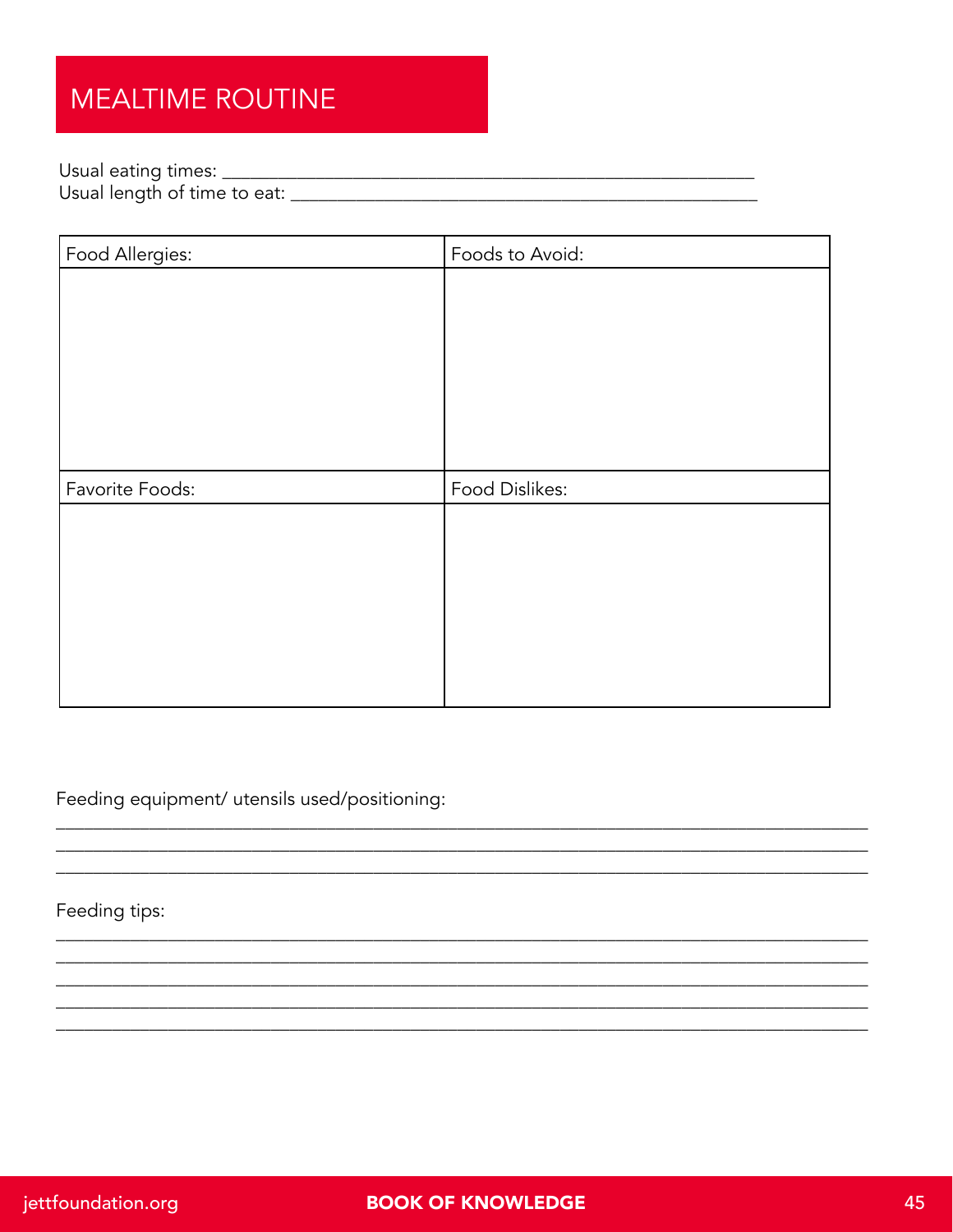#### THERAPY

#### Type: \_\_\_\_ Physical \_\_\_\_ Occupational \_\_\_\_ Speech \_\_\_\_ Developmental

Month/year: \_\_\_\_\_\_\_\_\_\_\_\_\_\_\_\_\_\_\_\_\_\_\_\_\_\_\_\_\_\_\_\_\_\_\_\_\_\_\_\_\_\_\_\_\_\_\_\_\_\_

|      |       |          |              |             | WEEKLY: A=achieved - C=continue |                |   |
|------|-------|----------|--------------|-------------|---------------------------------|----------------|---|
| $\#$ | Goals | Comments | $\mathbf{1}$ | $2^{\circ}$ | $\mathfrak{Z}$                  | $\overline{4}$ | 5 |
|      |       |          |              |             |                                 |                |   |
|      |       |          |              |             |                                 |                |   |
|      |       |          |              |             |                                 |                |   |
|      |       |          |              |             |                                 |                |   |
|      |       |          |              |             |                                 |                |   |
|      |       |          |              |             |                                 |                |   |
|      |       |          |              |             |                                 |                |   |
|      |       |          |              |             |                                 |                |   |
|      |       |          |              |             |                                 |                |   |
|      |       |          |              |             |                                 |                |   |
|      |       |          |              |             |                                 |                |   |
|      |       |          |              |             |                                 |                |   |
|      |       |          |              |             |                                 |                |   |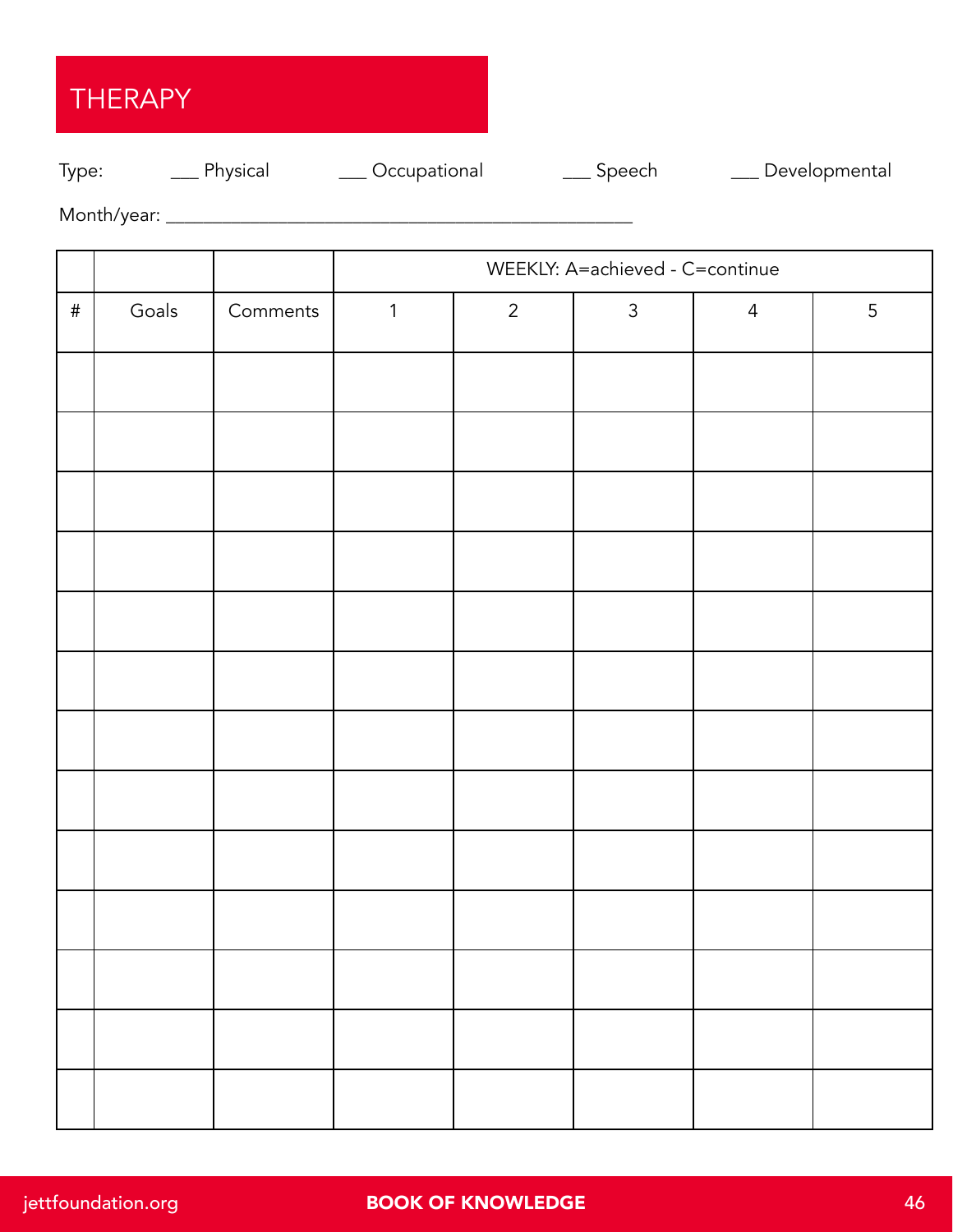#### **COMMUNICATION**

| Special Words | Meaning of the word |
|---------------|---------------------|
|               |                     |
|               |                     |
|               |                     |
|               |                     |
|               |                     |
|               |                     |
|               |                     |
|               |                     |
|               |                     |
|               |                     |
|               |                     |

#### **DAILY LIVING ACTIVITIES**

Describe your child's abilities to feed him or herself, bathe, get dressed, use the bathroom, brush teeth, comb hair, etc. What can your child do by his or herself and is any help involved like equipment? Describe any special routines your child has for bath time, getting dressed, etc.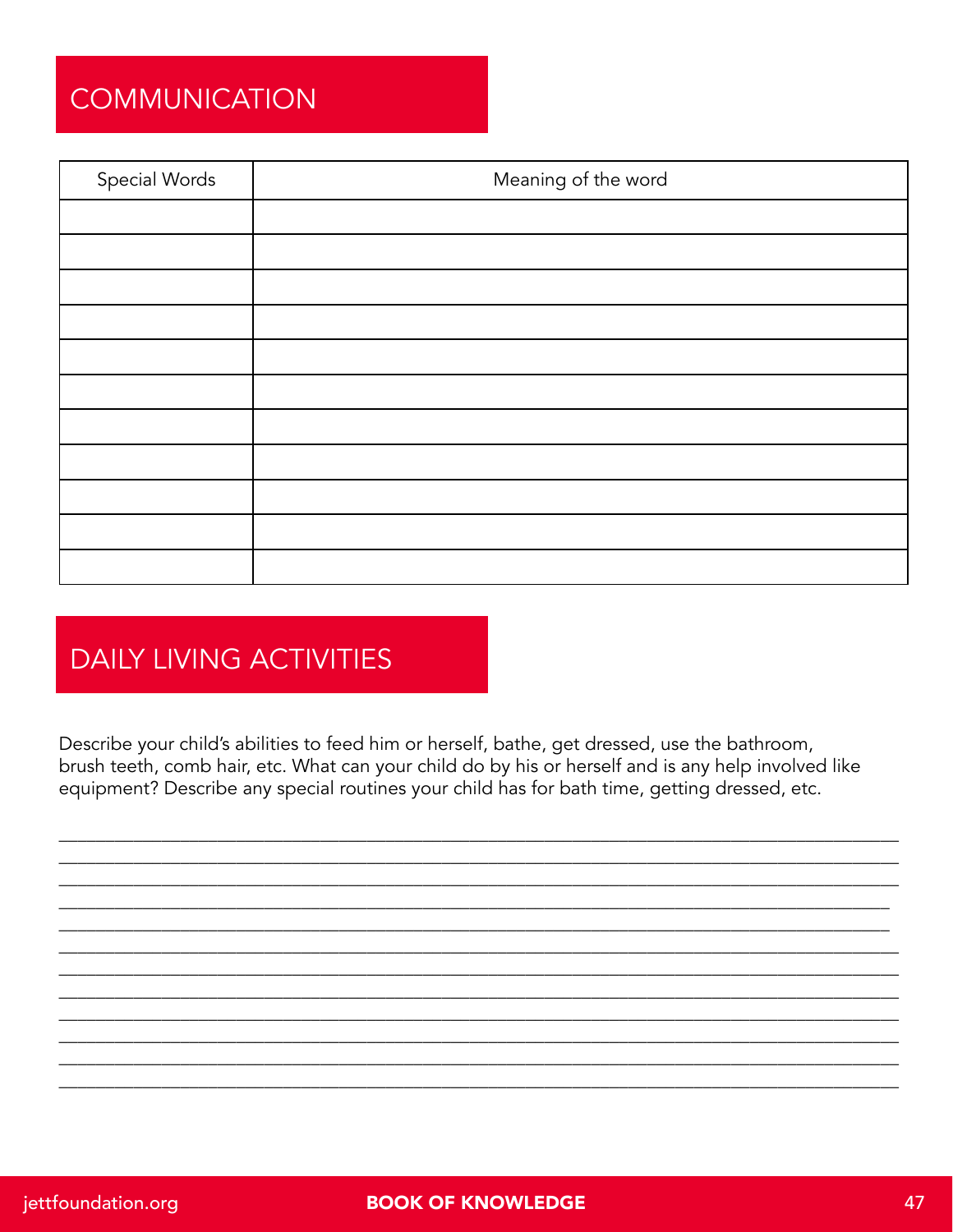| Describe how your child gets around:      | What can your child do by him or herself:                                   |
|-------------------------------------------|-----------------------------------------------------------------------------|
|                                           |                                                                             |
|                                           |                                                                             |
|                                           |                                                                             |
|                                           |                                                                             |
|                                           |                                                                             |
|                                           |                                                                             |
|                                           |                                                                             |
| Describe any help or equipment your child | Describe any activity limits and any special                                |
| uses to get around:                       | routines your child must transfer, pressure<br>releases, positioning, etc.: |
|                                           |                                                                             |
|                                           |                                                                             |
|                                           |                                                                             |
|                                           |                                                                             |
|                                           |                                                                             |
|                                           |                                                                             |
|                                           |                                                                             |
|                                           |                                                                             |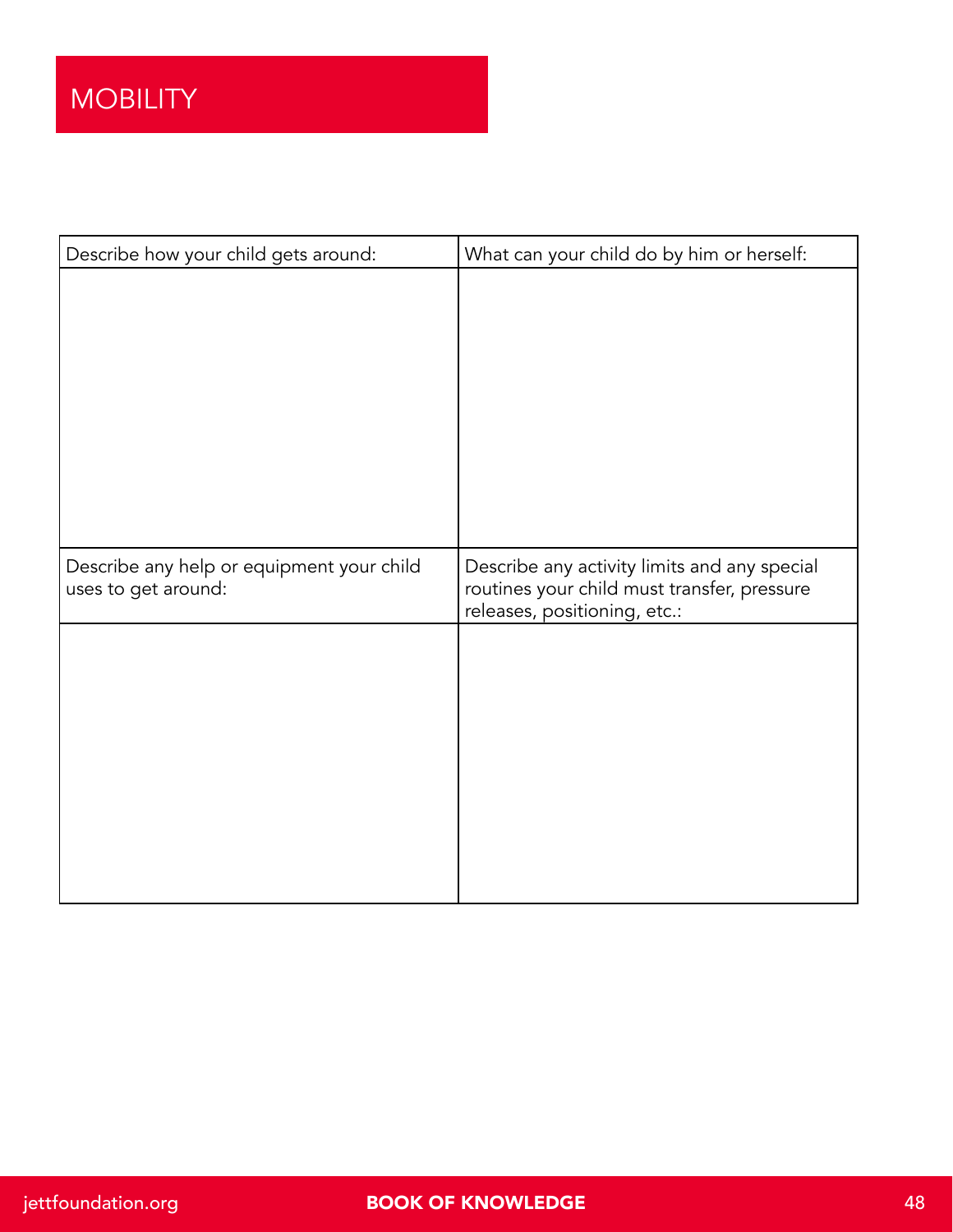#### **COMMUNICATION**

Describe how your child communicates to others. Does he or she use gestures, sign language words, equipment? What are some special words your family or child use to describe things?

#### **COPING/STRESS TOLERANCE**

Describe how your child copes with stress. Is it stressful when your child meets new people or situations, hospital stays, procedures or having blood drawn? What upsets your child, and what does he or she do when he or she has "had enough" moment? What is their way of asking for help, things to do, or say to comfort your child?

#### **COPING/STRESS TOLERANCE**

Jot down some ideas about your child's and family's strengths. How can these strengths help plan for the "what's next"? What are some ideas on how to reach the long-term goals? What are your dreams and fears about your child's or family's future?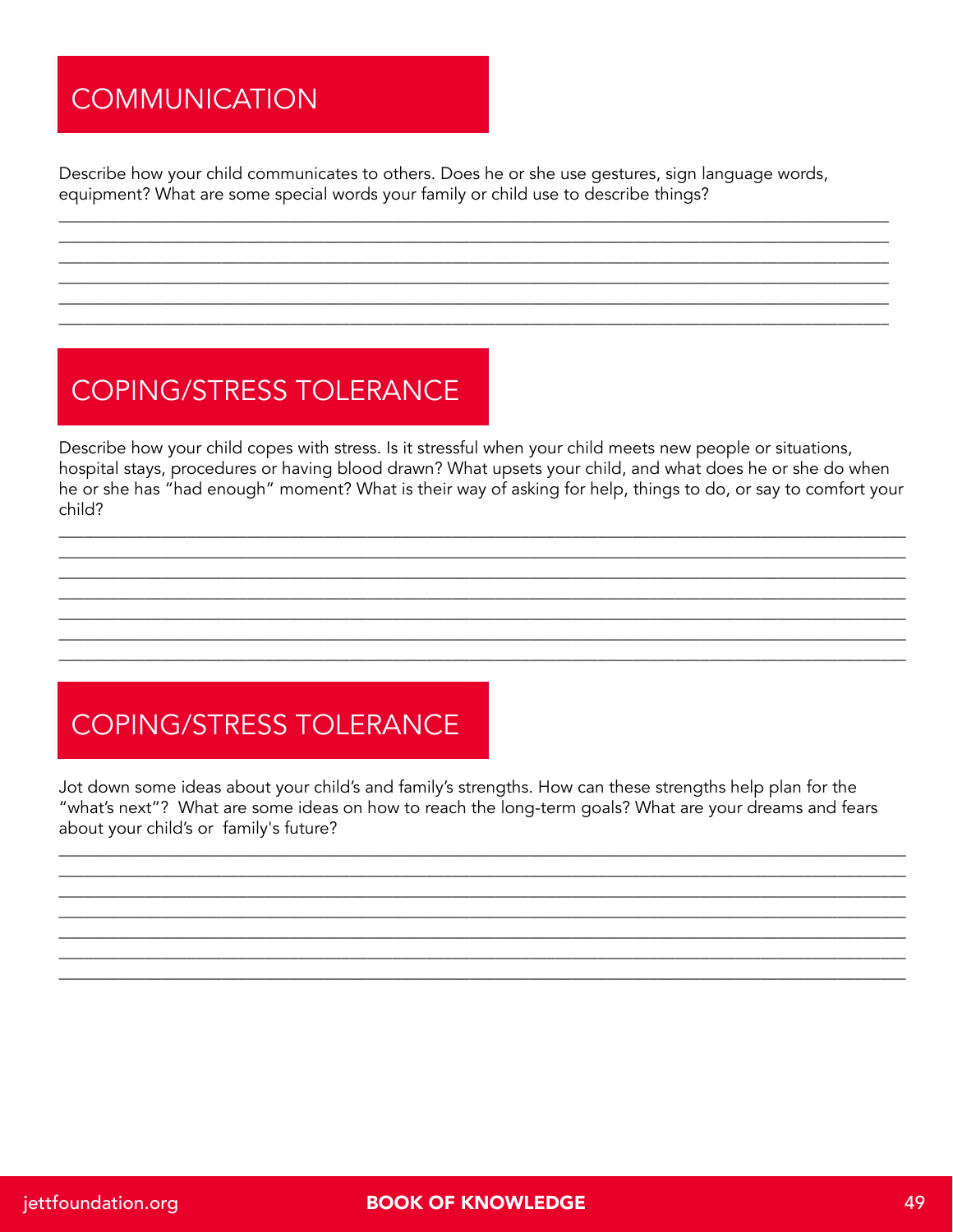#### **SOCIAL EXPERIENCES**

What activities are meaningful for your son or daughter? Make a list of places and situations that your child is uncomfortable with or dislikes. What leisure activities does your child enjoy?

Favorite TV shows/movie:

Hobbies/Activities in the home:

Leisure Activities/Clubs outside the home:

| $\textsf{Context}$ person: $\_$                                              |                                                                                                                                                                                                                                |
|------------------------------------------------------------------------------|--------------------------------------------------------------------------------------------------------------------------------------------------------------------------------------------------------------------------------|
| Phone number: $($ )                                                          |                                                                                                                                                                                                                                |
| Name of Club: ____________________<br>Contact person: _<br>Phone number: ( ) | How often: the contract of the contract of the contract of the contract of the contract of the contract of the contract of the contract of the contract of the contract of the contract of the contract of the contract of the |

Special Interests: (Example: loves Hershey Bears games in person but not on TV)

**Favorite Vacations/Travels:**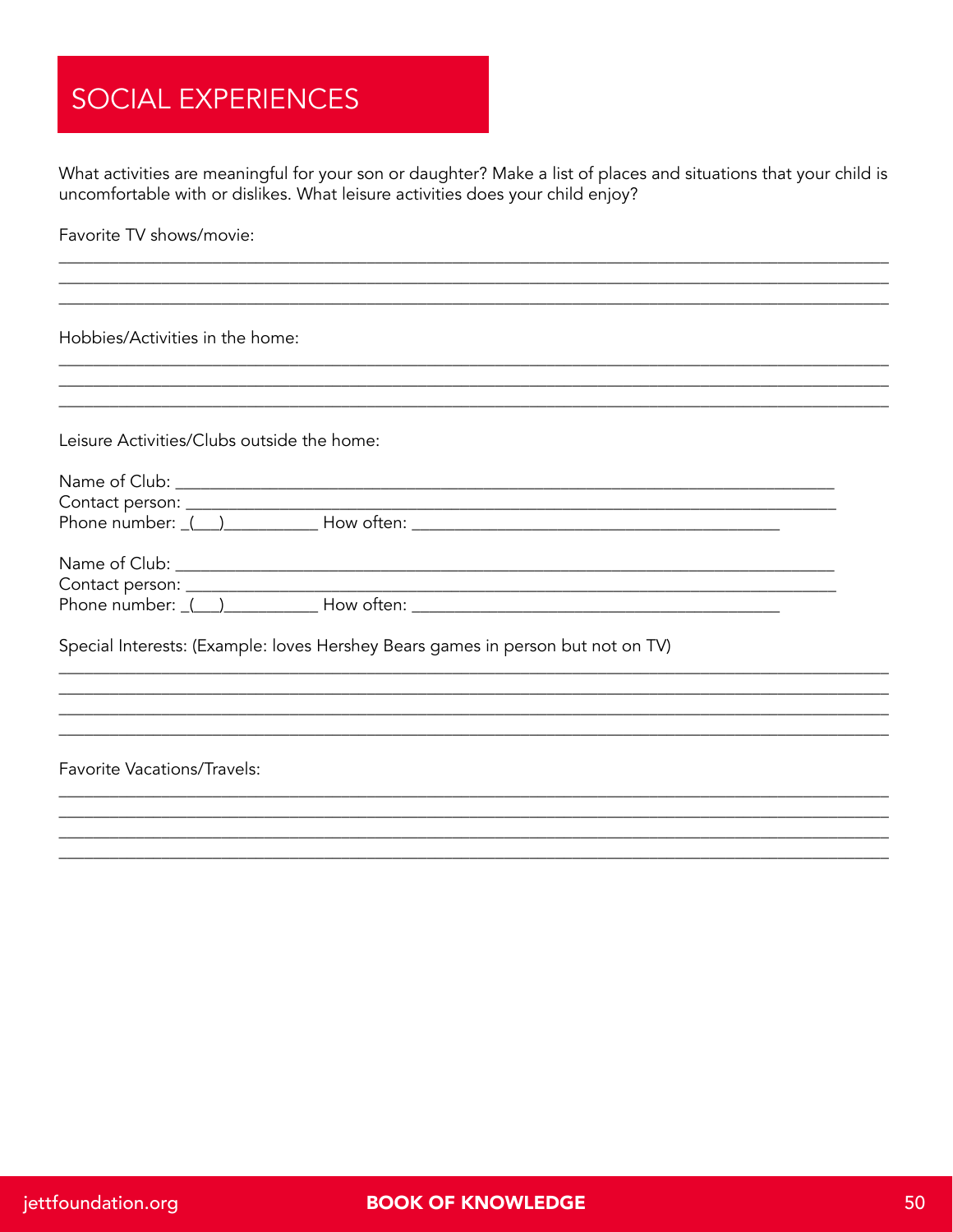| Describe how your child shows affection,<br>shares feelings, or plays with other children: | Describe what works best to help your child<br>get along or cooperate with others: |
|--------------------------------------------------------------------------------------------|------------------------------------------------------------------------------------|
|                                                                                            |                                                                                    |
|                                                                                            |                                                                                    |
|                                                                                            |                                                                                    |
|                                                                                            |                                                                                    |
|                                                                                            |                                                                                    |
|                                                                                            |                                                                                    |
|                                                                                            |                                                                                    |
| Describe your child's favorite things to do:                                               | Include any special family activities or customs<br>that are important:            |
|                                                                                            |                                                                                    |
|                                                                                            |                                                                                    |
|                                                                                            |                                                                                    |
|                                                                                            |                                                                                    |
|                                                                                            |                                                                                    |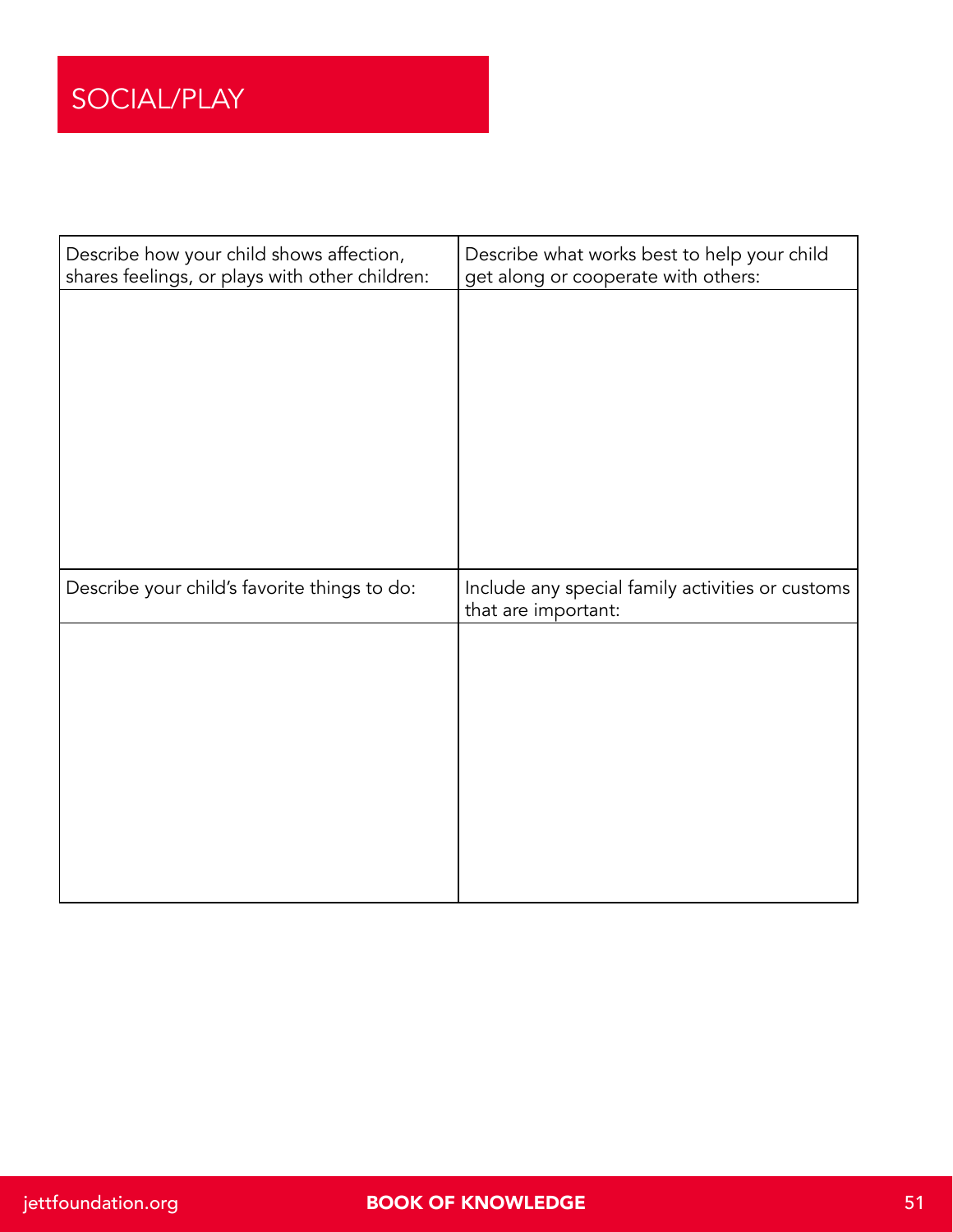| Describe your child's ability to get to sleep: | Describe your child's bedtime routines: |
|------------------------------------------------|-----------------------------------------|
|                                                |                                         |
|                                                |                                         |
|                                                |                                         |
|                                                |                                         |
|                                                |                                         |
|                                                |                                         |
|                                                |                                         |
|                                                |                                         |
|                                                |                                         |
|                                                | Additional notes:                       |
| Any security or comfort objects used:          |                                         |
|                                                |                                         |
|                                                |                                         |
|                                                |                                         |
|                                                |                                         |
|                                                |                                         |
|                                                |                                         |
|                                                |                                         |
|                                                |                                         |
|                                                |                                         |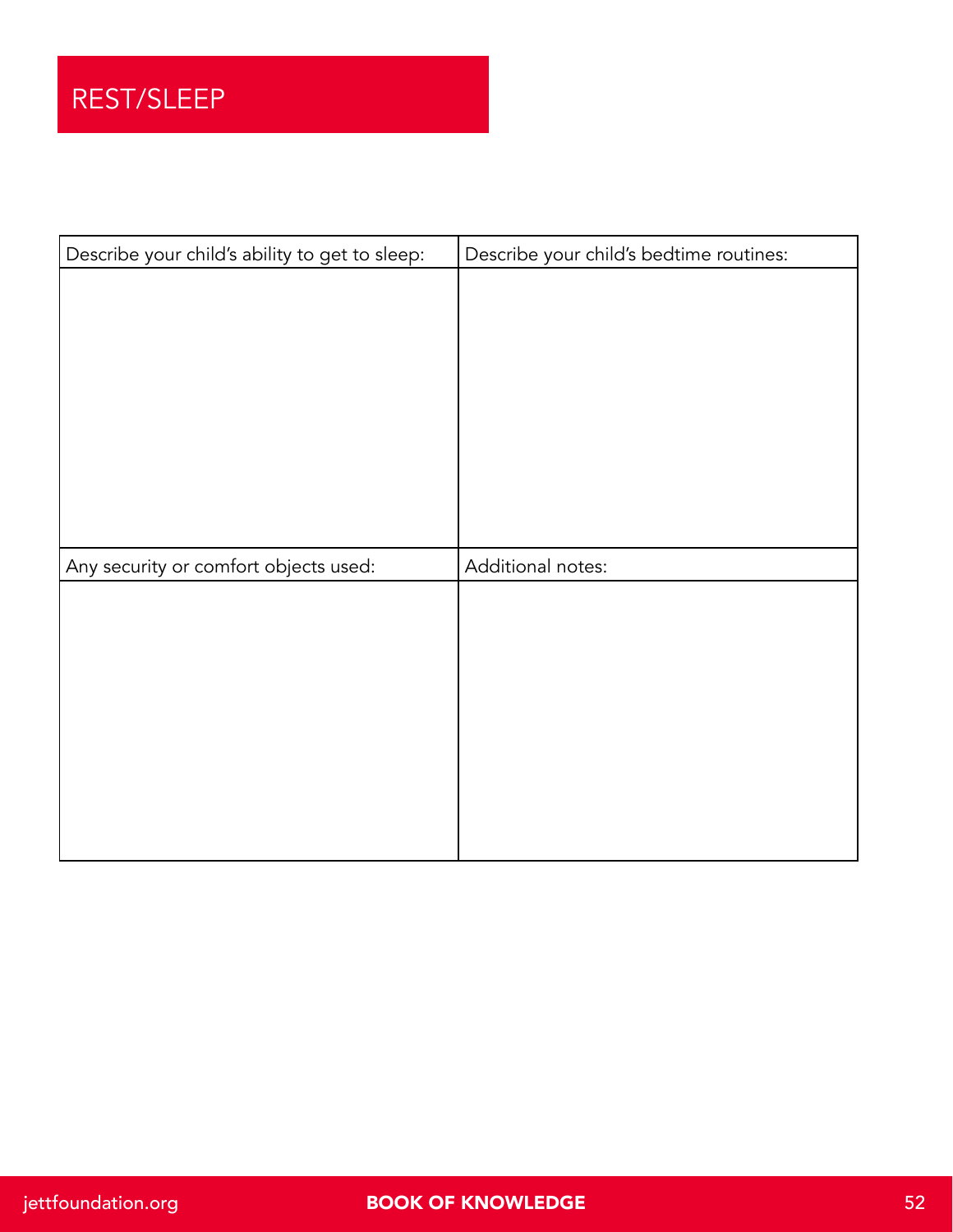# MY COVERAGE



The "My coverage" section is where you can record all information on Health Care Coverage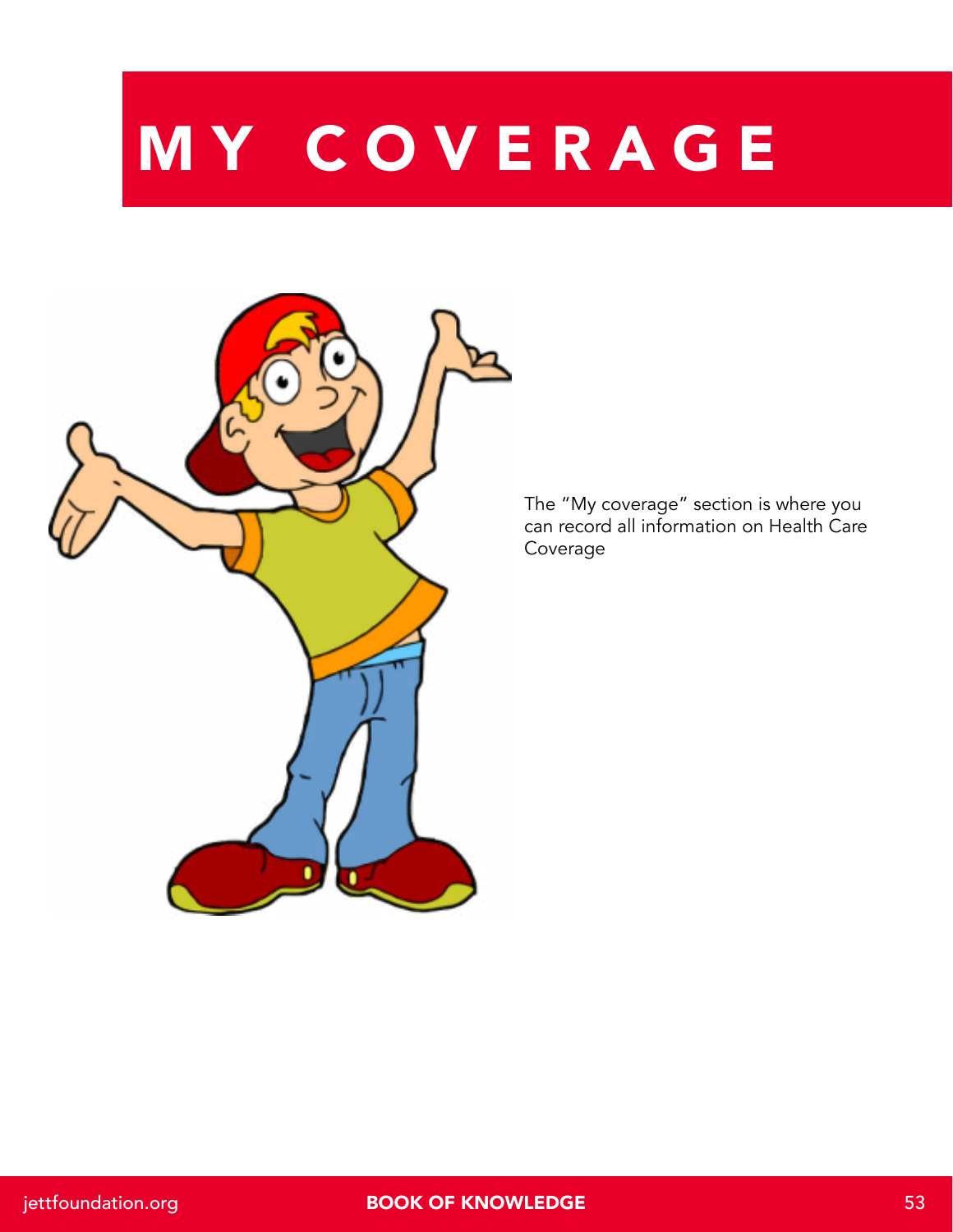#### **INSURANCE**

|          | Medicaid (HMO Name is applicable– this is the company name that appears above your child's name and ID number on     |  |
|----------|----------------------------------------------------------------------------------------------------------------------|--|
|          |                                                                                                                      |  |
|          |                                                                                                                      |  |
|          |                                                                                                                      |  |
|          |                                                                                                                      |  |
|          |                                                                                                                      |  |
|          |                                                                                                                      |  |
|          |                                                                                                                      |  |
|          |                                                                                                                      |  |
|          | Phone: $( )$                                                                                                         |  |
|          |                                                                                                                      |  |
|          |                                                                                                                      |  |
|          |                                                                                                                      |  |
|          |                                                                                                                      |  |
|          | Phone: ( ) Fax: ( )                                                                                                  |  |
| Other:   | <u> 1989 - Jan James James James James James James James James James James James James James James James James J</u> |  |
|          |                                                                                                                      |  |
|          |                                                                                                                      |  |
|          |                                                                                                                      |  |
| Phone: ( | Fax: (                                                                                                               |  |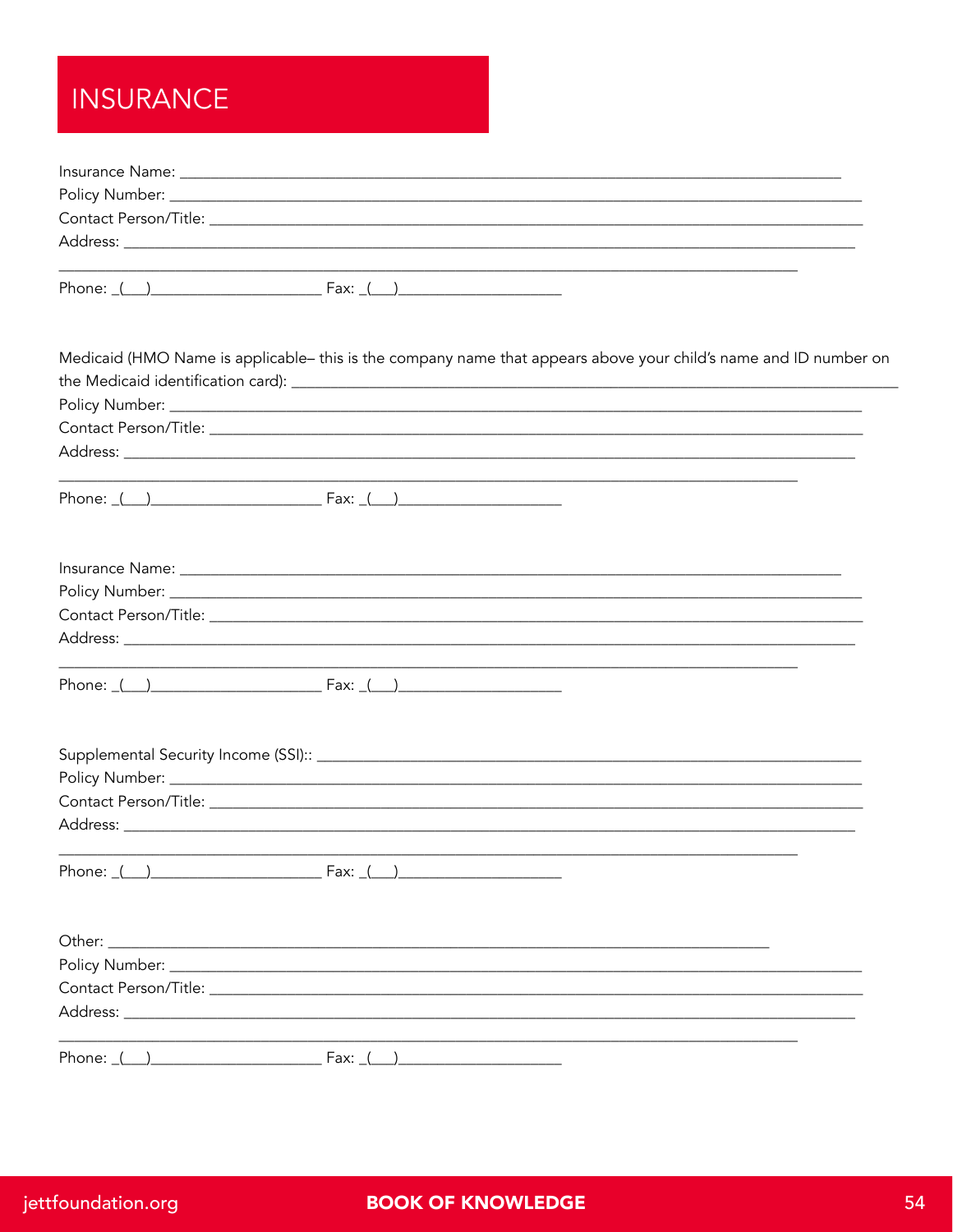| Date | Travel From | Travel To | Miles | Reason for Travel | Amount of Total Spending |
|------|-------------|-----------|-------|-------------------|--------------------------|
|      |             |           |       |                   |                          |
|      |             |           |       |                   |                          |
|      |             |           |       |                   |                          |
|      |             |           |       |                   |                          |
|      |             |           |       |                   |                          |
|      |             |           |       |                   |                          |
|      |             |           |       |                   |                          |
|      |             |           |       |                   |                          |
|      |             |           |       |                   |                          |
|      |             |           |       |                   |                          |
|      |             |           |       |                   |                          |
|      |             |           |       |                   |                          |
|      |             |           |       |                   |                          |
|      |             |           |       |                   |                          |
|      |             |           |       |                   |                          |
|      |             |           |       |                   |                          |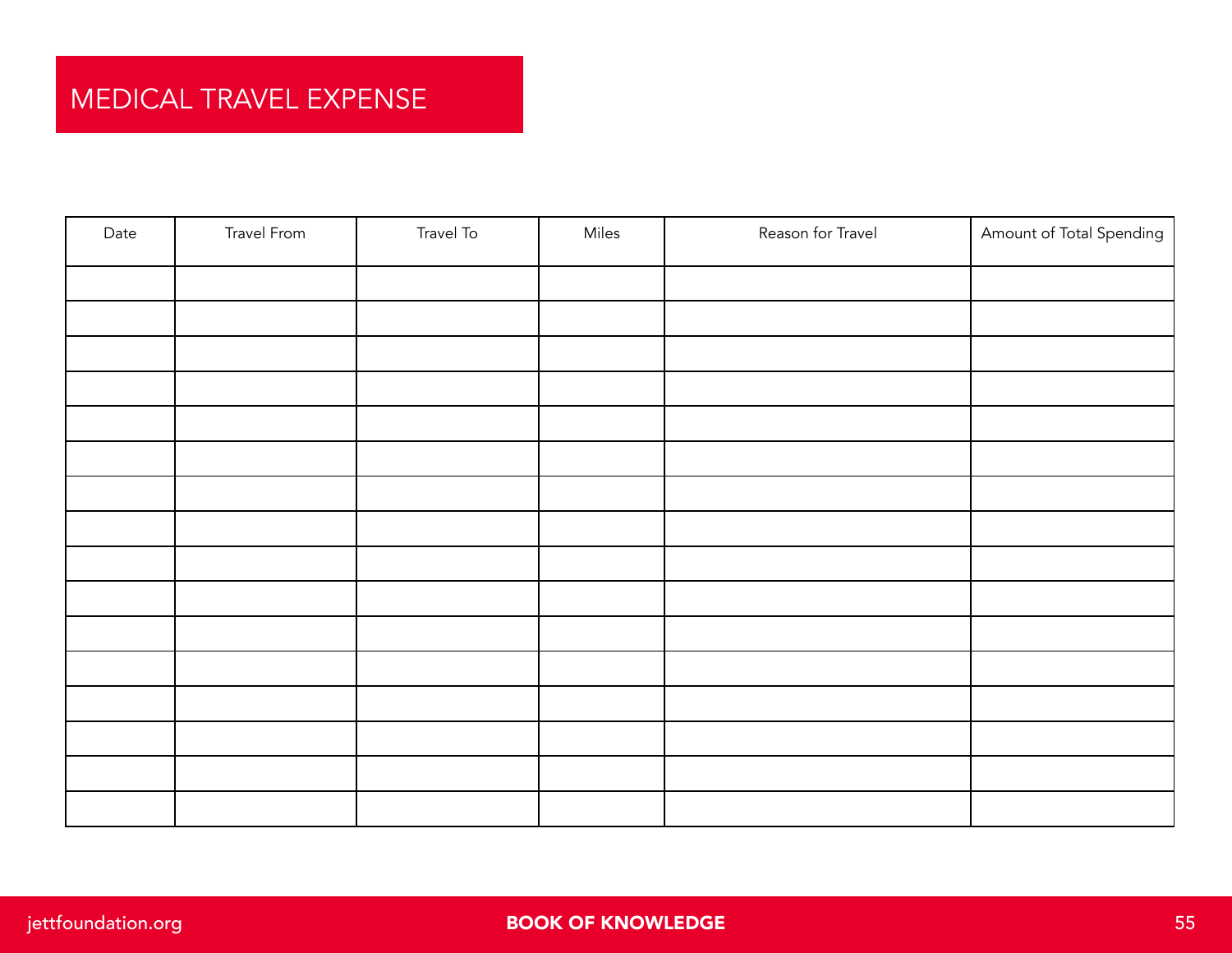#### OUT OF POCKET EXPENSE LOG

| Date | Item Description/# | Cost |
|------|--------------------|------|
|      |                    |      |
|      |                    |      |
|      |                    |      |
|      |                    |      |
|      |                    |      |
|      |                    |      |
|      |                    |      |
|      |                    |      |
|      |                    |      |
|      |                    |      |
|      |                    |      |
|      |                    |      |
|      |                    |      |
|      |                    |      |
|      |                    |      |
|      |                    |      |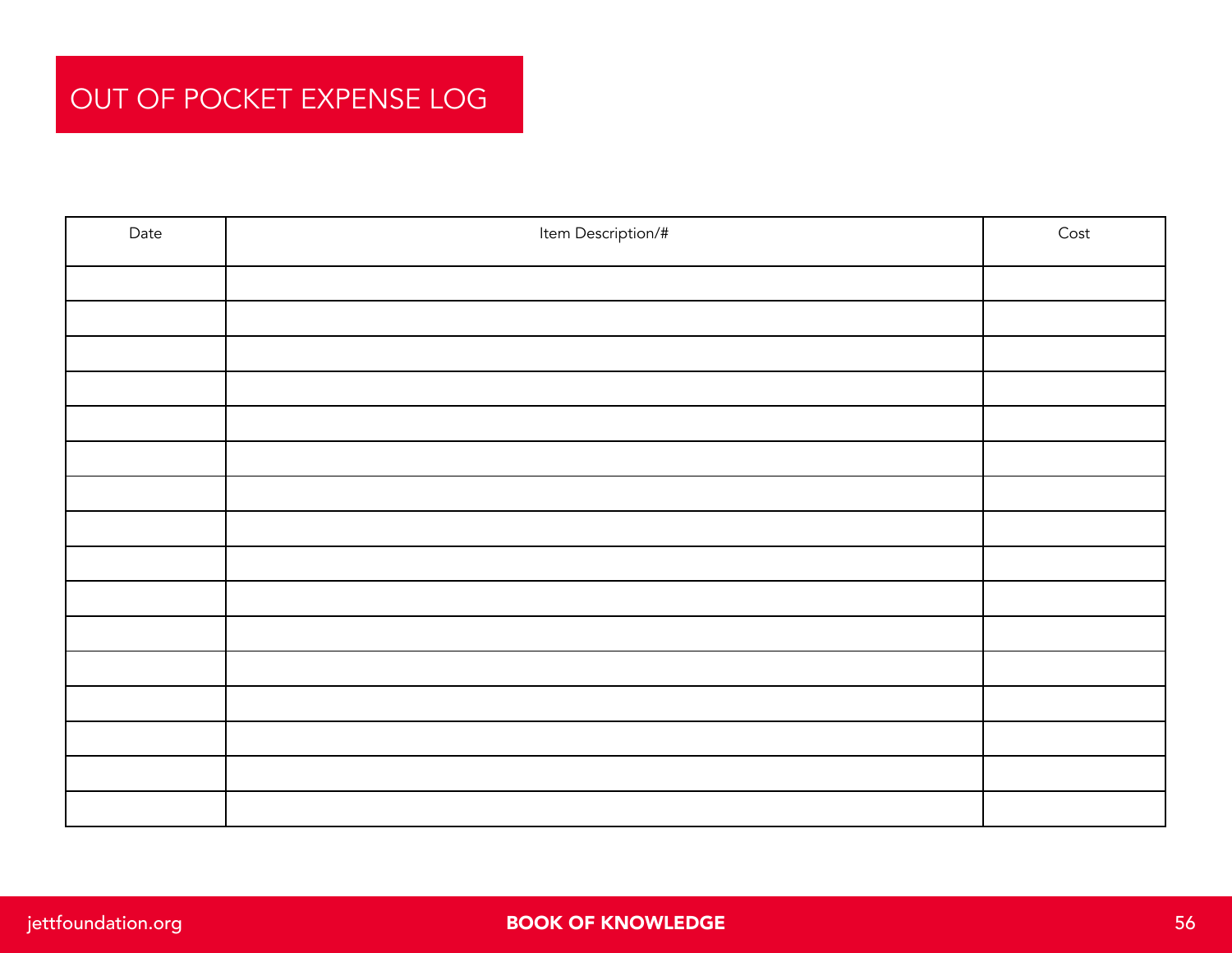#### TRANSPORTATION/TRAVEL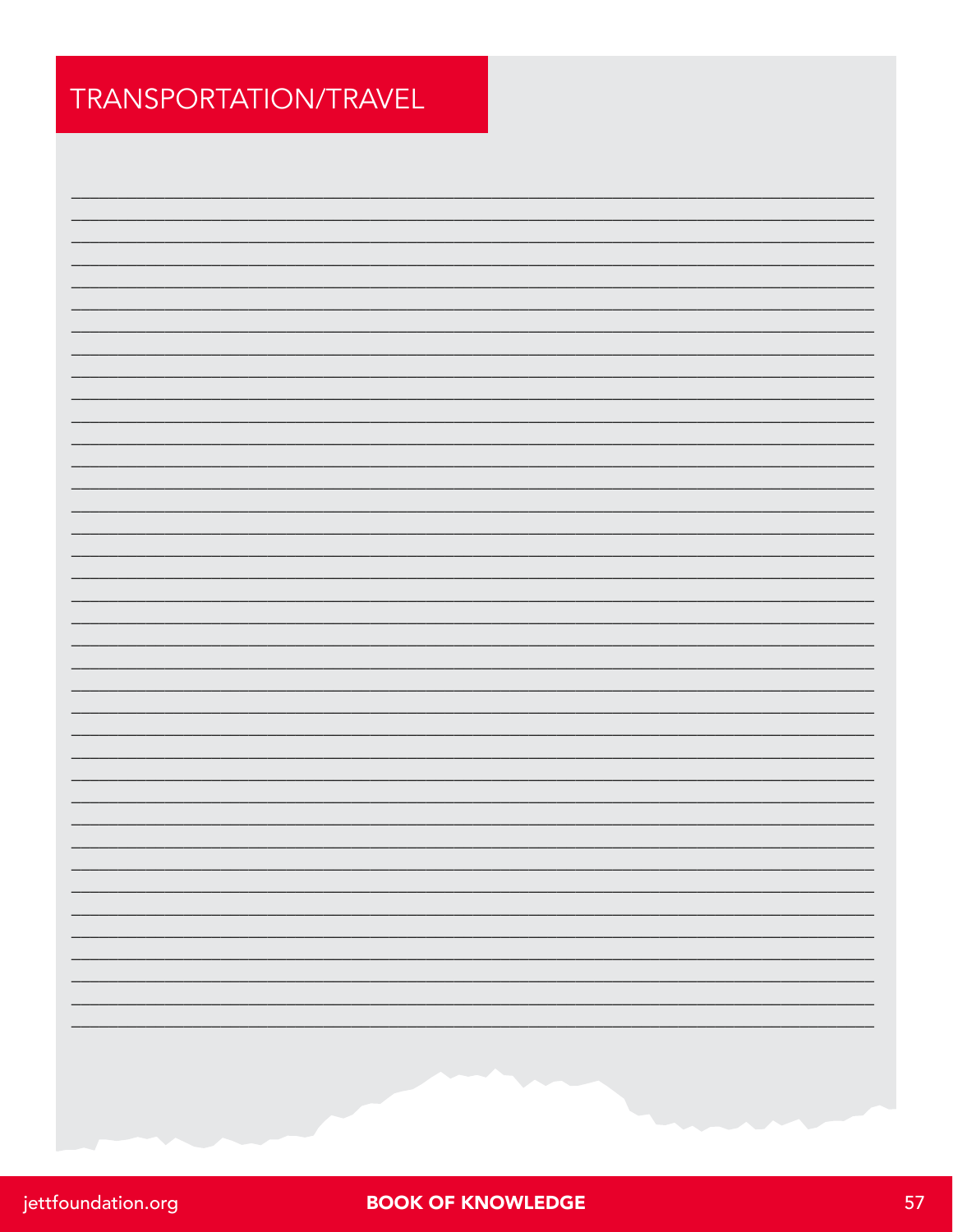| <b>PARENT CAREGIVER</b> |
|-------------------------|
|                         |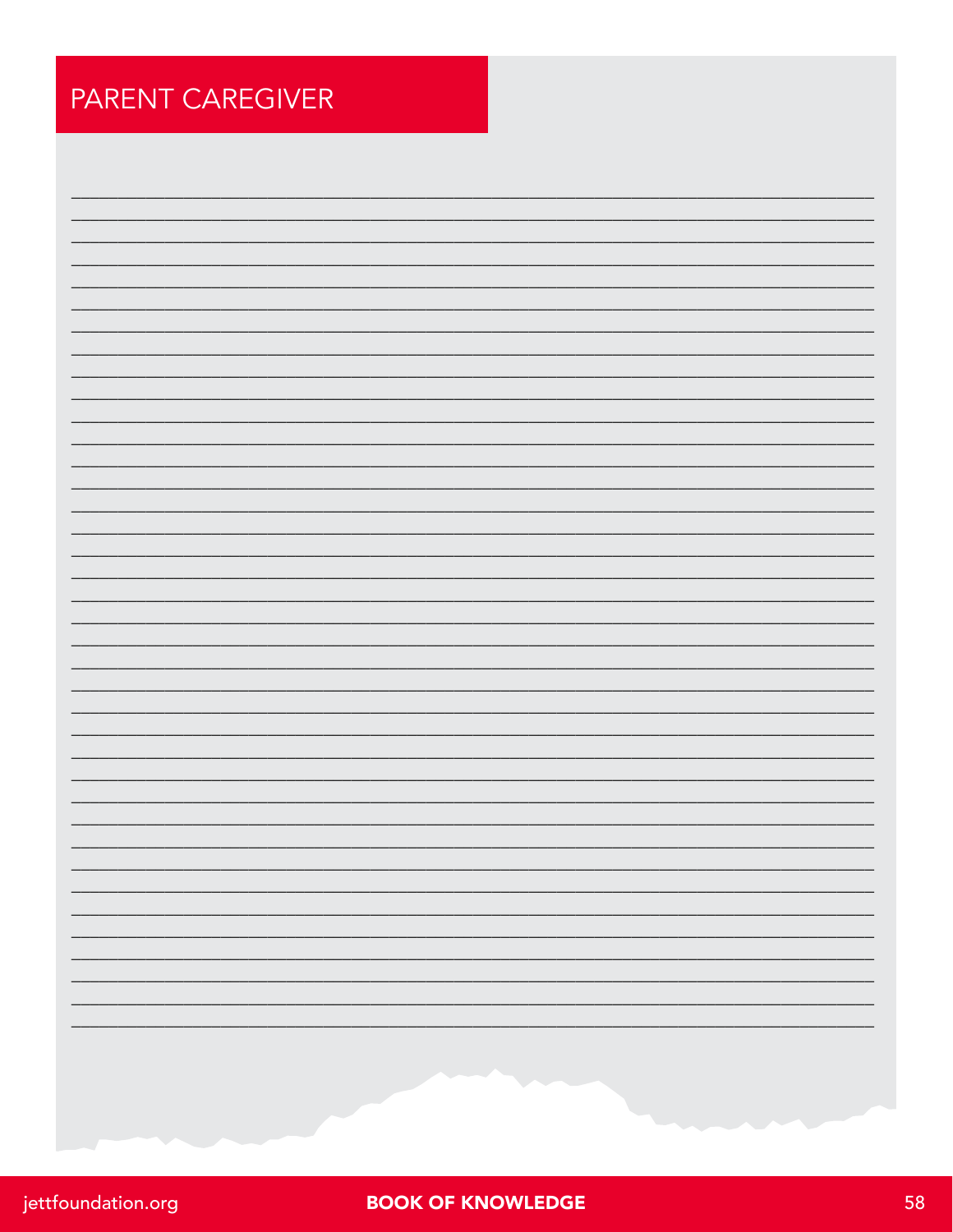#### BATHROOM/SHOWER

| jettfoundation.org |  |
|--------------------|--|